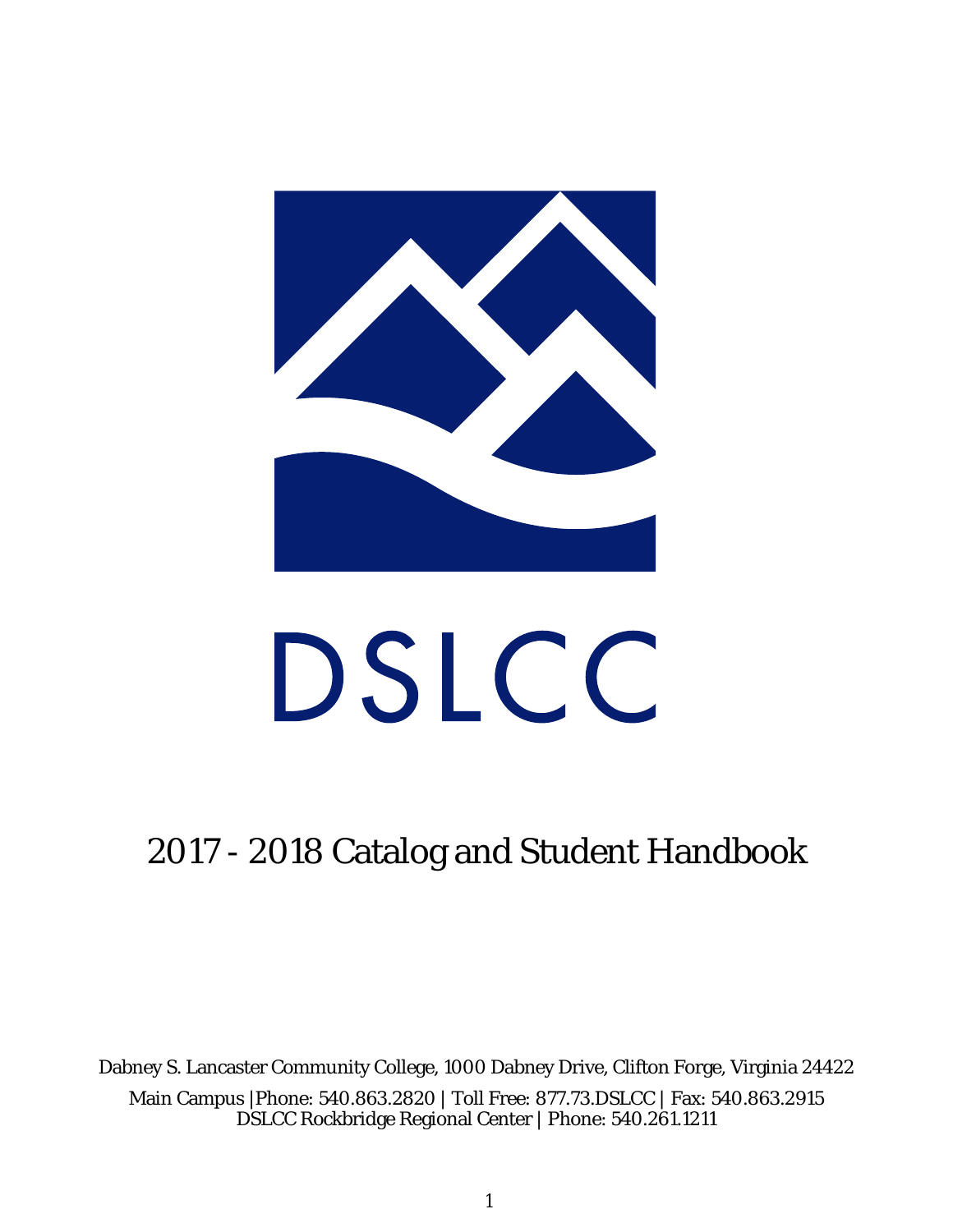# **Contents**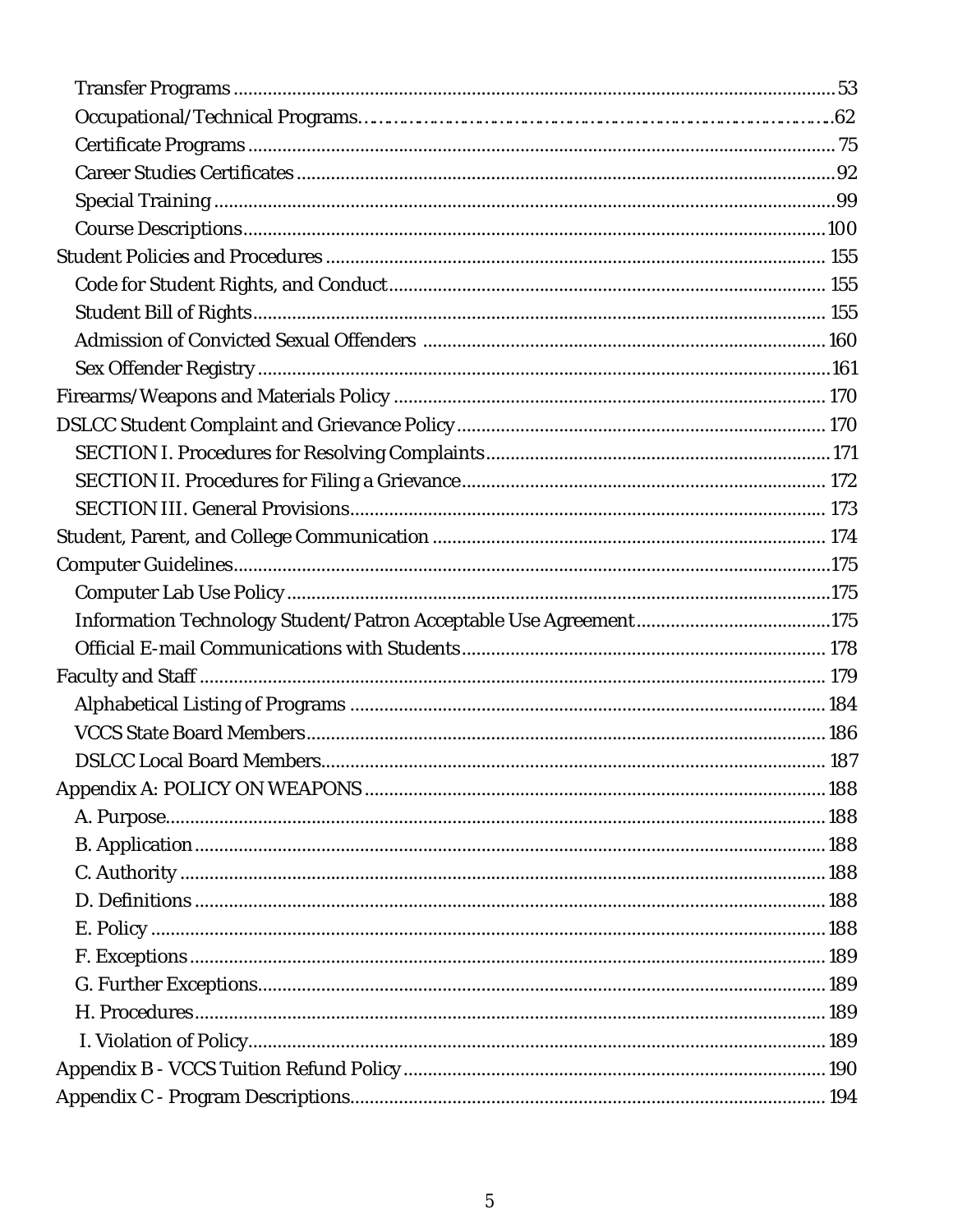## *Locations*

#### *Clifton Forge Campus*

1000 Dabney Drive Clifton Forge, Virginia 24422 (Interstate 64 at Exit 24) (540) 863-2820 (540) 863-2913 (V/TDD) 1-877-73DSLCC (toll-free) FAX: (540) 863-2915

#### *Rockbridge Regional Center*

35 Vista Links Drive Buena Vista, Virginia 24416 (Interstate 81, Exit 188A, then 5 minutes east on Route 60 Midland Trail to Vista Links Drive) (540) 261-1211

www.dslcc.edu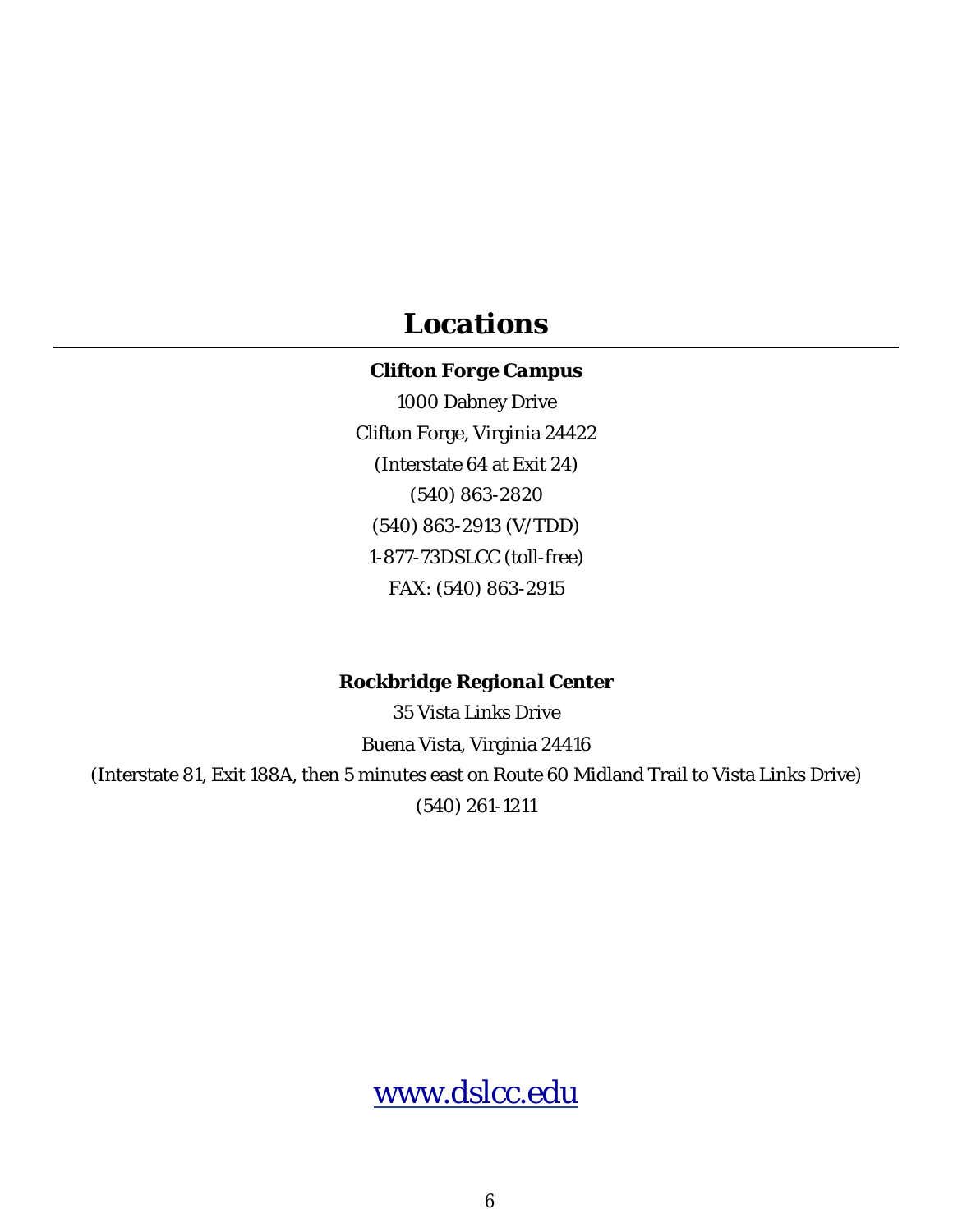## **Summer 2017**

#### *Ten-Week Session*

| Payment Due for All Early Registered Summer Classes Unless Financial Aid Has Been Awarded May 15, 2017 |  |
|--------------------------------------------------------------------------------------------------------|--|
|                                                                                                        |  |
|                                                                                                        |  |
|                                                                                                        |  |
|                                                                                                        |  |
|                                                                                                        |  |
|                                                                                                        |  |
|                                                                                                        |  |
|                                                                                                        |  |
|                                                                                                        |  |

#### *First Five-Week Session*

| Payment Due for All Early Registered Summer Classes Unless Financial Aid Has Been Awarded May 15, 2017 |  |
|--------------------------------------------------------------------------------------------------------|--|
|                                                                                                        |  |
|                                                                                                        |  |
|                                                                                                        |  |
|                                                                                                        |  |
|                                                                                                        |  |
|                                                                                                        |  |

#### *Second Five-Week Session*

| Payment Due for All Early Registered Summer Classes Unless Financial Aid Has Been Awarded May 15, 2017 |  |
|--------------------------------------------------------------------------------------------------------|--|
|                                                                                                        |  |
|                                                                                                        |  |
|                                                                                                        |  |
|                                                                                                        |  |
|                                                                                                        |  |
|                                                                                                        |  |
|                                                                                                        |  |

<sup>1</sup> Please note that classes not meeting the entire session/semester will have an earlier date to drop the course and receive a refund. Please inquire in Student Services.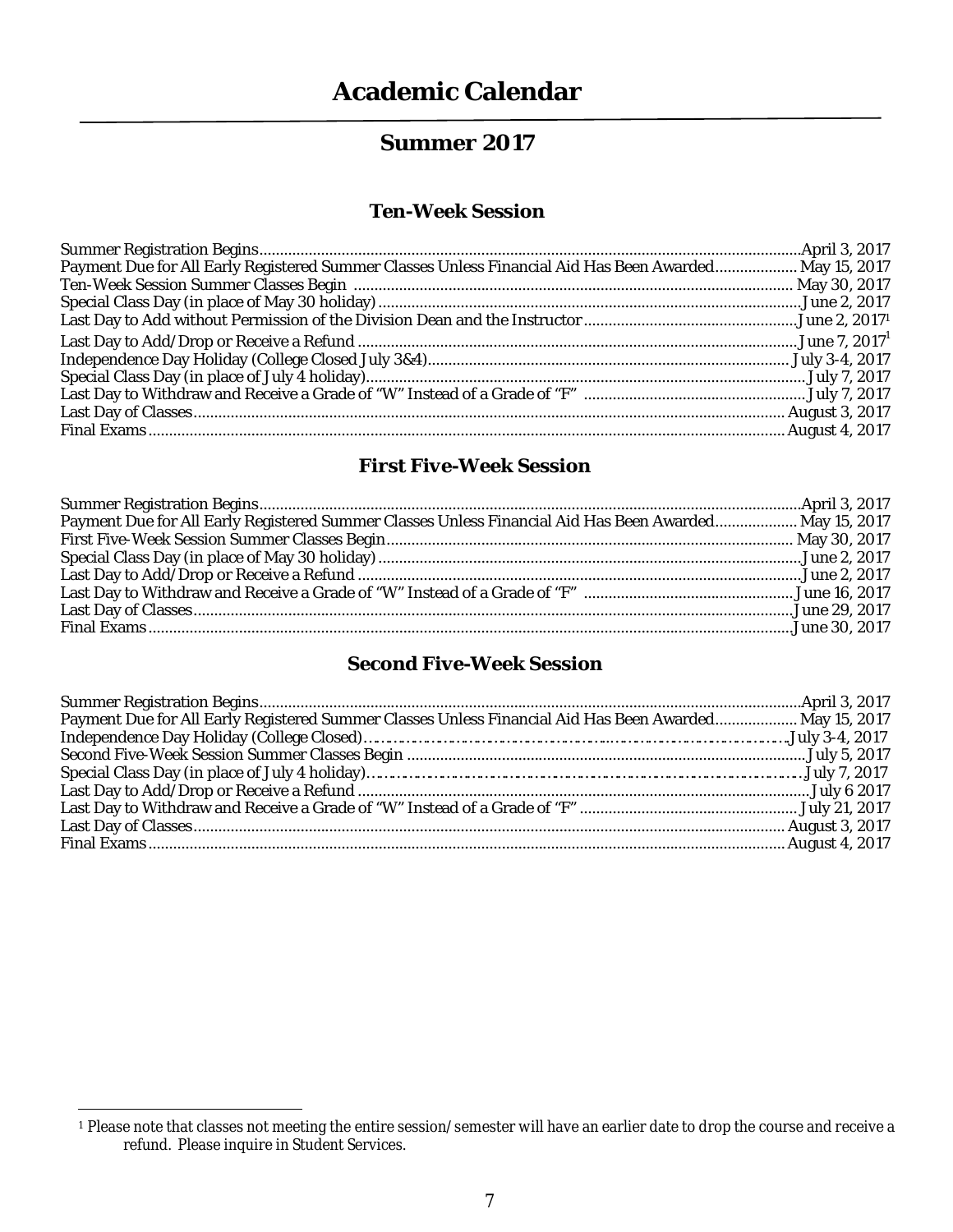## **Fall 2017**

| Payment Due for All Early Registered Fall Classes Unless Financial Aid Has Been AwardedJuly 31, 2017            |  |
|-----------------------------------------------------------------------------------------------------------------|--|
|                                                                                                                 |  |
|                                                                                                                 |  |
|                                                                                                                 |  |
|                                                                                                                 |  |
|                                                                                                                 |  |
|                                                                                                                 |  |
|                                                                                                                 |  |
|                                                                                                                 |  |
|                                                                                                                 |  |
| Payment Due for All Early Registered Spring 18 Classes Unless Financial Aid Has Been Awarded  December 15, 2017 |  |

#### *First Eight-Week Session*

| Payment Due for All Early Registered Fall Classes Unless Financial Aid Has Been Awarded July 31, 2017 |  |
|-------------------------------------------------------------------------------------------------------|--|
|                                                                                                       |  |
|                                                                                                       |  |
|                                                                                                       |  |
|                                                                                                       |  |
|                                                                                                       |  |

#### *Second Eight-Week Session*

\_\_\_\_\_\_\_\_\_\_\_\_\_\_\_\_\_\_\_\_\_\_\_\_\_\_\_ 1 Please note that classes not meeting the entire session/semester will have an earlier date to drop the course and receive a refund. Please inquire in Student Services.

<sup>2</sup> Due to the Labor Day Holiday Monday night Classes will run 14 weeks and be extended by 10 minutes each class session.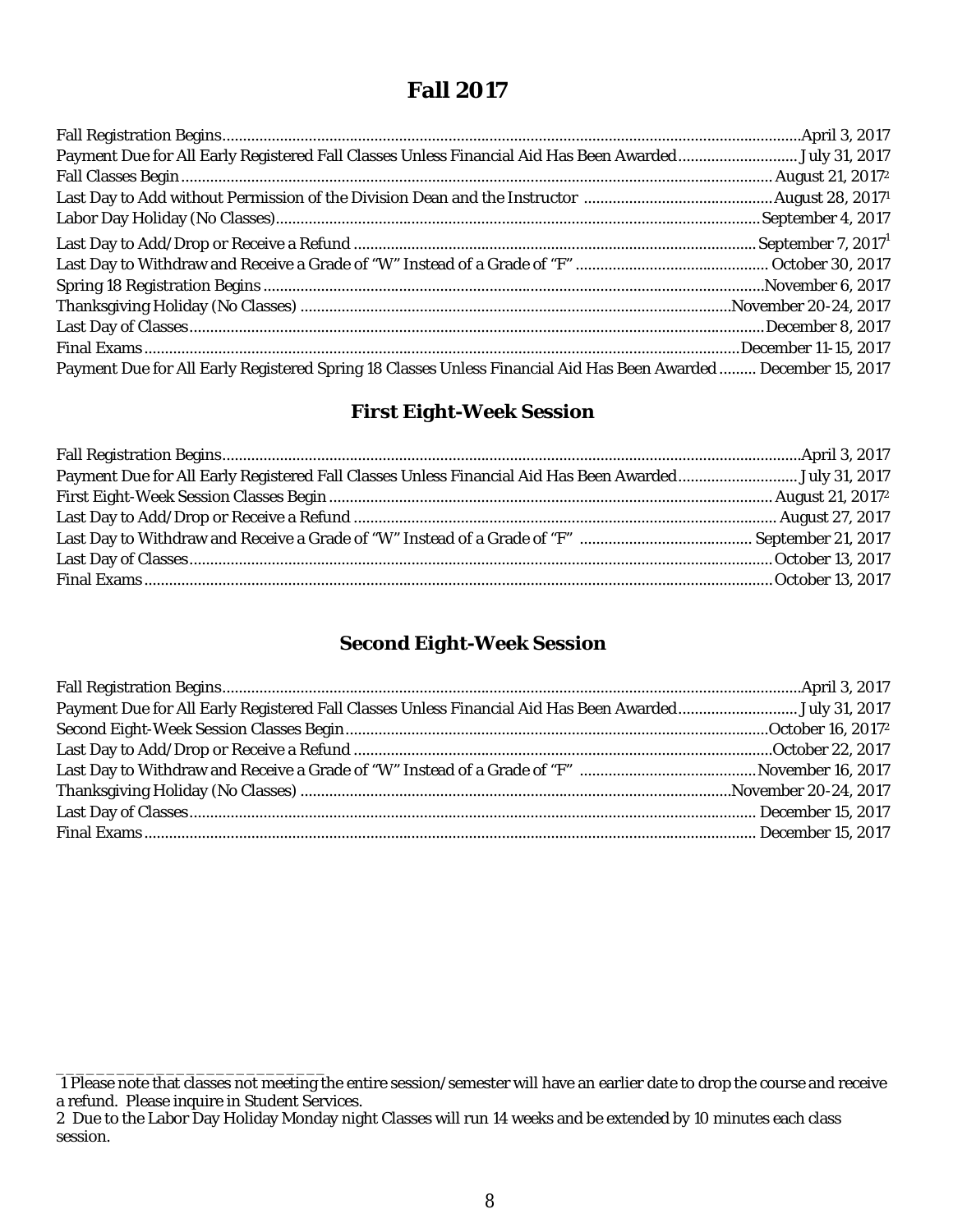## **Spring 2018**

| Payment Due for All Early Registered Spring Classes Unless Financial Aid Has Been Awarded December 15, 2017 |  |
|-------------------------------------------------------------------------------------------------------------|--|
|                                                                                                             |  |
|                                                                                                             |  |
|                                                                                                             |  |
|                                                                                                             |  |
|                                                                                                             |  |
|                                                                                                             |  |
|                                                                                                             |  |
|                                                                                                             |  |
|                                                                                                             |  |
|                                                                                                             |  |
|                                                                                                             |  |
|                                                                                                             |  |
| Payment Due for All Early Registered Summer Classes Unless Financial Aid Has Been Awarded May 11, 2018      |  |

#### *First Eight-Week Session*

| Payment Due for all Early Registered Fall Classes Unless Financial Aid Has Been AwardedDecember 15, 2017 |  |
|----------------------------------------------------------------------------------------------------------|--|
|                                                                                                          |  |
|                                                                                                          |  |
|                                                                                                          |  |
|                                                                                                          |  |
|                                                                                                          |  |
|                                                                                                          |  |

#### *Second Eight-Week Session*

| Payment Due for all Early Registered Fall Classes Unless Financial Aid Has Been AwardedDecember 15, 2017 |  |
|----------------------------------------------------------------------------------------------------------|--|
|                                                                                                          |  |
|                                                                                                          |  |
|                                                                                                          |  |
|                                                                                                          |  |
|                                                                                                          |  |

\_\_\_\_\_\_\_\_\_\_\_\_\_\_\_\_\_\_\_\_\_\_\_\_

<sup>1</sup> Please note that classes not meeting the entire session/semester will have an earlier date to drop the course and receive a refund. Please inquire in Student Services.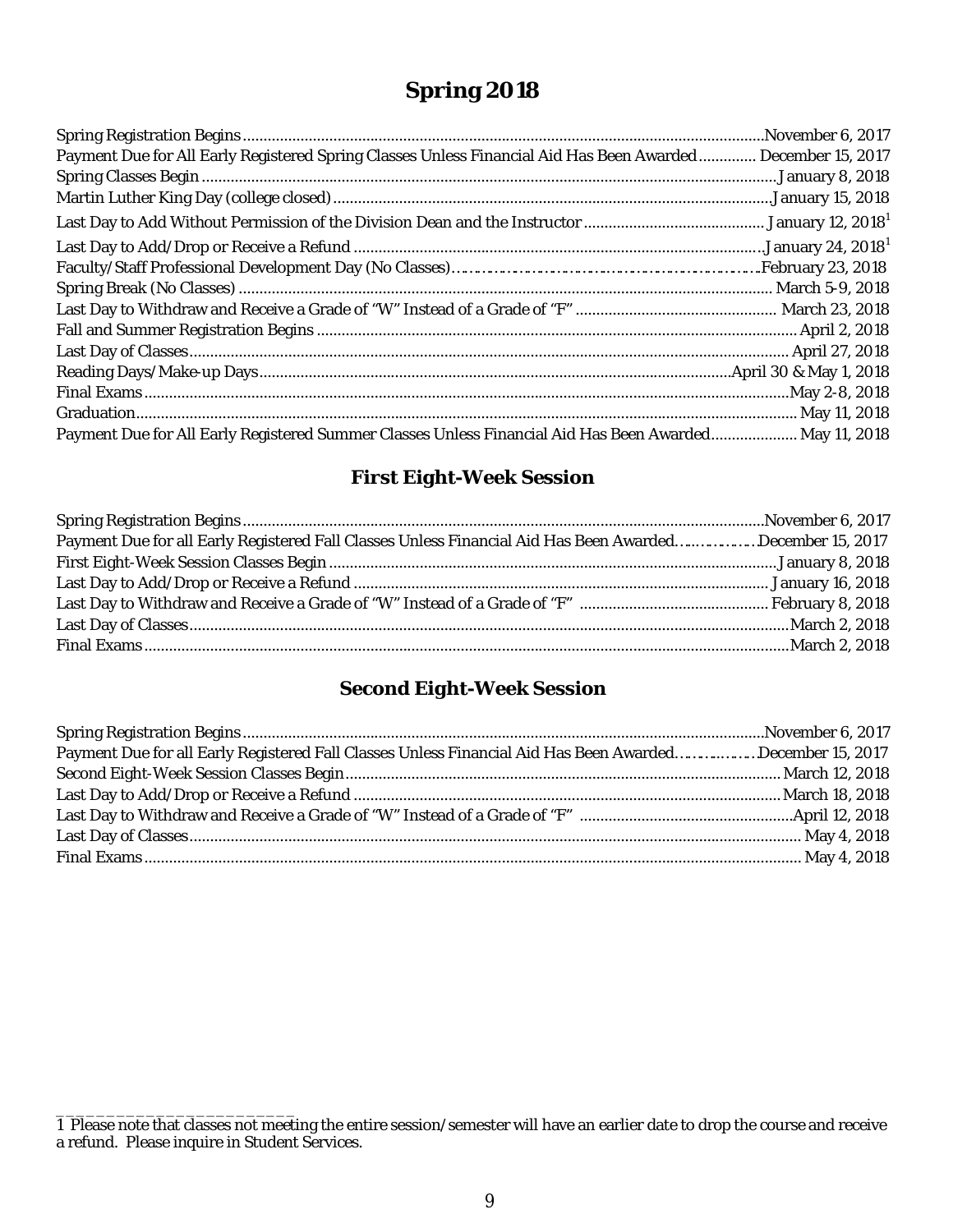## **Summer 2018**

## *Ten-Week Session*

| Payment Due for All Early Registered Summer Classes Unless Financial Aid Has Been Awarded May 11, 2018 |  |
|--------------------------------------------------------------------------------------------------------|--|
|                                                                                                        |  |
|                                                                                                        |  |
|                                                                                                        |  |
|                                                                                                        |  |
|                                                                                                        |  |
|                                                                                                        |  |
|                                                                                                        |  |
|                                                                                                        |  |
|                                                                                                        |  |

## *First Five-Week Session*

| Payment Due for All Early Registered Summer Classes Unless Financial Aid Has Been Awarded May 11, 2018 |  |
|--------------------------------------------------------------------------------------------------------|--|
|                                                                                                        |  |
|                                                                                                        |  |
|                                                                                                        |  |
|                                                                                                        |  |
|                                                                                                        |  |
|                                                                                                        |  |

## *Second Five-Week Session*

| Payment Due for All Early Registered Summer Classes Unless Financial Aid Has Been Awarded May 11, 2018 |  |
|--------------------------------------------------------------------------------------------------------|--|
|                                                                                                        |  |
|                                                                                                        |  |
|                                                                                                        |  |
|                                                                                                        |  |
|                                                                                                        |  |
|                                                                                                        |  |
|                                                                                                        |  |

**\_\_\_\_\_\_\_\_\_\_\_\_\_**

<sup>1</sup> Please note that classes not meeting the entire session/semester will have an earlier date to drop the course and receive a refund. Please inquire in Student Services.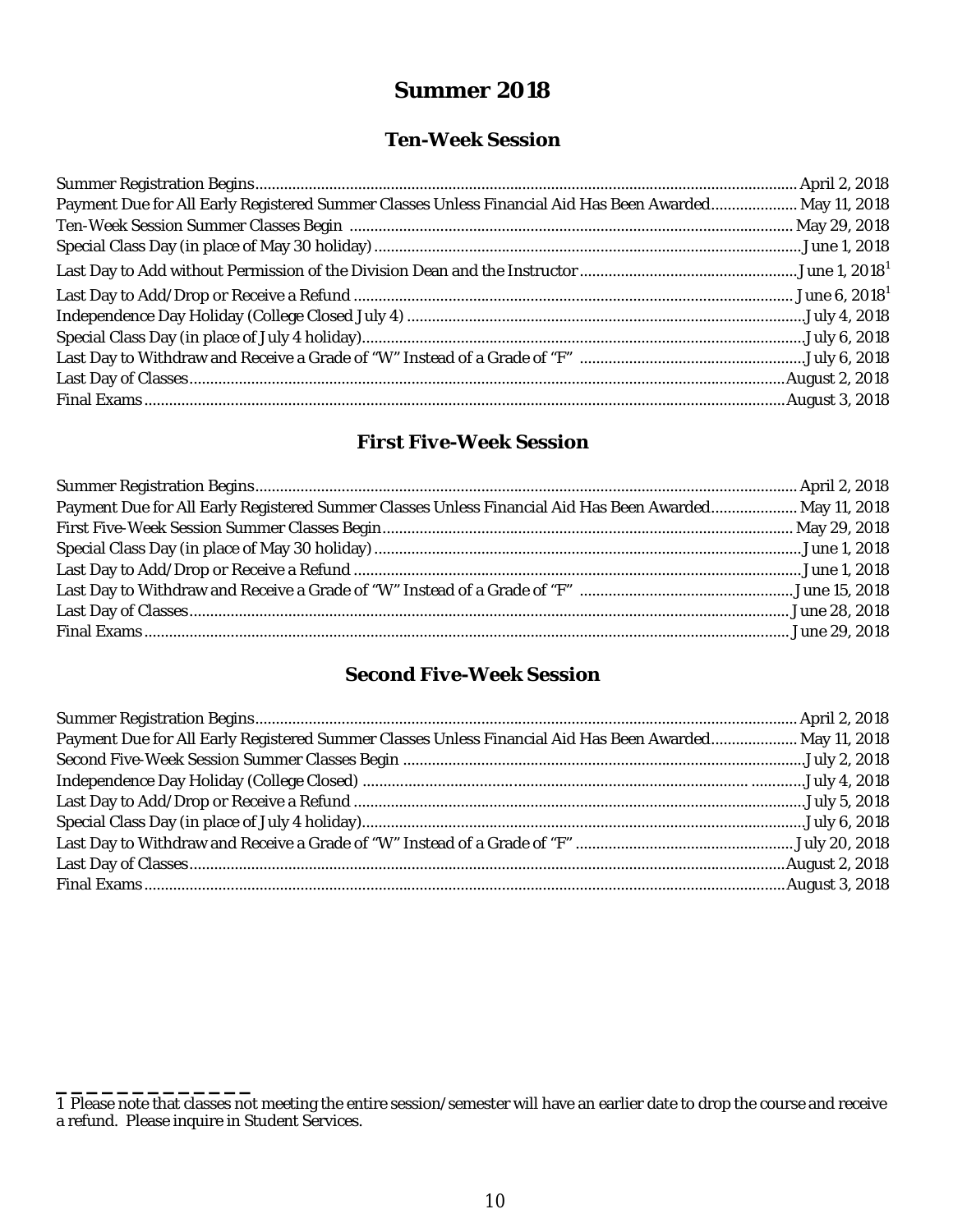DSLCC offers classes in a variety of times and meeting formats to meet student needs. Where possible, class scheduling adheres to the Standard Schedule printed below. Classes are typically NOT scheduled on Mondays and Thursdays from 11:30-12:45 in support of student organizations and faculty and staff meetings.

|               |             | <b>Monday - Wednesday</b> | <b>Tuesday - Thursday</b> | Friday |
|---------------|-------------|---------------------------|---------------------------|--------|
| 8:30-9:45     |             |                           |                           |        |
| 10:00-11:15   |             |                           |                           |        |
| 11:30-12:45   | <b>OPEN</b> |                           | <b>OPEN</b>               |        |
| $1:00 - 2:15$ |             |                           |                           |        |
| $2:30-3:45$   |             |                           |                           |        |
| $4:00 - 5:15$ |             |                           |                           |        |
| $5:30-6:45$   |             |                           |                           |        |
| 7:00-8:15     |             |                           |                           |        |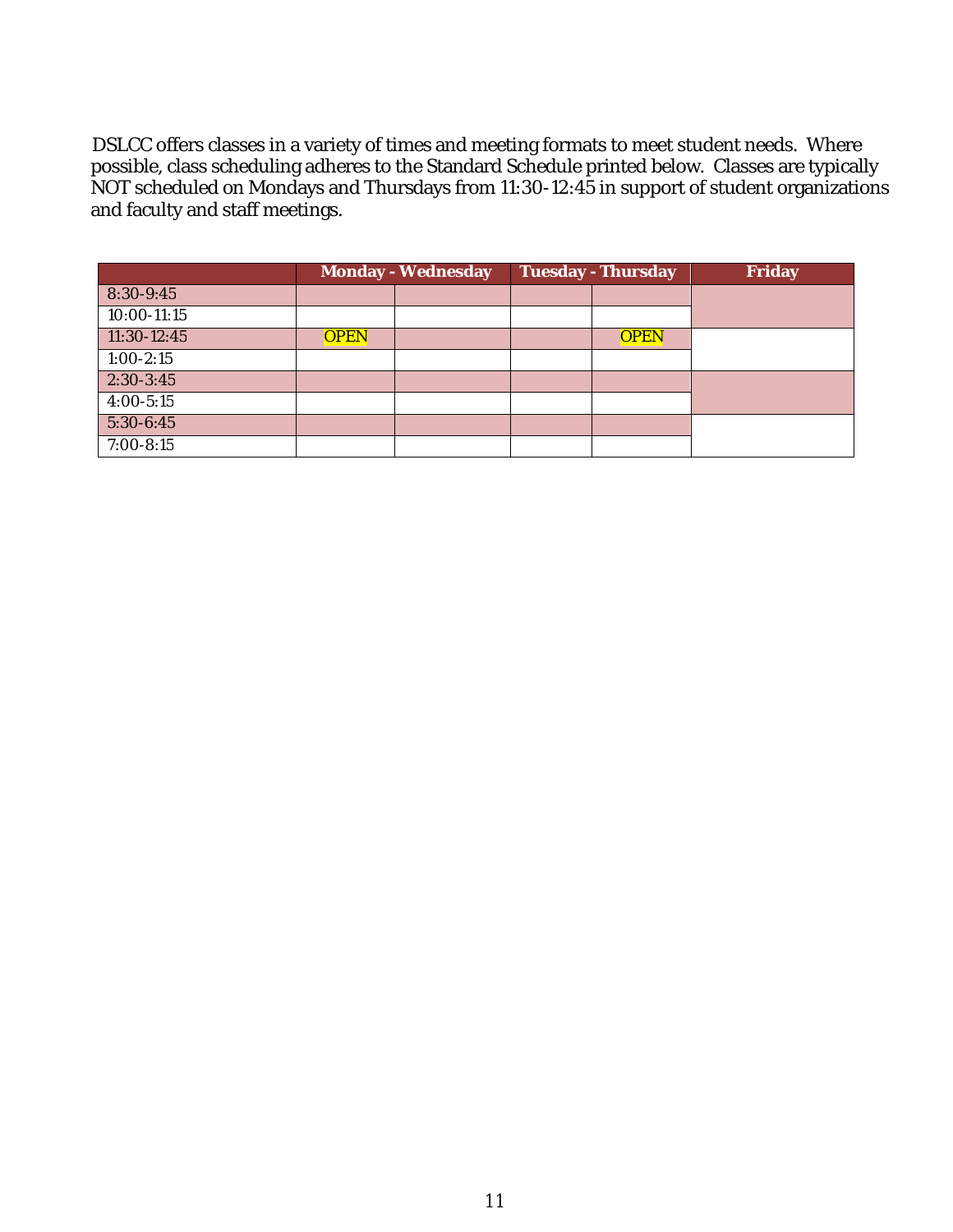

## *Message from the President*

Greetings from Dabney S. Lancaster Community College!

I am honored to serve as the President of one of Virginia's most student-centered community colleges. We welcome every one of the students we serve and sincerely appreciate opportunities to assist them with steps on their college and career pathway.

There are many reasons why individuals may enroll in DSLCC. Some students come for specific workforce credentials to obtain employment or qualify for advancement. Others come to earn an associate degree and transfer to a four-year college or university. Some enroll just for the love of learning and meeting new friends with similar interests.

Small classes mean big benefits. Our instructors are available to provide more personal attention to each student. The environment is comfortable and supports learning. Services, programs, and activities are available with caring faculty and staff to assist those who wish to have the best college experience possible.

Most of us are concerned with cost. We have many forms of financial assistance such as grants, loans, work/study opportunities and scholarships that help to put a college education within reach.

As a *community* college, DSLCC is an open and accessible resource. Each year, we host hundreds of individuals on campus and at the DSLCC Rockbridge Regional Center for meetings, special events, using library resources, or participating in activities hosted by one of our many community partners such as non-profit organizations, agencies, businesses, schools, or local governments.

We work hard to maintain our stellar reputation. We are proud to be part of this community and wish to engage even more of you to experience what DSLCC offers. Please call or visit soon!

John J. Rainone, Ed.D.

# *Disclaimer*

Dabney S. Lancaster Community College provides its website, catalog, handbooks, and any other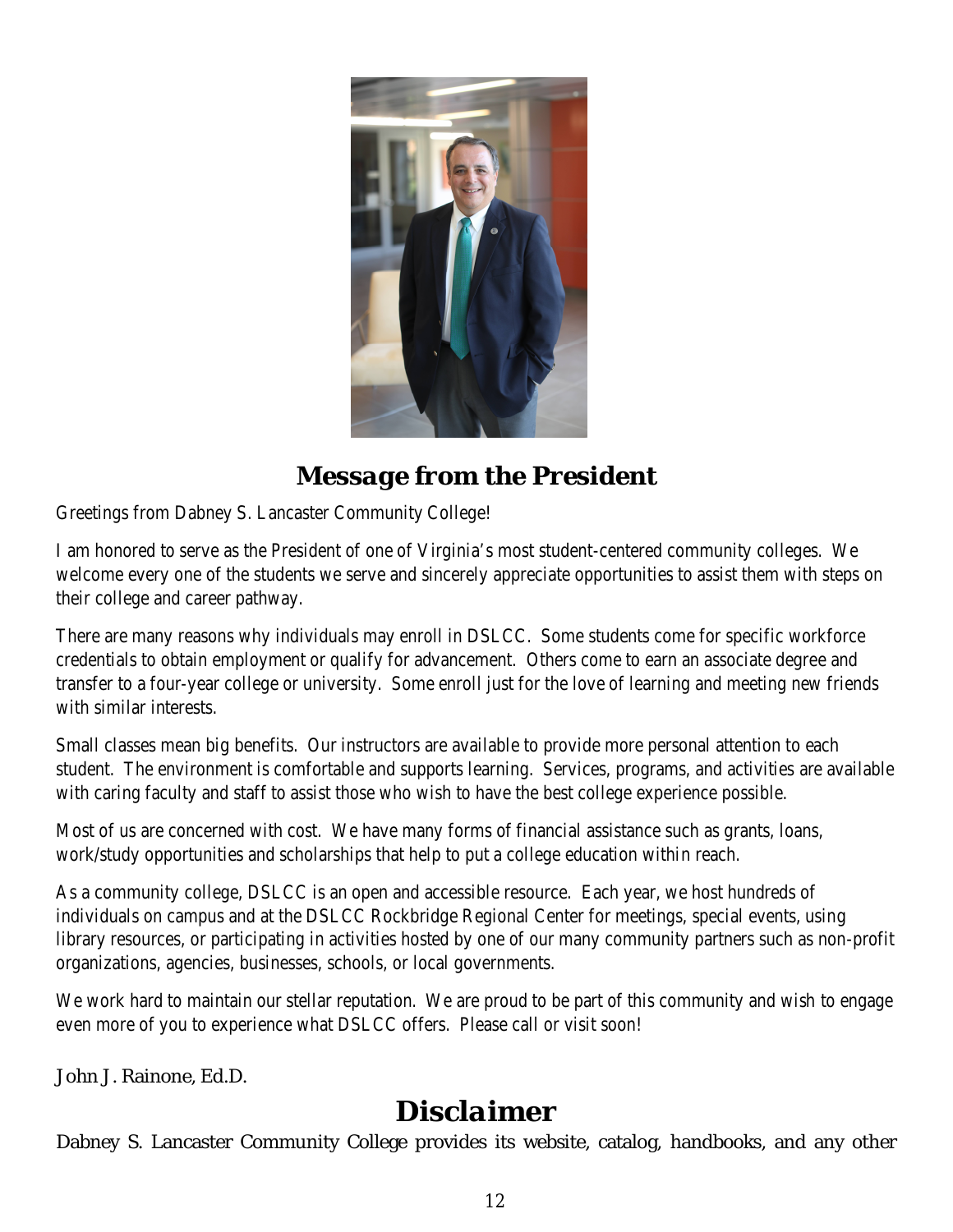printed materials or electronic media for general guidance. The College does not guarantee that the information contained within them, including, but not limited to, the contents of any page that resides under the DNS registrations of www.dslcc.edu is up-to-date, complete and accurate, and individuals assume any risks associated with relying upon such information without checking other credible sources, such as a student's academic advisor.

In addition, a student's or prospective student's reliance upon information contained within these sources, or individual program catalogs or handbooks, when making academic decisions does not constitute, and should not be construed as, a contract with the College. Further, the College reserves the right to make changes to any provision or requirement within these sources, as well as changes to any curriculum or program, whether during a student's enrollment or otherwise.

Links or references to other materials and websites provided in the above-referenced sources are also for information purposes only and do not constitute the College's endorsement of products or services referenced.

# *General Information*

## *The College*

Dabney S. Lancaster Community College is a two-year public institution of higher education and a member of the statewide Virginia Community College System. The College is supported by the Commonwealth of Virginia and the citizens of the counties of Alleghany, Bath, Botetourt (northern portion) and Rockbridge as well as the cities of Buena Vista, Covington and Lexington, but welcomes students from other areas as well.

DSLCC operates under the policies of the State Board for Community Colleges and the Dabney S. Lancaster Community College Board. The College is financed partially by state funds and supported by contributions from the service area counties and cities, the federal government, businesses, individuals and student tuition.

## *Location and Facilities*

DSLCC's main campus is located one mile west of downtown Clifton Forge on a 117 acre tract bounded by the Jackson River on three sides. Backels and Warren Halls contain offices, classrooms and science laboratories. The Moomaw Center houses student and community activities, vending machines, and a bookstore. McCarthy Hall houses The Center for Workforce Solutions and Community Education. It is adjacent to the Moomaw Center and has classrooms, computer technology laboratories and staff offices. Scott Hall contains laboratories, classrooms and the Library. The Gary Lee Miller Armory/Hale Collins Convocation Center is a joint-use facility for the Virginia National Guard and DSLCC. It contains a gymnasium, classrooms, offices and storage space. The Physical Plant Maintenance Building contains offices and storage space for equipment and materials used for the maintenance of the College's buildings and grounds.

The DSLCC Rockbridge Regional Center is located at 35 Vista Links Drive in Buena Vista. It houses offices, general classrooms, a computer laboratory, a small greenhouse, and classrooms connected through technology to the main campus.

## *History*

In March 1962, the Virginia General Assembly established an institution that was to later become Dabney S. Lancaster Community College. The institution opened in September 1964 as the Clifton Forge-Covington Division of the Virginia Polytechnic Institute, offering some programs available at the parent institution in Blacksburg. A pre-college foundation program was added in 1965 and expanded into a general community college program in 1966.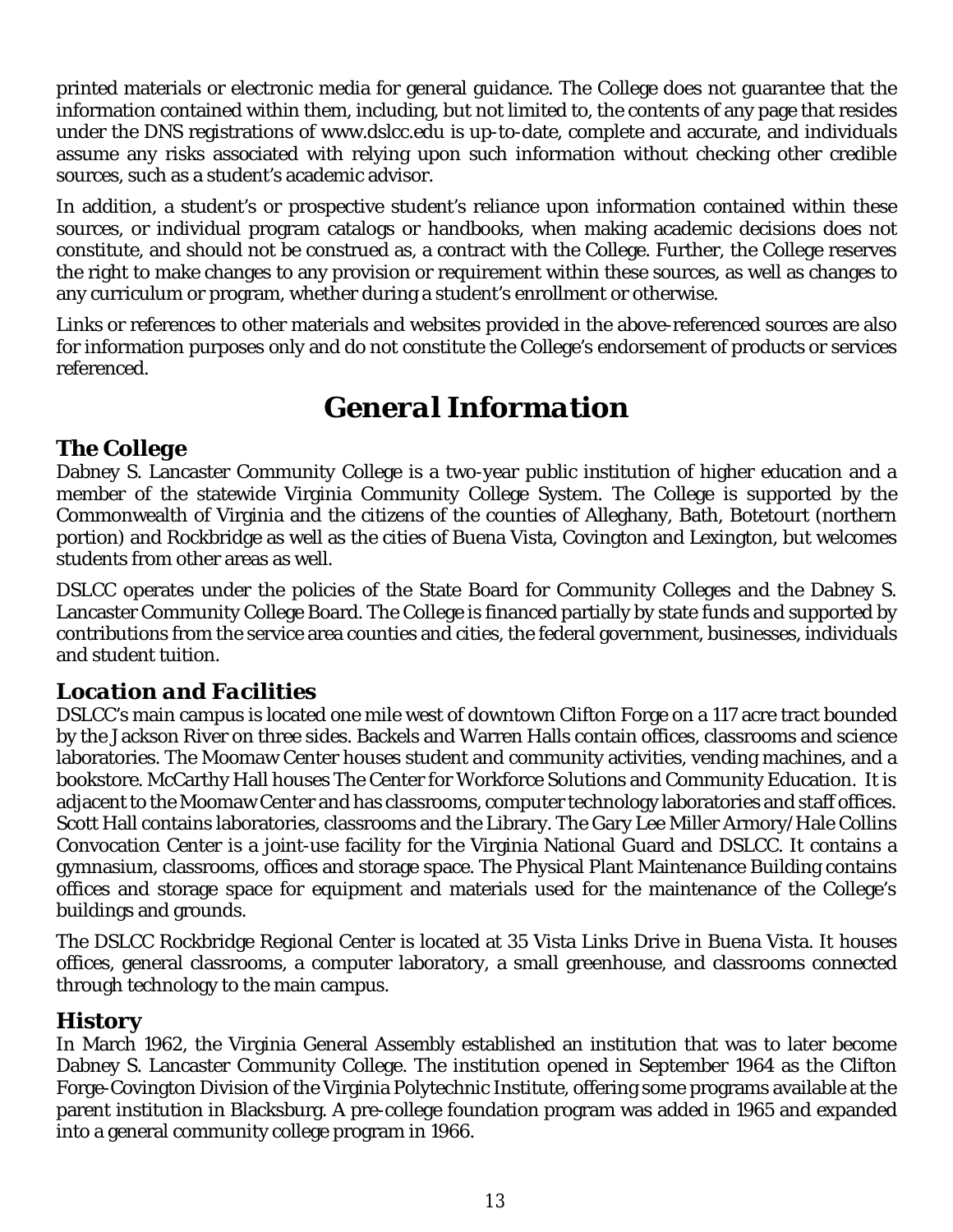Beginning with the summer quarter in 1967, all programs of this community college came under the control of the Virginia State Board for Community Colleges. The College itself was renamed Dabney S. Lancaster Community College, honoring the prominent Virginia educator and longtime resident of the area served by the College.

Dr. Dabney Stewart Lancaster began his career as Associate Master of the Chamberlayne School for Boys (now St. Christopher's) in Richmond. He was a professor of Agricultural Education at Virginia Polytechnic Institute and became Dean of Men at the University of Alabama in 1923. He served as the Virginia State Superintendent of Public Instruction in 1941 and became President of Longwood College in 1946. He became the chair of the State Council of Higher Education for Virginia in 1955. He retired to Bath County where he served on the Bath County School Board. Over his lifetime he served on the boards of Madison College (now James Madison University), Sweet Briar College, Virginia Theological Seminary and Episcopal High School.

Dabney S. Lancaster Community College provides an opportunity for the extension of knowledge, skills and personal enrichment in a forum that maintains high academic standards, is financially and geographically accessible and respects students' diverse backgrounds, rights, responsibilities, and abilities. In partnership with local business, industry, government, professions and other educational institutions, DSLCC provides programs and services that prepare members of the community to reach their potential as engaged and learned citizens.

## *Mission and Vision of DSLCC*

## *DSLCC Mission Statement*

Dabney S. Lancaster Community College provides an opportunity for the extension of knowledge, skills and personal enrichment in a forum that maintains high academic standards, is financially and geographically accessible and respects students' diverse backgrounds, rights, responsibilities, and abilities. In partnership with local business, industry, government, professions and other educational institutions, DSLCC provides programs and services that prepare members of the community to reach their potential as engaged and learned citizens.

#### *DSLCC Vision Statement -*

Dabney S. Lancaster Community College changes lives, strengthens community, and provides pathways to success.

#### *DSLCC Values Statements -*

*Accessibility*. We value the opportunity to provide the residents of our service region appropriate pathways through which they can achieve educational and professional goals without barriers of cost, distance, or time.

*Learning.* We value the process of teaching and learning, the sharing of knowledge, the importance of innovation, and the empowering of all students with the tools to reach their academic potential and maximum career success.

*Community***.** We value the diverse perspectives, backgrounds, and the beliefs that collectively form the DSLCC community, and we embrace these differences among students, employees, and community members as ways to enrich, grow and thrive – as individuals and as an institution.

Integrity. We value the belief that the dream of educational attainment is best realized when all member of the DSLCC community respect academic honesty, promote accountability, and demonstrate responsibility for themselves and others.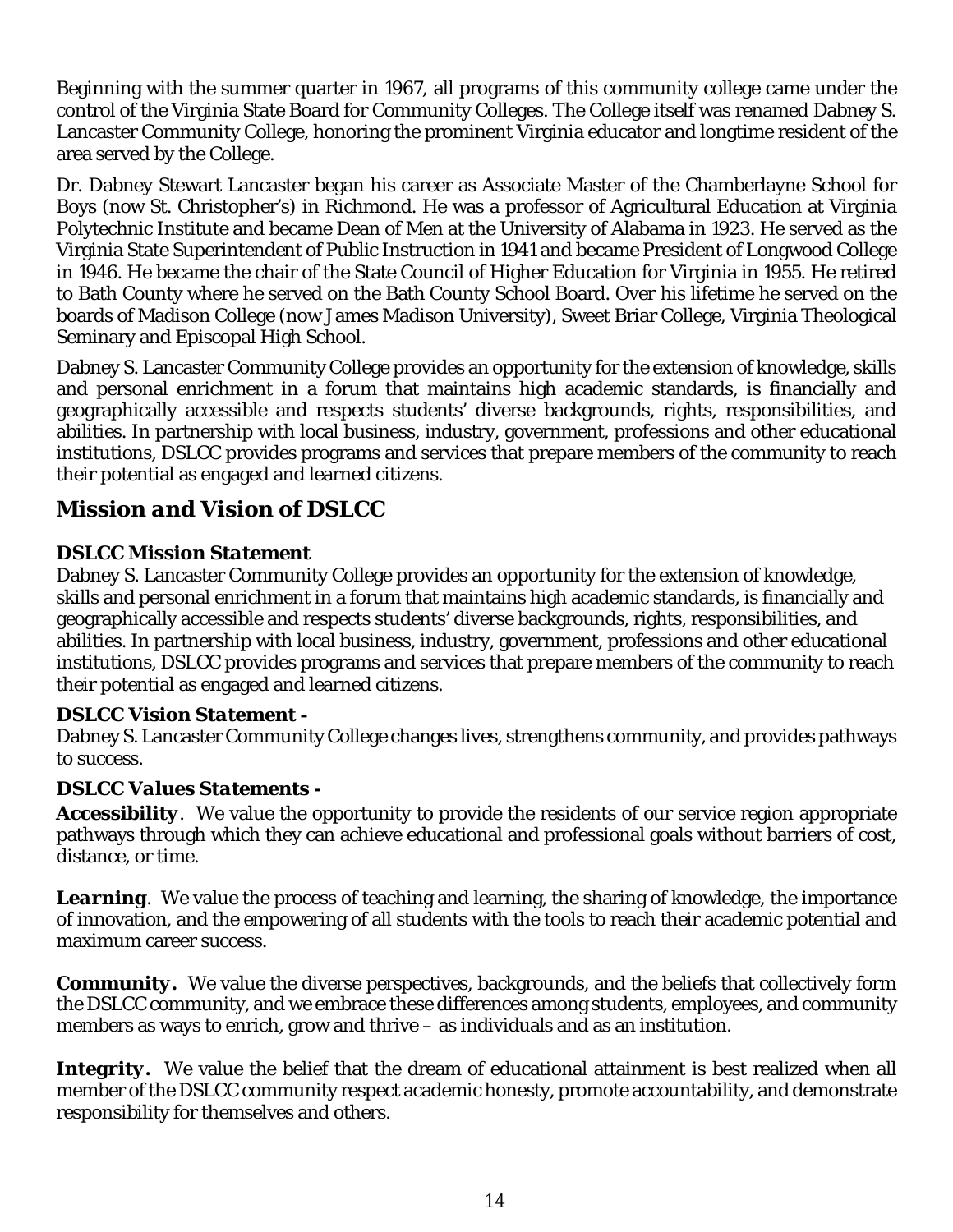## *Mission of the VCCS*

The mission of the Virginia Community College System is to provide comprehensive higher education and workforce training programs and services of superior quality that are financially and geographically accessible and that meet individual, business and community needs of the Commonwealth.

Shared values influence thinking, guide decisions, mold policies, and determine courses of action as Virginia's community colleges strive to fulfill our mission. These values include:

## *Opportunity*

Serving a diverse student population through lifelong learning and student development services that are inclusive, accessible, affordable, and of the highest quality.

#### *Teaching and Learning*

Sustaining teaching excellence and setting high standards that promote and encourage student learning.

## *Effective Learning Environments*

Maintaining innovative learning environments that encourage creativity and the acquisition of knowledge and skills that prepare students for changing work environments, responsible citizenship, and leading rewarding lives.

#### *Appropriate Use of Technology*

Using technology effectively to enhance instruction and learning and to expand access to educational opportunities through distance education.

#### *Professional Development*

Encouraging excellence and renewal in faculty and staff performance by providing on-going opportunities for professional growth and renewal.

#### *Community Service*

Serving our communities by providing facilities for cultural enrichment, promoting economic development and partnerships, and providing leadership and college talent to meet community needs.

#### *Accountability*

Demonstrating good stewardship by making effective and efficient use of resources, thereby ensuring accountability to the state and to the communities we serve.

#### *Academic Offerings*

DSLCC is a comprehensive institution of higher education offering programs of instruction generally extending not more than two years beyond the high school level.

*Occupational-Technical Education:* These programs are designed to meet the increasing demand for technicians as well as semiprofessional and skilled workers in business, industry and government. The curricula are planned primarily to meet the occupational needs in the region served by the College.

*College Transfer Education***:** These programs include freshman and sophomore courses in arts and sciences and pre-professional programs meeting standards acceptable for transfer to four-year institutions.

General Education: Courses in general education encompass the common knowledge, skills and attitudes needed by each individual to be effective as a person, a worker, a consumer and a citizen.

*Continuing Adult Education:* Adult education programs are offered to enable the adults in the region to continue their learning. This work includes both credit and noncredit courses offered during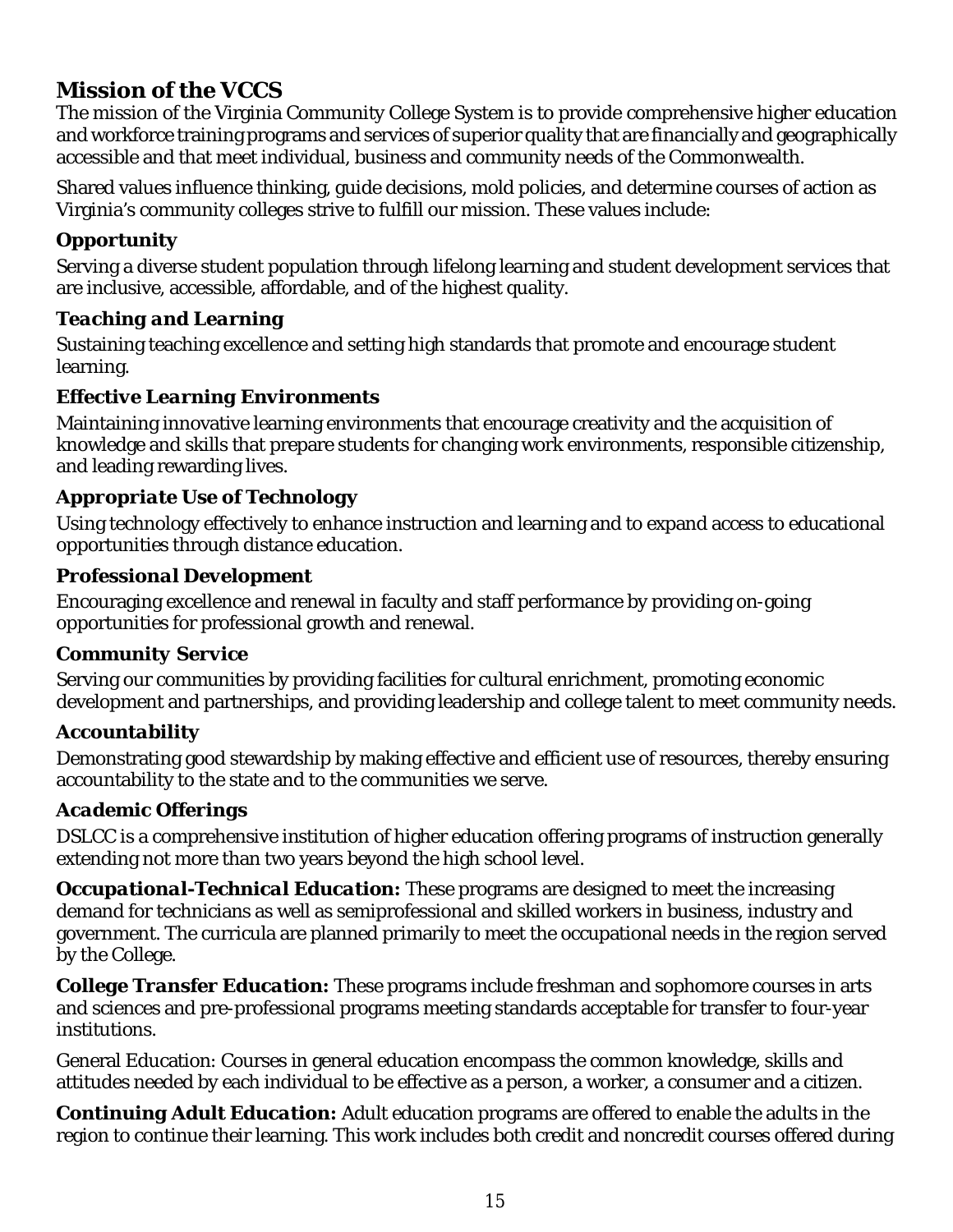the day and evening hours.

*Special Training Programs:* Special training is provided where specific job opportunities are available for new or expanding industries. It is coordinated with Virginia's economic expansion efforts and with the needs of employers.

*Developmental Studies:* Developmental courses are offered to prepare individuals for collegelevel work. These classes are designed to help the individual develop the basic skills and understandings necessary to succeed in college programs.

*Specialized Regional and Community Services:* The facilities and personnel of the College are available to provide educational and cultural opportunities for citizens of the region. Community services include faculty and staff speaking engagements, cultural events, workshops, conferences, seminars, special courses, public affairs, lectures and forums, extension programs offered by fouryear institutions, films, exhibits and use of campus facilities and services, including the library and recreational facilities.

## *General Education Goals and Outcomes*

All programs at DSLCC contain a general education component designed to provide knowledge, skills and attitudes needed by each individual to function effectively in society. To this end, DSLCC has developed a set of expectations for all graduates in seven areas.

*Communication***:** A competent communicator can interact with others using all forms of communication, resulting in understanding and being understood. Degree graduates will demonstrate the ability to:

- understand and interpret complex materials;
- assimilate, organize, develop, and present an idea formally and informally;
- use standard English;
- use appropriate verbal and non-verbal responses in interpersonal relations and group discussions; use listening skills;
- recognize the role of culture in communication.

*Critical Thinking:* A competent critical thinker evaluates evidence carefully and applies reasoning to decide what to believe and how to act. Degree graduates will demonstrate the ability to:

- discriminate among degrees of credibility, accuracy, and reliability of inferences drawn from given data; recognize parallels, assumptions, or presuppositions in any given source of information;
- evaluate the strengths and relevance of arguments on a particular question or issue;
- weigh evidence and decide if generalizations or conclusions based on the given data are warranted; determine whether certain conclusions or consequences are supported by the information provided, use problem solving skills.

*Cultural and Social Understanding:* A culturally and socially competent person possesses an awareness, understanding, and appreciation of the interconnectedness of the social and cultural dimensions within and across local, regional, state, national, and global communities. Degree graduates will demonstrate the ability to:

- assess the impact that social institutions have on individuals and culture-past, present, and future; describe their own as well as others' personal ethical systems and values within social institutions; recognize the impact that arts and humanities have upon individuals and cultures;
- recognize the role of language in social and cultural contexts;
- recognize the interdependence of distinctive world-wide social, economic, geo-political, and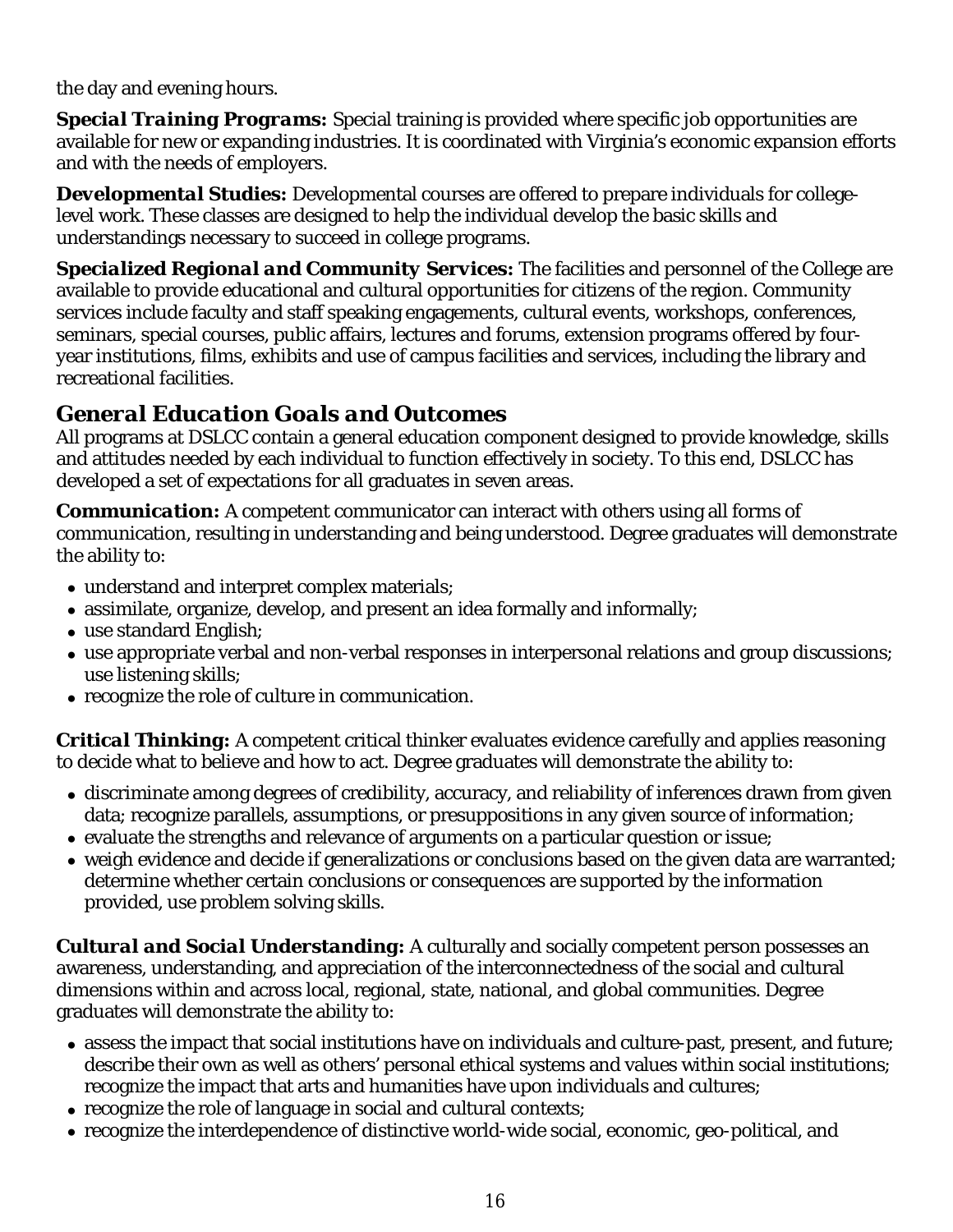cultural systems.

**Information Literacy:** A person who is competent in information literacy recognizes when information is needed and has the ability to locate, evaluate, and use it effectively. (adapted from the American Library Association definition) Degree graduates will demonstrate the ability to:

- determine the nature and extent of the information needed; access needed information effectively and efficiently;
- evaluate information and its sources critically and incorporate selected information into his or her knowledge base;
- use information effectively, individually or as a member of a group, to accomplish a specific purpose;
- understand many of the economic, legal, and social issues surrounding the use of information and access and use information ethically and legally.

**Personal Development:** An individual engaged in personal development strives for physical and/or emotional well-being. Degree graduates will demonstrate the ability to:

- develop and/or refine personal wellness goals;
- develop and/or enhance the knowledge, skills, and understanding to make informed academic, social, personal, career, and interpersonal decisions.

**Quantitative Reasoning:** A person who is competent in quantitative reasoning possesses the skills and knowledge necessary to apply the use of logic, numbers, and mathematics to deal effectively with common problems and issues. A person who is quantitatively literate can use numerical, geometric, and measurement data and concepts, mathematical skills, and principles of mathematical reasoning to draw logical conclusions and to make well-reasoned decisions. Degree graduates will demonstrate the ability to:

- use logical and mathematical reasoning within the context of various disciplines; interpret and use mathematical formulas;
- interpret mathematical models such as graphs, tables and schematics and draw inferences from them; use graphical, symbolic, and numerical methods to analyze, organize, and interpret data;
- estimate and consider answers to mathematical problems in order to determine reasonableness;
- represent mathematical information numerically, symbolically, and visually, using graphs and charts.

*Scientific Reasonin***g:** A person who is competent in scientific reasoning adheres to a self-correcting system of inquiry (the scientific method) and relies on empirical evidence to describe, understand, predict, and control natural phenomena. Degree graduates will demonstrate the ability to:

- $\bullet$  generate an empirically evidenced and logical argument;
- distinguish a scientific argument from a non-scientific argument; reason by deduction, induction and analogy;
- distinguish between causal and correlational relationships;
- recognize methods of inquiry that lead to scientific knowledge.
- Students nearing the completion of the requirements for graduation must participate in activities that will assess their achievement of these objectives.

## *Accreditation and Memberships*

Dabney S. Lancaster Community College is accredited by the Southern Association of Colleges and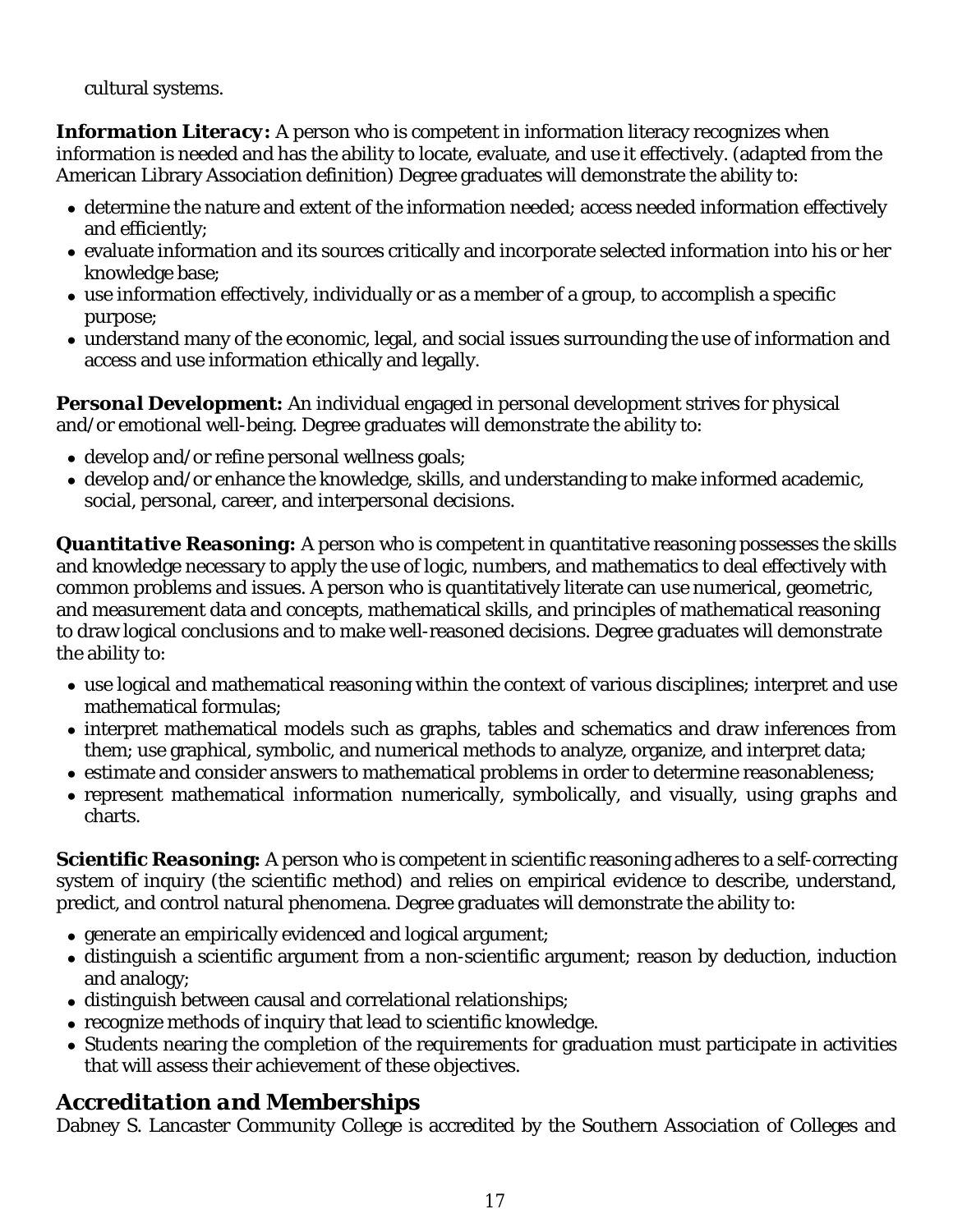Schools-Commission on Colleges to award the Associate Degree in Arts and Sciences and the Associate Degree in Applied Sciences. Contact the Commission on Colleges at 1866 Southern Lane, Decatur, Georgia 30033-4097 or call 404/679-4500 for questions about the accreditation of Dabney S. Lancaster Community College.

DSLCC is one of 23 colleges within the Virginia Community College System. The associate degree curricula have been approved by the State Council of Higher Education for Virginia. The certificate and career studies programs have been approved by the State Board for Community Colleges, and the career studies certificate programs have been approved by the DSLCC Local Board.

The College is approved by the U.S. Department of Education for various federal funding programs including Veterans Administration educational assistance.

The College is an institutional member of the American Association of Community Colleges.

The College's Associate Degree Nursing program is approved by the Virginia State Board of Nursing and the Accreditation Commission for Education in Nursing, Inc. (ACEN), which may be reached at (404) 975-5000.

The Culinary Arts and Management AAS Degree and the Culinary Arts Certificate are accredited by the American Culinary Federation.

The Forest Management Technology AAS Degree is accredited by the Society of American Foresters.

## *Institutional Policy for Equal Opportunity*

Dabney S. Lancaster Community College declares and affirms a policy of equal educational opportunity and nondiscrimination in the administering of all educational programs and supporting services. It is the policy of Dabney S. Lancaster Community College to promote equal opportunity in educational programs and activities, admissions and employment, without regard to race, creed, gender, national origin, disability or any other non-merit factor. For concerns or information requests pertaining to students, call 540/863-2866. For matters related to employment, contact the Human Resources Officer (540/863-2808).

## *DSLCC Educational Foundation*

The DSLCC Educational Foundation, Inc. is a nonprofit organization which acts as the sponsoring agency for soliciting financial support for the College and its students.

The Educational Foundation board is composed of representatives of the counties, cities and towns which are served by the College. They volunteer their expertise and service on behalf of the College and the community.

Gifts and contributions to the Foundation are tax deductible for the donor and can be made in the form of money, negotiable securities, equipment, supplies, real estate or buildings. Donors can also name the Foundation in estate planning and as the beneficiary to insurance policies. In addition, memorial funds can be established through the Foundation on behalf of individuals and families.

# *Admission*

## *General Admission to DSLCC*

Dabney S. Lancaster Community College welcomes applications from any person who has a high school diploma or the equivalent or who is 18 years of age and is able to benefit from a program at the College. Students younger than age 18 may be admitted by special arrangement or through the Dual Enrollment program.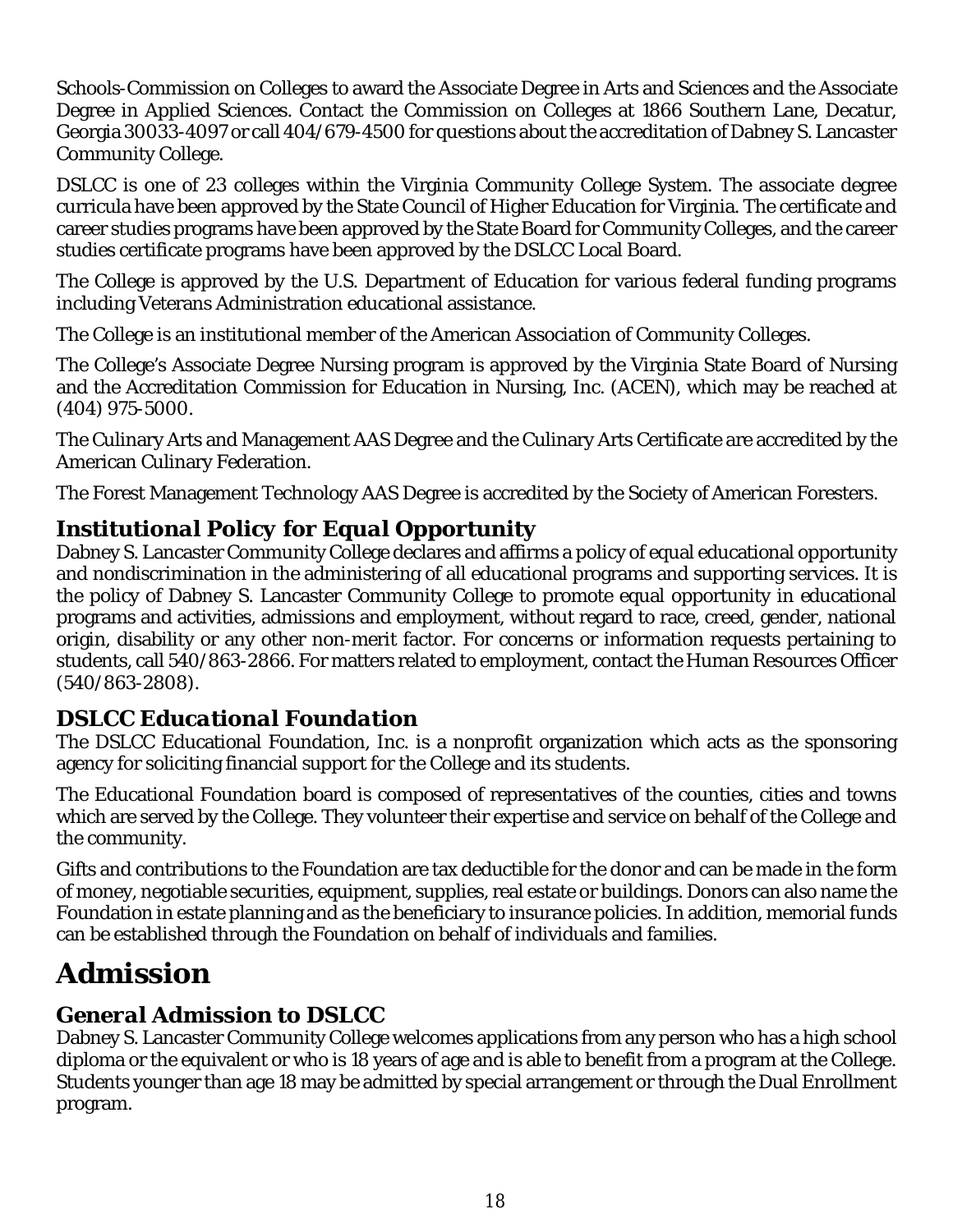## *How to Apply*

The following procedures apply to all degree or certificate seeking students. Please contact Student Services if additional information is needed.

Submit a completed Application for Admission, including completed state residency information. The application is available on the web at www.dslcc.edu.

Forward official transcripts from all high schools, colleges and universities attended. High school transcripts may not be required if the record is over ten years old or the student has completed twenty semester hours (or the equivalent) at a regionally accredited college or university. Waiver of the high school transcript must be approved by the registrar.

Graduates who complete secondary school in a home school setting must provide a graduation date and may be required to provide documentation of coursework. The VCCS Student Information System academic records will be sufficient for colleges within the Virginia Community College System.

Complete a placement test or provide satisfactory SAT/ACT scores. (For more information, see SAT/ACT Scores section below.) The test is normally administered prior to registration. The DSLCC placement test series may not be required if the student has completed appropriate English and mathematics courses at a regionally accredited college or university. Waiver of the placement test must be approved by a Student Services advisor.

After individuals have been admitted to the College as degree or certificate seeking students, they will meet with a College advisor (a) to discuss their educational interests, (b) to plan their application for admission to a specific curriculum or program at the College and (c) to schedule courses based on placement test scores. Admitted applicants may be required to submit additional information required by the College for admission to a specific program or curriculum.

For all non-degree or non-certificate seeking students (those who are taking classes which they do not intend to apply toward a degree or certificate), the following completed items are required:

- An official Application for Admission with Social Security number requested
- A state residency form, if the course to be taken are for college credit

#### *NOTE: Placement tests may be required prior to enrolling in some courses. Check with an advisor in Student Services for more information.*

DSLCC reserves the right to evaluate and document special cases and to refuse or revoke admission if the college determines that the applicant or student poses a threat, is a potential danger, is significantly disruptive to the college community, or if such refusal or revocation is considered to be in the best interest of the college. DSLCC also reserve the right to refuse admission for applicants that have been expelled or suspended from, or determined to be a threat, potential danger or significantly disruptive by, another college.

## *Multiple Measures for Placement*

In determining students' readiness for college-level English and math courses, DSLCC will use the following means and measures:

1. Any student who has earned an associate degree or higher or who has earned a C or better in college-level courses in math and/or English at a regionally accredited institution will be exempt from placement testing provided they meet the prerequisites for the respective courses in their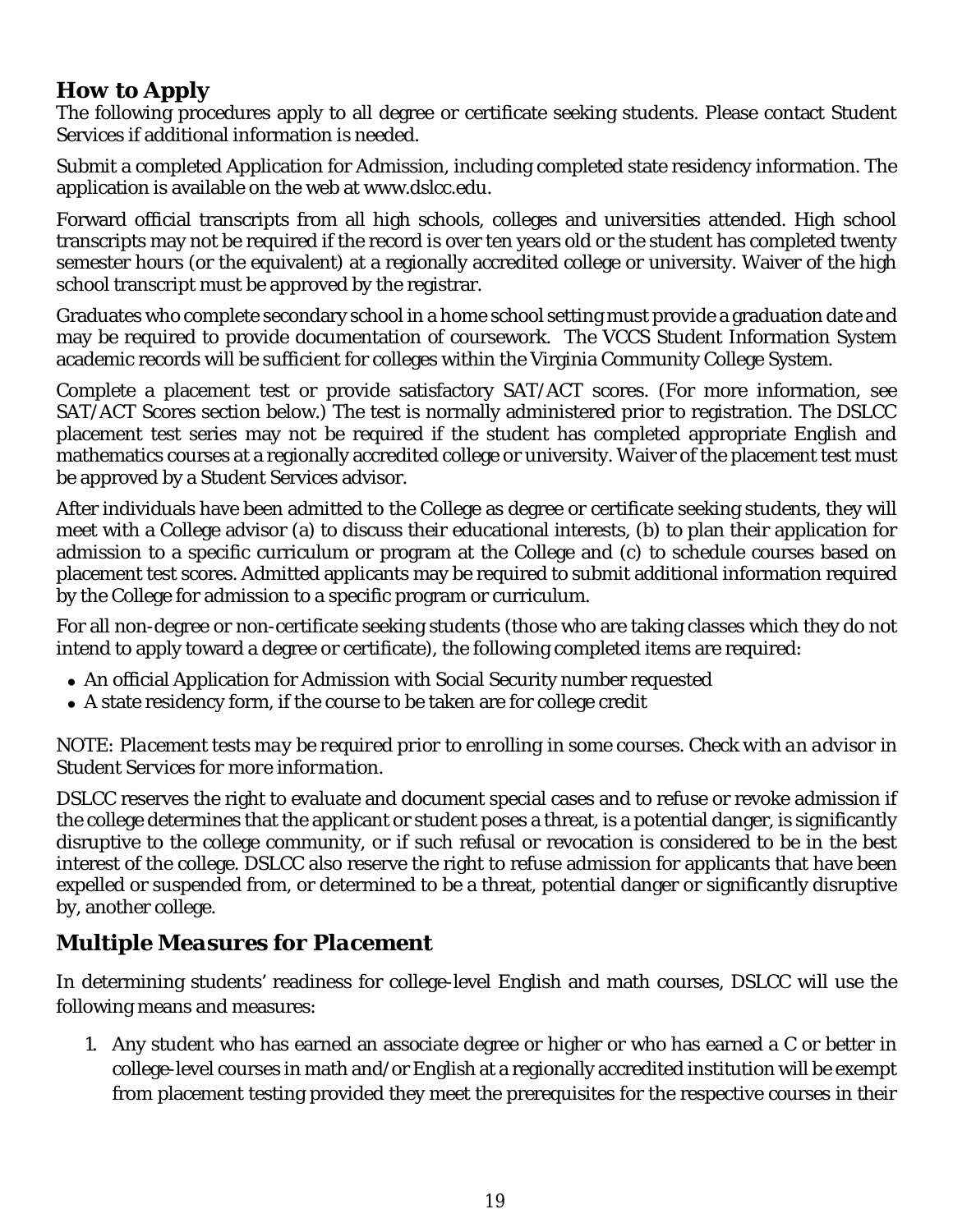chosen program of study.

- 2. Any student who has successfully completed developmental courses at a VCCS institution will be exempt from placement testing in those areas.
- 3. Any student who has successfully completed developmental courses at a non-VCCS institution will have their coursework evaluated for placement.
- 4. A student may submit a high school/home school transcript or an approved test score for placement evaluation. Placement will be based on the tables found in VCCS §6.4.0.2.2 and 6.4.0.2.3 (see below). Seniors who have not yet graduated may submit a transcript as of the completion of the first semester of the senior year to determine readiness for placement into College –level courses for the purpose of early admission.
- 5. Any student who is not placed by the above criteria will take the Virginia Placement Test, or ESLspecific test, as appropriate. Students have the option to take the Virginia Placement Test in order to improve their placement standing after other measures are considered. Such Placement test scores will not be used to place a student in a lower English or math course than indicated by other criteria, unless the student desires a lower placement.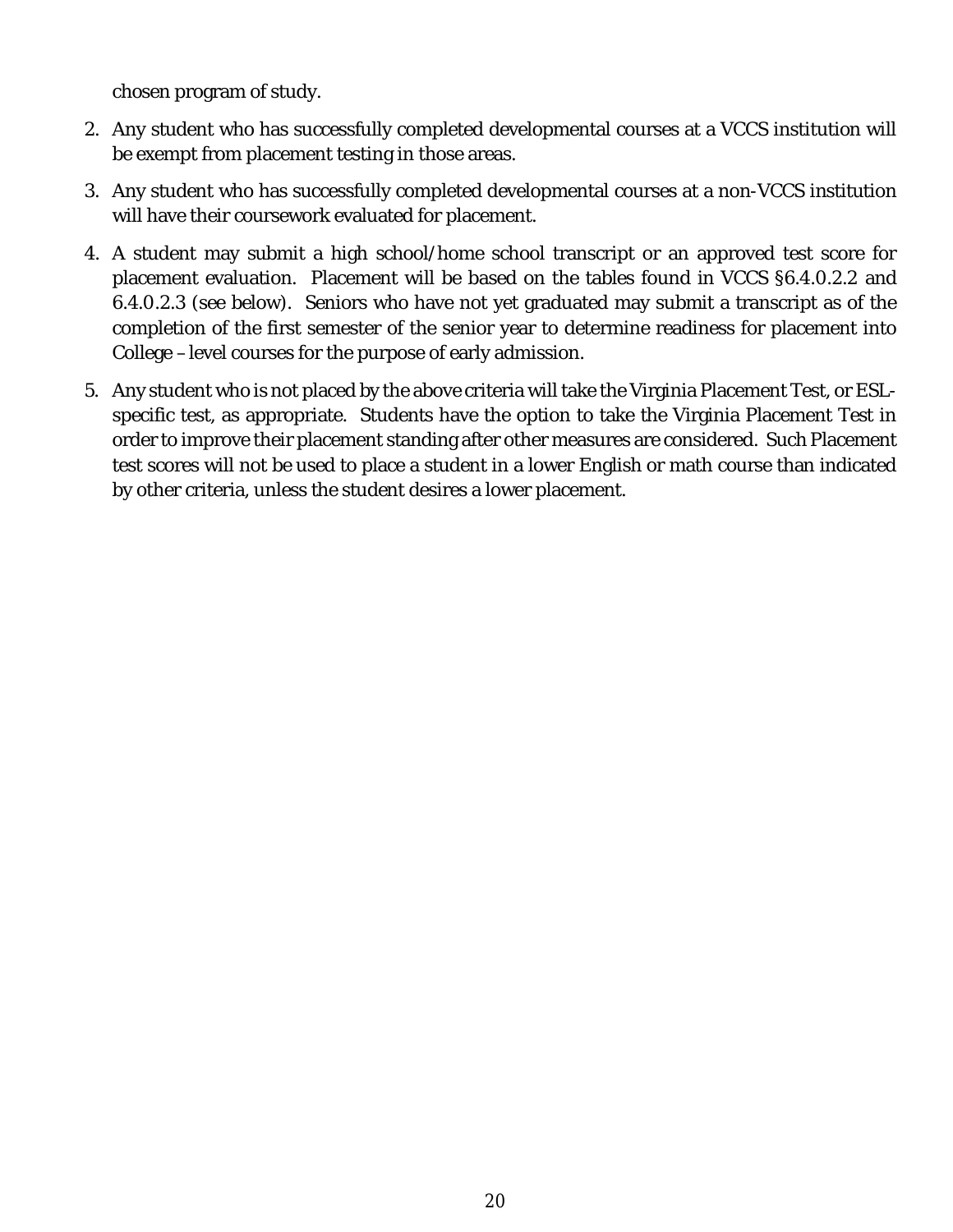## **§6.4.0.2.2 Measures for Math Placement**

Math placement will be determined using one of the following measures:

| <b>Math Placement Measures#</b>                                 | <b>HSGPA or</b>    | <b>Placement</b>               |  |
|-----------------------------------------------------------------|--------------------|--------------------------------|--|
|                                                                 | <b>Score Range</b> |                                |  |
| HSGPA and Algebra II and One Algebra Intensive Course*          | 3.0 or higher      | MTE 1-9 Satisfied              |  |
| *Algebra<br>Intensive<br>Courses<br>above<br>Algebra<br>$\Pi$ : |                    |                                |  |
| Trigonometry, Math Analysis, Pre-Calculus, Calculus,            | $2.7 - 2.9$        | <b>MTE</b><br>$1-9$<br>$Co-$   |  |
| Algebra III                                                     |                    | Requisite Eligible             |  |
|                                                                 | 3.0 or higher      | MTE 1-5 Satisfied              |  |
| <b>HSGPA and Algebra II</b>                                     |                    |                                |  |
|                                                                 | $2.7 - 2.9$        | MTE.<br>$1 - 5$<br>$Co-$       |  |
|                                                                 |                    | Requisite Eligible             |  |
|                                                                 | 3.0 or higher      | MTE 1-3 Satisfied              |  |
| HSGPA and Algebra I                                             |                    |                                |  |
|                                                                 | $2.7 - 2.9$        | <b>MTE</b><br>$1 - 3$<br>$Co-$ |  |
|                                                                 |                    | Requisite Eligible             |  |
|                                                                 | 530 or above       | MTE 1-9 Satisfied              |  |
| SAT - Math                                                      |                    |                                |  |
|                                                                 | 510-520 Range      | MTE 1-5 Satisfied              |  |
|                                                                 |                    |                                |  |
|                                                                 | 22 or above        | MTE 1-9 Satisfied              |  |
| <b>ACT-Subject Area Test Math</b>                               |                    |                                |  |
|                                                                 | 19-21 range        | MTE 1-5 Satisfied              |  |
|                                                                 |                    |                                |  |
|                                                                 | 165 or above       | MTE 1-5 Satisfied              |  |
| <b>GED-Math</b>                                                 |                    |                                |  |
|                                                                 | 155-164 range      | MTE 1-3 Satisfied              |  |
|                                                                 |                    |                                |  |

**#***Students may complete the VPT- Calculus for placement into Pre-Calculus II, Calculus, and 200-level Statistics. Placement directly into Pre-Calculus II, Calculus, and 200-level Statistics based on HSGPA and highest level courses taken will be at the discretion of the college.*

High school GPA (HSGPA) is valid for five (5) years after the date of high school graduation. SAT, ACT and GED Test scores are valid for five (5) years after the date of the test. Virginia Placement Test-Math scores are valid for five (5) years after the date of the test. Previously taken developmental courses will be valid for five (5) years after term taken.

Students who take the Virginia Placement Test- Math and who do not enroll in developmental math are allowed to take one (1) retest within twelve (12) months. Students who attempt a developmental mathematics course will be ineligible for a retest. Exceptions to this retest policy may be made on a case-by-case basis.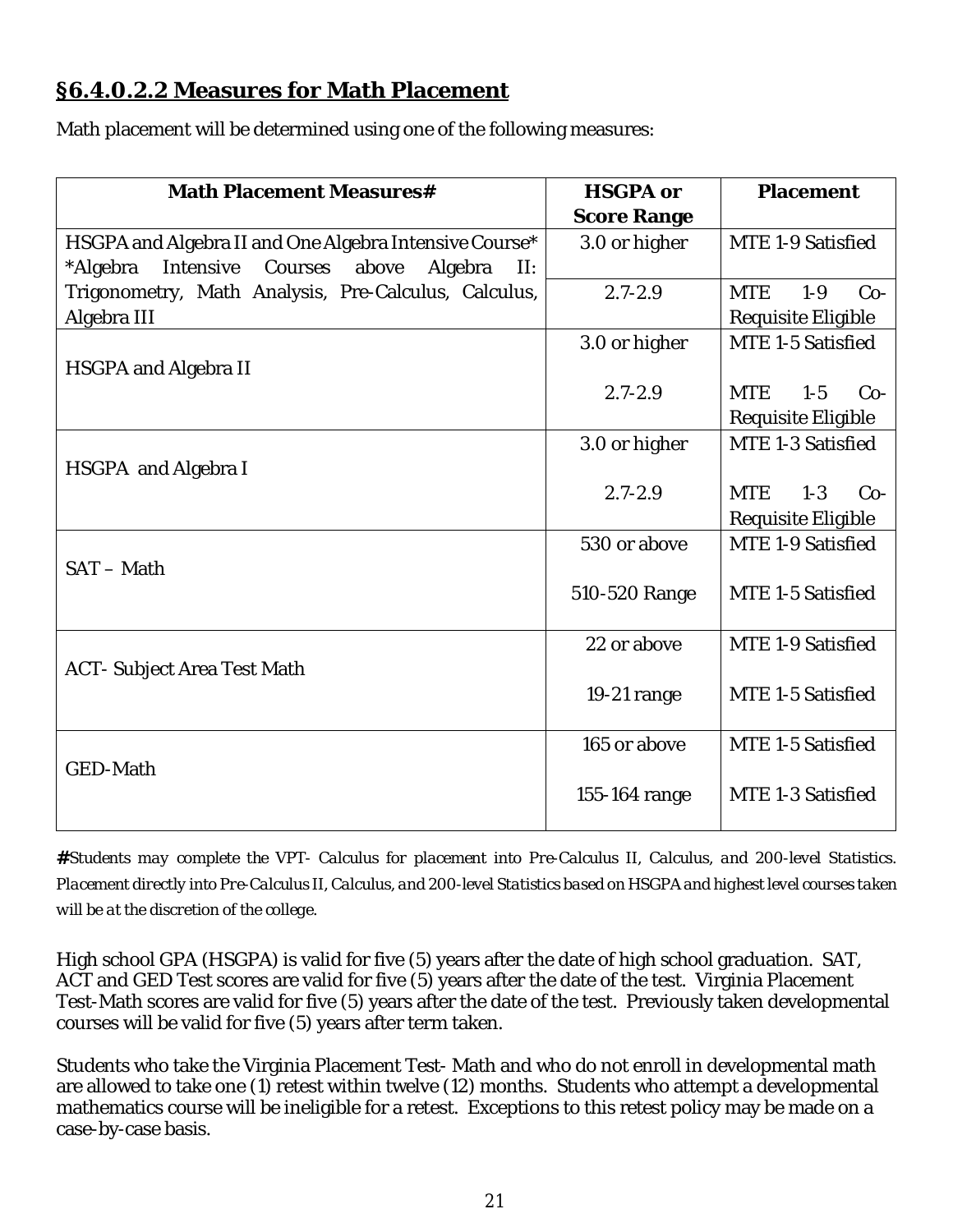## **§6.4.0.2.3 Measures for English Placement**

| <b>English Placement Measures</b>            | <b>HSGPA or</b>    | <b>Placement</b>   |
|----------------------------------------------|--------------------|--------------------|
|                                              | <b>Score Range</b> |                    |
|                                              | 3.0 or higher      | <b>ENG 111</b>     |
| <b>HSGPA</b>                                 | $2.7 - 2.9$        | ENF3/ENG111        |
|                                              | 480 or above       | <b>ENG 111</b>     |
| SAT-ERW (Evidence-Based Reading and Writing) | 460-470 range      | ENF3/ENG111        |
|                                              | 18 or above        | <b>ENG 111</b>     |
| ACT- Subject Area Tests English and Reading  | $15-17$ range      | <b>ENF3/ENG111</b> |
| GED-English                                  | 165 or above       | <b>ENG 111</b>     |
| <b>TOEFL-IBT</b>                             | 95 or above        | <b>ENG 111</b>     |
|                                              |                    |                    |

English Placement will be determined using one of the following measures:

High school GPA (HSGPA) is valid for five (5) years after the date of high school graduation. SAT, ACT and GED Test scores are valid for five (5) years after the date of the test. Virginia Placement Test- English scores are valid for five (5) years after the date of the test. Previously taken developmental courses will be valid for five (5) years after term taken.

Students who take the Virginia Placement Test- English and who do not enroll in developmental English are allowed to take one (1) retest within twelve (12) months. Students who attempt a developmental English course will be ineligible for a retest. Exceptions to this retest policy may be made on a case-by-case basis.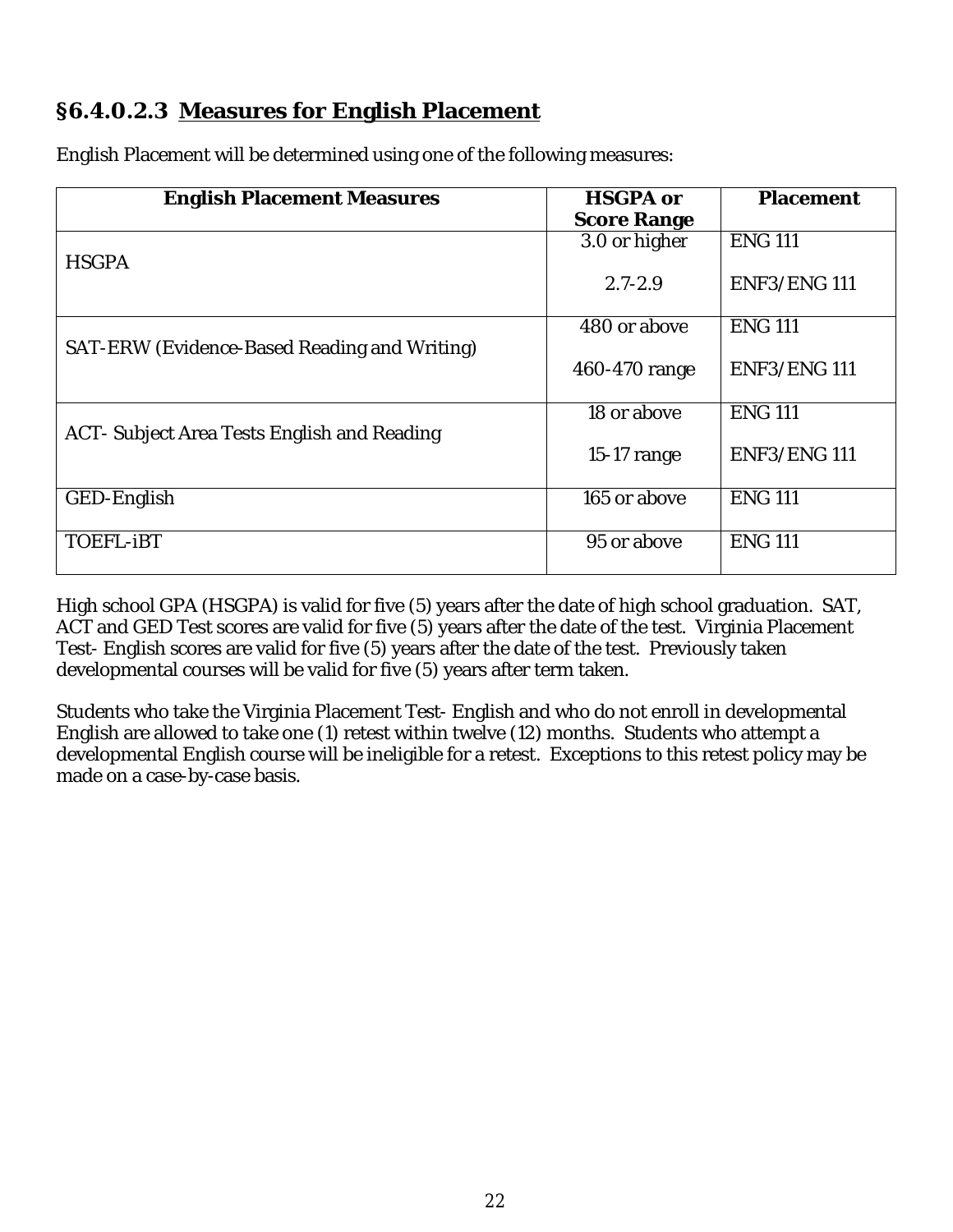## *Admission to a Curriculum*

In addition to the general admission requirements, specific requirements are usually prescribed for each curriculum of the College in order to ensure that the student possesses the potential to meet program requirements. Admission to the College does not necessarily admit the student to a particular curriculum. Among the items generally considered in determining the eligibility of a student for admission to a curriculum in the College are educational and occupational experiences and other reasonable standards such as appropriate scores on the placement test.

The specific requirements for each curriculum are listed in the Programs of Study section of this catalog. Persons who do not initially meet the requirements for a specific curriculum or course may be eligible for entrance at a later time after completing the appropriate developmental studies.

## *Admission to Courses*

Admission to specific courses is available only when the student meets the prerequisite requirements for the course as identified in the Course Descriptions or Programs of Study sections. Some courses are open only to students in particular programs. Contact an advisor for information.

## *Admission to Online Courses*

Students must comply with all individual course prerequisites established in this document. It is the responsibility of the student to review course prerequisites when making enrollment decisions. Students are not eligible to take courses for which they do not meet the prerequisites and the College reserves the right to administratively remove them if they attempt to do so.

Administrative overrides to course prerequisites must be approved by the program head or the Vice President for Academic Affairs.

## *Admission to Non Credit/Special Interest Courses*

Persons applying for non-credit/special interest courses do not necessarily have to meet College admission requirements.

## *Admission of Veterans/Members of the Military*

Many of the College's programs are approved by the State Department of Education for payment of veterans' benefits. The College's Financial Aid Officer, who also serves as the Veteran's Affairs Officer, will assist students in applying for Veterans' benefits and will certify students' enrollment to the Department of Veterans Affairs for payment. Requests for benefits should be directed to the Veterans' Affairs Officer/ Financial Aid Officer in Student Services. It is the lawful obligation of the Veterans' Affairs Officer/ Financial Aid Officer to monitor the veteran's academic program and to inform the Veterans' Administration promptly of such matters as poor attendance, unsatisfactory progress and lapses in enrollment. It is the student's responsibility to inform the Veterans' Affairs Officer/ Financial Aid Officer immediately of any change in status.

Veteran students are reminded that in order to receive benefits for a course, the course must be applicable to their approved program of study, as outlined in this catalog. All veterans must fill out the Veterans' Request for Certification Form each semester they register in order to continue to receive benefits.

## *Admission of Senior Citizens*

#### **Senior Citizen Tuition Waiver/Credit Courses**

Criteria to qualify for Senior Citizen Tuition Waiver for Credit Courses:

Legally domiciled resident (12 months) in Virginia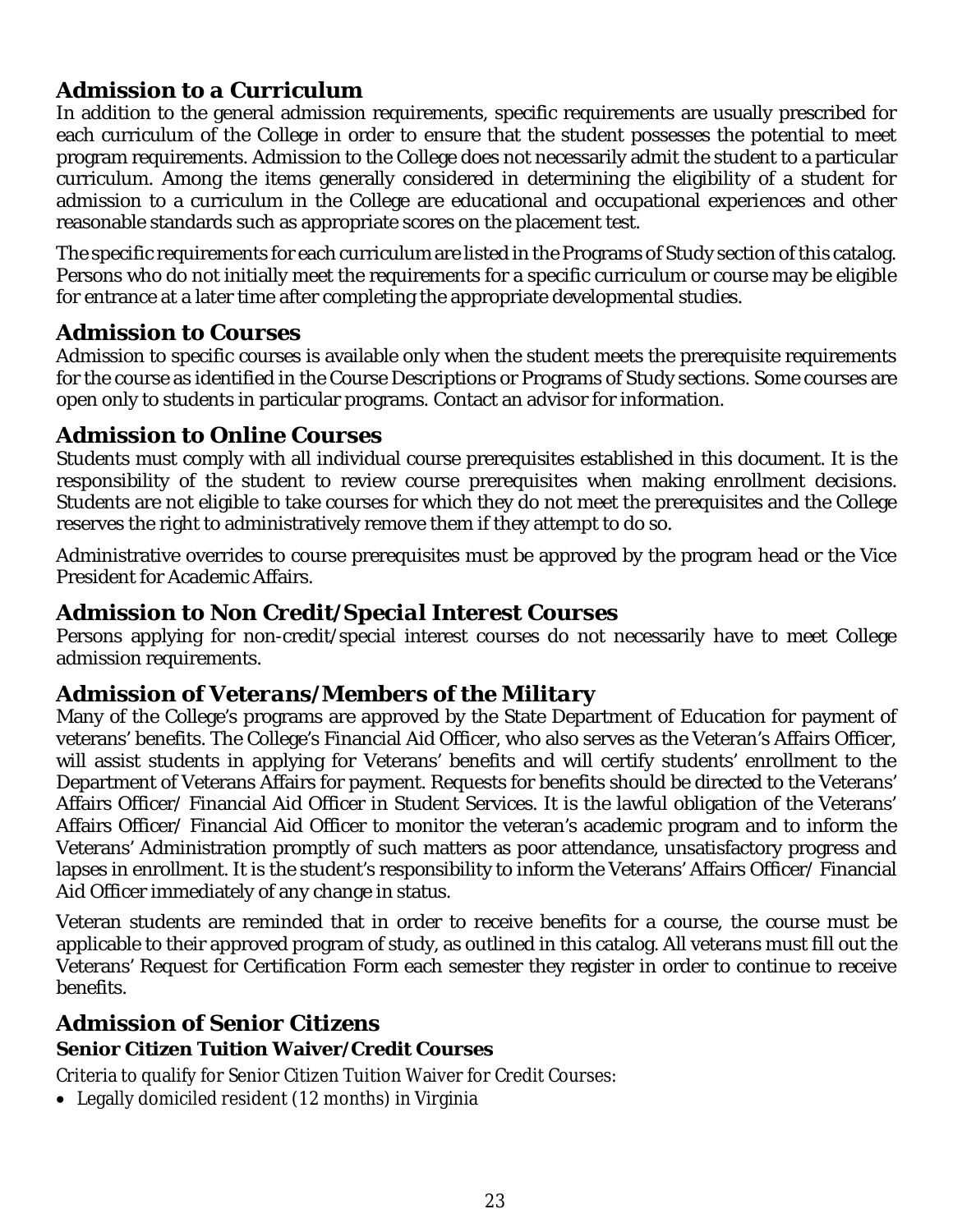- 60 years of age or older Annual taxable income not to exceed \$23,850 (regardless of marital status\*\*) for the year preceding the year in which enrollment is sought (may require Virginia tax form for proof of compliance)
- Have been admitted to the College as a student
- Waiver forms (Tuition Assistance Agreement for Senior Citizens) are available in Student Services or the Business Office

*NOTE: A nonpaying senior citizen may be withdrawn from a class (even after it has begun) if space is needed for a paying student who may register during the add/drop period. Senior citizen has the option of paying for and remaining in the class.*

#### *Senior Citizen Tuition Waiver/Non-credit Courses*

Criteria to qualify for Senior Citizen Tuition Waiver for Audit/Non Credit Courses (maximum 3 courses per semester and based on availability, with tuition-paying students receiving first priority):

- Legal domicile in Virginia for 1 year
- 60 years of age or older
- Have been admitted to the College as a student
- Waiver forms (Tuition Assistance Agreement for Senior Citizens) are available in Student Services or the Business Office

*NOTE: Senior citizens are responsible for fees established for the purpose of paying for course materials and lab fees. NOTE: If tax forms are requested the form will be returned to student and will NOT be copied in any way.*

*\*\*If the senior citizen filed a joint return with another person, the total income on the form is considered the individual income for tax and tuition purposes.*

## *Admission of International Students*

DSLCC does not admit international students possessing F,M, or J visas. Other visa-holders will be considered for admission in accordance with institutional policies and procedures and the guidelines of the U.S. Citizenship and Immigration Services (USCIS).

All visa-holders seeking admission must present copies of the I-94 , applications of admission and other required information to the Domicile Officer at DSLCC at least 45 days prior to the beginning of the semester in which they wish to enroll. DSLCC reserves the right to accept or reject credit recommendations that are noted on foreign credential evaluations.

## *Admission of High School Students*

Students enrolled in high school who meet all course prerequisites may be admitted to DSLCC under one of the admission programs described below. In general, students who participate in these programs are at least 16 years old and/or have reached junior status. DSLCC is prohibited from enrolling public or private high school or home school students in developmental studies.

#### *Dual Enrollment*

"Dual Enrollment" gives high school students (including home schooled students) the opportunity to earn college credits while meeting the requirements for high school graduation. If qualified, a dual enrollment student may take courses at any DSLCC location or may take special courses that meet all DSLCC academic requirements at their local high school. College credits earned at DSLCC may meet the high school's graduation requirements may be applied toward graduation at DSLCC, and may be transferred to another college or university. For dual enrollment admission, the student must obtain permission from a parent/guardian, the high school guidance counselor (if enrolled in high school), and appropriate Student Services personnel. Details are available from Student Services, high school guidance offices, and the DSLCC Dual Enrollment Coordinator. Beginning in the 2017-2018 Academic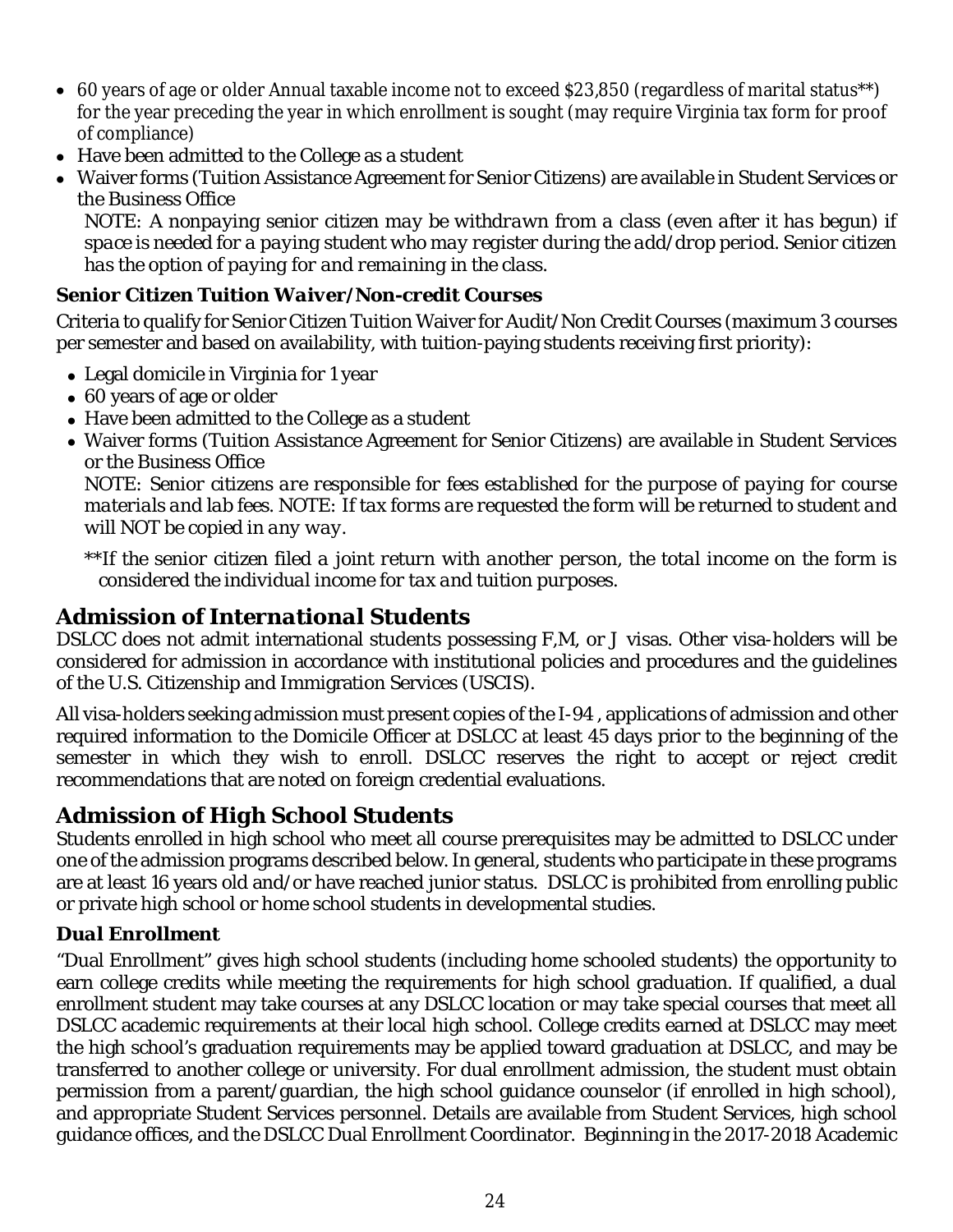Year, VCCS Policy will prevent dual enrollment students from enrolling in developmental classes.

## *Early College Pathway Program*

The Early College Pathway Program allows high school students to jumpstart their college career. Students will begin to earn credentials that are required by most employers for entering the workforce and having opportunities to advance on a career pathway. Motivated students who meet eligibility requirements may have the opportunity to complete an Associate of Arts and Sciences Degree in General Studies (or Science for Jackson River Governor's School students) through Dabney S. Lancaster Community College. By following specific guidelines for scheduling courses that meet both high school graduation and DSLCC degree requirements, students may graduate from high school and DSLCC at the same time. Information is available in the guidance office of each participating high school. Students and families may be able to save a considerable amount of money with the cost of earning a college degree by choosing this option. For questions, call the DSLCC Dual Enrollment Coordinator at (540) 863-2913.

#### *Concurrent Enrollment*

"Concurrent Enrollment" is the enrollment of high school students (including home schooled students) in college courses for which they are receiving college credit but are not receiving high school credit. It gives students who do not need additional high school credits the ability to begin their college careers early, enjoying the challenge of college courses. For concurrent enrollment admission, the student must obtain permission from a parent/guardian, the high school guidance counselor (if enrolled in high school), and appropriate Student Services personnel. Details are available in Student Services or in the high school guidance office.

#### *Admission of Home Schooled Students*

DSLCC welcomes home schooled students! Applicants will generally be at least 16 years old and comply with the following procedures.

- Applicants will provide a current copy of a completed and signed home schooled agreement between the appropriate school system and the authorizing parent or guardian.
- An applicant whose home schooling does not require a home schooled agreement will generally be 18 years of age and able to demonstrate the ability to benefit from a program at the College as determined by an appropriate score on the placement test or the SAT or ACT test. If the applicant is not yet 18 years old, they must submit a letter from the school board in the district where they are registered as a home-schooled student which confirms that they are of junior or senior status. Students under 16 years of age will not be admitted.
- Applicants will submit a college application and meet with a college advisor for course approval.
- Applicants may be required to complete placement testing in mathematics, writing and/or reading.
- Regular tuition rates apply.

Contact the Director of Student Services to discuss how DSLCC can help further the education of a home schooled student.

## *Admission of Convicted Sexual Offenders (Policy) DSLCC Policy Related to Legislation Regarding Admissions*

Section 23-2.2:1 of the Code of Virginia requires that the VCCS send enrollment information to the Virginia State Police concerning applicants to institutions of higher education. This information is transmitted electronically and compared against the Virginia Criminal Information Network and National Crime Information Center Convicted Sexual Offender Registry. Language on the web application informs applicants that their information is being transmitted to the State Police.

In the event that the State Police determine that an applicant or an enrolled student who has attended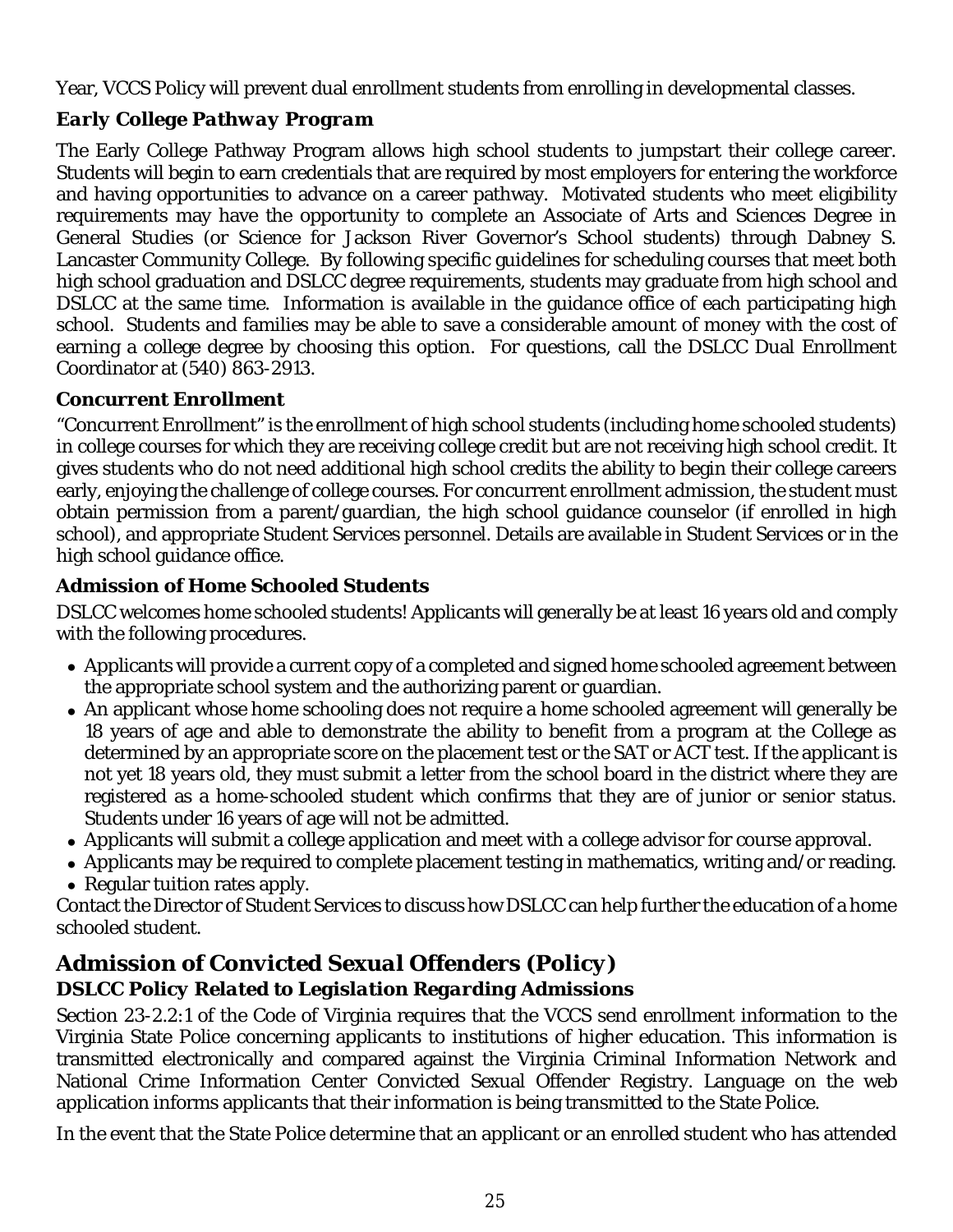at least one class meeting at any Dabney S. Lancaster Community College location is listed on the Sex Offender Registry, the State Police will notify a local law enforcement agency who will notify DSLCC.

When the college receives such a notification:

 The applicant will be denied admission to DSLCC in accordance with its admission policy as published in its catalog:

*Admission Denied/Revoked:* Admission to the college, or to college functions or activities, will be denied or revoked to individuals who have demonstrated unsafe and/or disruptive conduct.

If the applicant has already registered for classes and attended at least one class meeting at any DSLCC location before the college receives notification from the State Police, the student will be immediately informed that he/she is being administratively withdrawn from classes and will receive a refund. The offender's name will be listed on the main website along with a link to the Virginia Sex Offender Registry per the Campus Sex Crimes Prevention Act

The student who has attended at least one class meeting may invoke his/her right to an appeal.

## *Appeal Process for the Withdrawal for a Convicted Sex Offender*

When a convicted sex offender is administratively withdrawn from classes at Dabney S. Lancaster Community College, he/she may invoke the following appeal process:

- The withdrawn offender will receive a letter from the Director of Student Services stating his/her denial of admission or administrative withdrawal
- The withdrawn offender may write a letter of appeal to the Director of Student Services in which he/she provides the following information:
	- o Disclosure of the nature of the offense for which he/she has been convicted
	- o Justification for consideration of admission/reinstatement; Statement acknowledging his/her understanding that his/her identity and status as a convicted sex offender will be publicized on the college campus in accordance with federal and state law if he/she is admitted or reinstated

*Note: If a student is appealing a denial of admission or an administrative withdrawal, he/she must submit the letter of appeal to the Director of Student Services within seven (7) calendar days of the denial or administrative withdrawal.*

A team of administrators will review the information submitted and make a decision by a simple majority vote within seven (7) calendar days of receiving the letter of appeal. The Director of Student Services will serve as the moderator of the panel and will be a voting member of the panel only in the event of a tie vote.

The Director of Student Services will inform the withdrawn offender by letter of the decision of the appeals panel. The decision of the appeals panel shall be final.

If an offender has been denied admission or withdrawn from courses, he/she is encouraged to meet with the Director of Student Services to discuss further education options.

## *Sex Offender Registry*

The DSLCC campus community is advised that the following site may be accessed to obtain information on registered sex offenders: VA Sex Offenders. This site, maintained by the Virginia State Police, provides information about registered sex offenders in the geographical area served by Dabney S. Lancaster Community College (as well as anywhere in Virginia). Once the web site is reached, click on "sex offender registry" for relevant information. Information about offenders who are enrolled as students may be obtained through Student Services.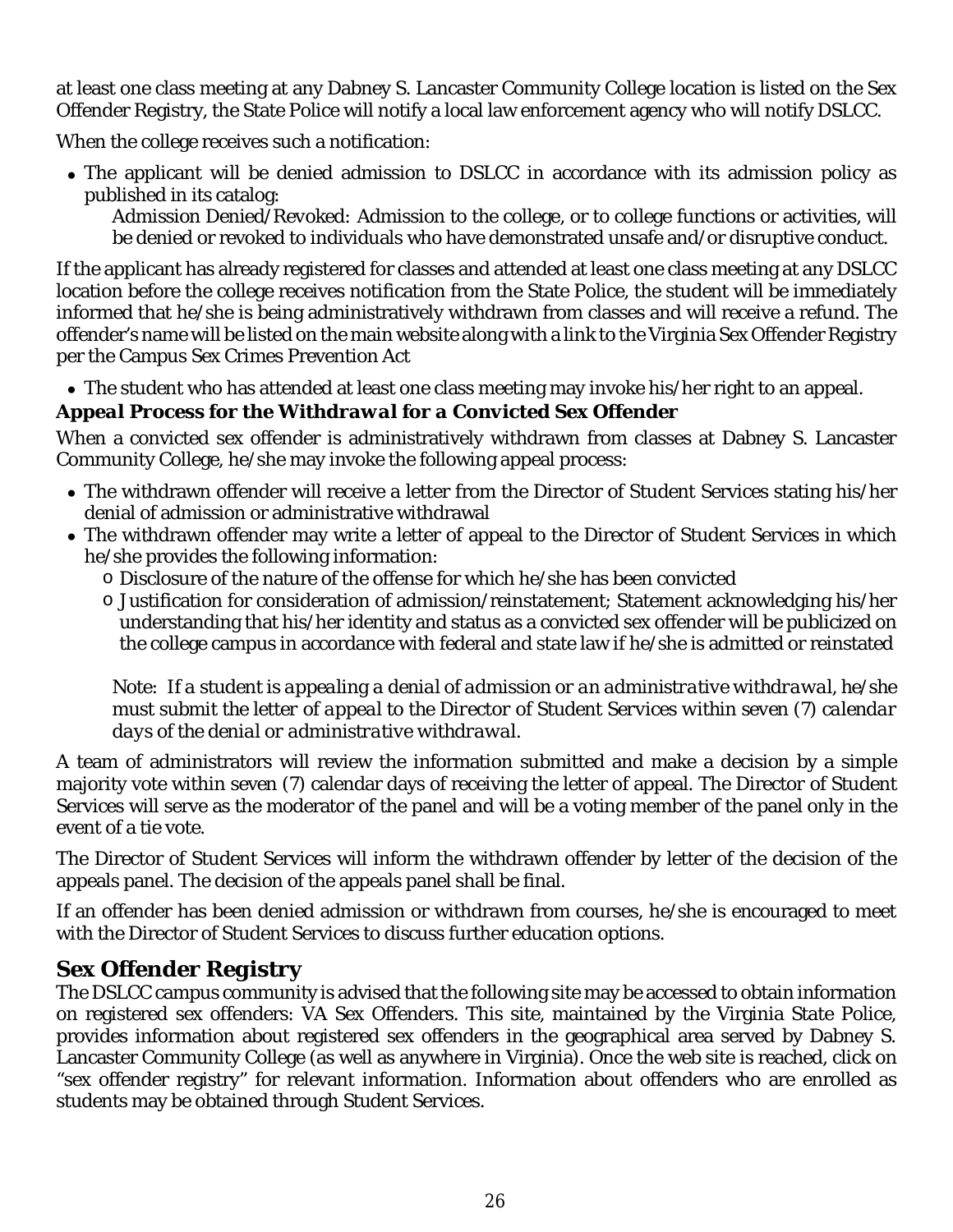#### *Currently Enrolled Registered Sex Offenders*

To comply with federal mandates, DSLCC must inform the public of registered sex offenders who are attending classes at DSLCC. The individuals listed below will also be hyperlinked to their entries in the sex offender registry itself.

*\*\*None are known to be enrolled this semester\*\* Additional Information is available on the DSLCC Web Site.*

## *Residency Requirements*

A Domicile Officer in Student Services is responsible for determining residency, and guidance will be sought where there is a question regarding a student's residency status. Applicants must submit a residence affidavit to determine residency for tuition purposes.

State law does not permit discretion in determining Virginia residency status. Classification must be decided solely by reference to a student's domicile. Domicile is a technical legal concept and is determined objectively by established legal rules which must be applied impartially. Mere physical presence or maintenance of a residence does not confer domiciliary status.

The following general rules are used in determining domicile: (1) a person's domicile is the place where he or she resides with the unqualified intention of remaining permanently; (2) persons must demonstrate that they have been domiciled in Virginia for one year immediately prior to the commencement of the semester for which they are seeking Virginia residency status. Two of the following documents must be presented as evidence of the one-year residency status:

- Current year Virginia income tax statement
- Virginia driver's license
- Virginia vehicle registration
- Virginia voter registration card

Parents of students 18 years of age or less must have been domiciled in Virginia for one year. After age 19 residency is normally determined by the individual student's domicile and not the parents' because the age of majority in Virginia is 18. If the student, regardless of age, is a "dependent student" as defined for income tax purposes, then the student may claim the domicile of either parent. Students residing in the country on a temporary or education visa are not considered permanent residents of Virginia. These are general rules, to which there are exceptions and qualifications.

When enrollments must be limited for any curriculum or course, first priority is given to qualified students who are residents of the political subdivisions supporting the College, if such students apply for admission to the program a reasonable length of time prior to registration. The priority list is as follows: (1) residents of the political subdivisions supporting the College; (2) other Virginia residents; (3) out-of-state and foreign students.

## *Domicile/Tuition Appeal Process*

Entitlement to in-state tuition charges is based on domicile status, not residency. In cases where the State Council of Higher Education for Virginia (SCHEV) Guidelines explicitly deny a student eligibility for in-state tuition rates, the student cannot appeal the decision.

**Level I:** Since tuition appeals should be settled promptly, a verbal appeal should be made with the DSLCC Registrar within 10 business days following the time the student reasonably should have gained knowledge of the tuition status.

**Level II:** The student may appeal the disposition of Level I by filing an appeal in writing with the Director of Student Services within five business days following the Level I decision. The appeal will be reviewed within 15 business days and the student will be advised in writing within five business days of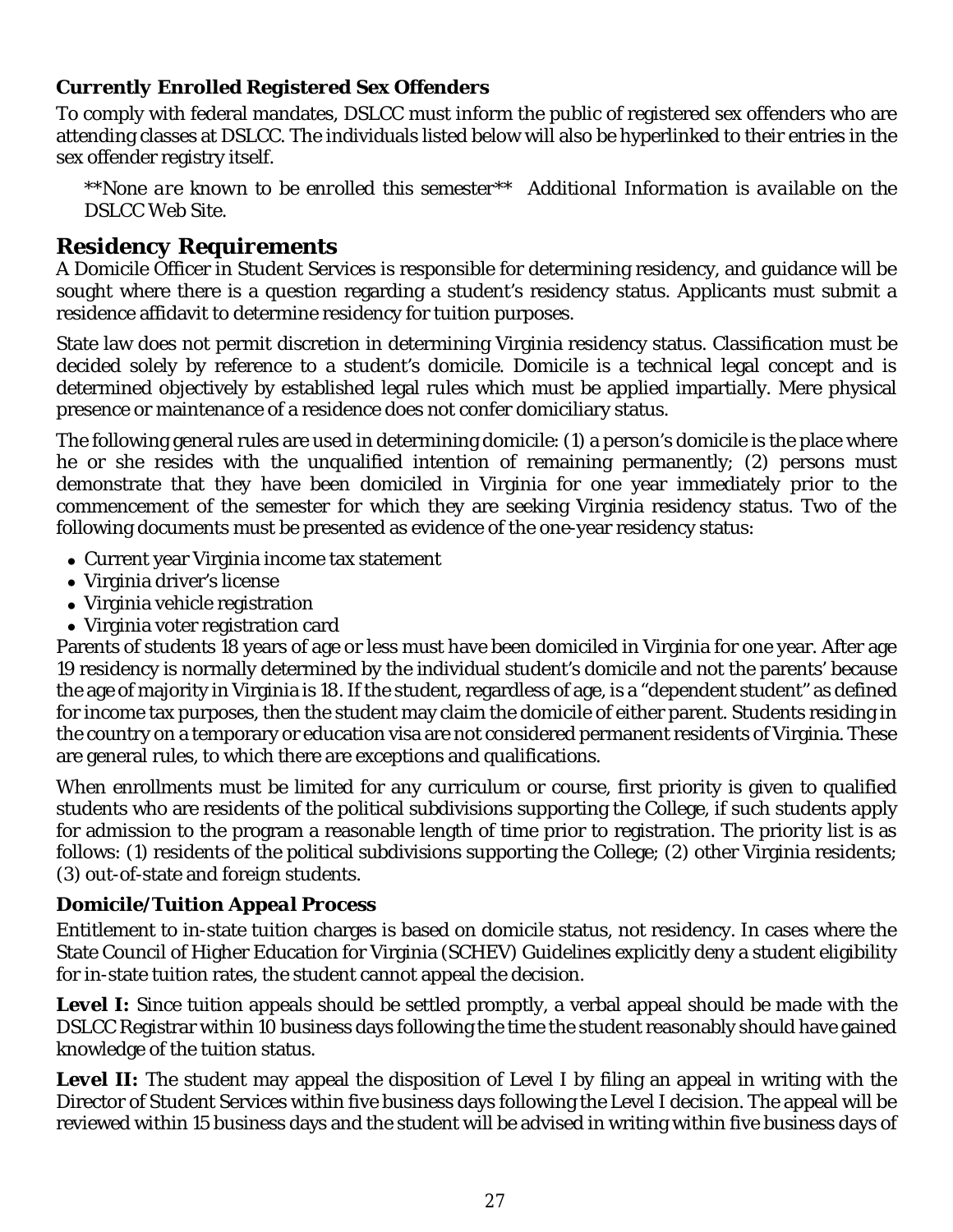the decision.

**Level III:** The student may appeal the disposition of Level II by filing an appeal in writing with the Student and Community Services Committee within five business days following the time the student reasonably should have gained knowledge of the tuition status determined in Level II. (Consult Student Services for the name and contact information of the chair of the Committee.) The Student and Community Services Committee Chair will communicate in writing within 30 business days the decision of the Committee.

Level IV: The disposition of Level III may be appealed in writing to the President of DSLCC within five business days following the time the student reasonably should have gained knowledge of the tuition status determined in Level III. The President's decision is the final step in the appeals process and may not be appealed. The President will inform the student of the decision in writing within 15 business days.

If the student is not satisfied with the final administrative decision, the student has the right to review in the appropriate circuit court.

## *Disability Support Services*

DSLCC is committed to the goal of providing each qualified student an equal opportunity to pursue a college education regardless of a disability. Efforts will be made toward providing reasonable accommodations to students with disabilities eligible under Section 504 of the Rehabilitation Act of 1973, the Americans with Disabilities Act (ADA) of 1990, and the American with Disabilities Act Amendments Act (ADAAA January, 2009).

In order to qualify for accommodations, the student must provide clear and specific evidence from a qualified professional that documents a formal diagnosis of a disability. Except in certain cases, the documentation can be no older than three years. Students with current documentation of a disability that would affect academic progress should contact Student Services.

## *Transferring from Other Colleges*

DSLCC welcomes students who wish to transfer credits from another college. Potential transfer students must have an official copy of the transcript from each previously attended college sent to the DSLCC registrar prior to consulting an advisor in Student Services for an assessment of credits. At the discretion of the registrar, students transferring credits to DSLCC from other Virginia community colleges may not be required to provide a transcript, as course and enrollment history may be available via DSLCC's computerized files. DSLCC accepts credit from regionally accredited colleges where equivalency of course material is demonstrated, provided the credits are applicable to the student's DSLCC program. No credit will be given for courses with grades lower than "C." A transfer student may be advised to repeat courses if it is clearly to his or her advantage to do so in order to make satisfactory progress in the chosen curriculum. Only those credits or courses applicable to the DSLCC program will be officially applied to the student's record. The determination of the amount of credit which will transfer will be shared with the student as soon as possible, but no later than the end of the first academic term in which he/she is enrolled.

Usually, a student eligible to return to the College from which he or she is transferring is eligible for admission to DSLCC.

Students who are ineligible to return to a previous college due to academic reasons generally will not be allowed to enroll in the same curriculum in DSLCC until one semester has elapsed or until an approved preparatory program at DSLCC is completed. The admission of students who are ineligible to return to their previous college for non-academic reasons will be reviewed on a case by case basis. The Vice President of Academic Affairs or a designee will decide on each case and usually shall impose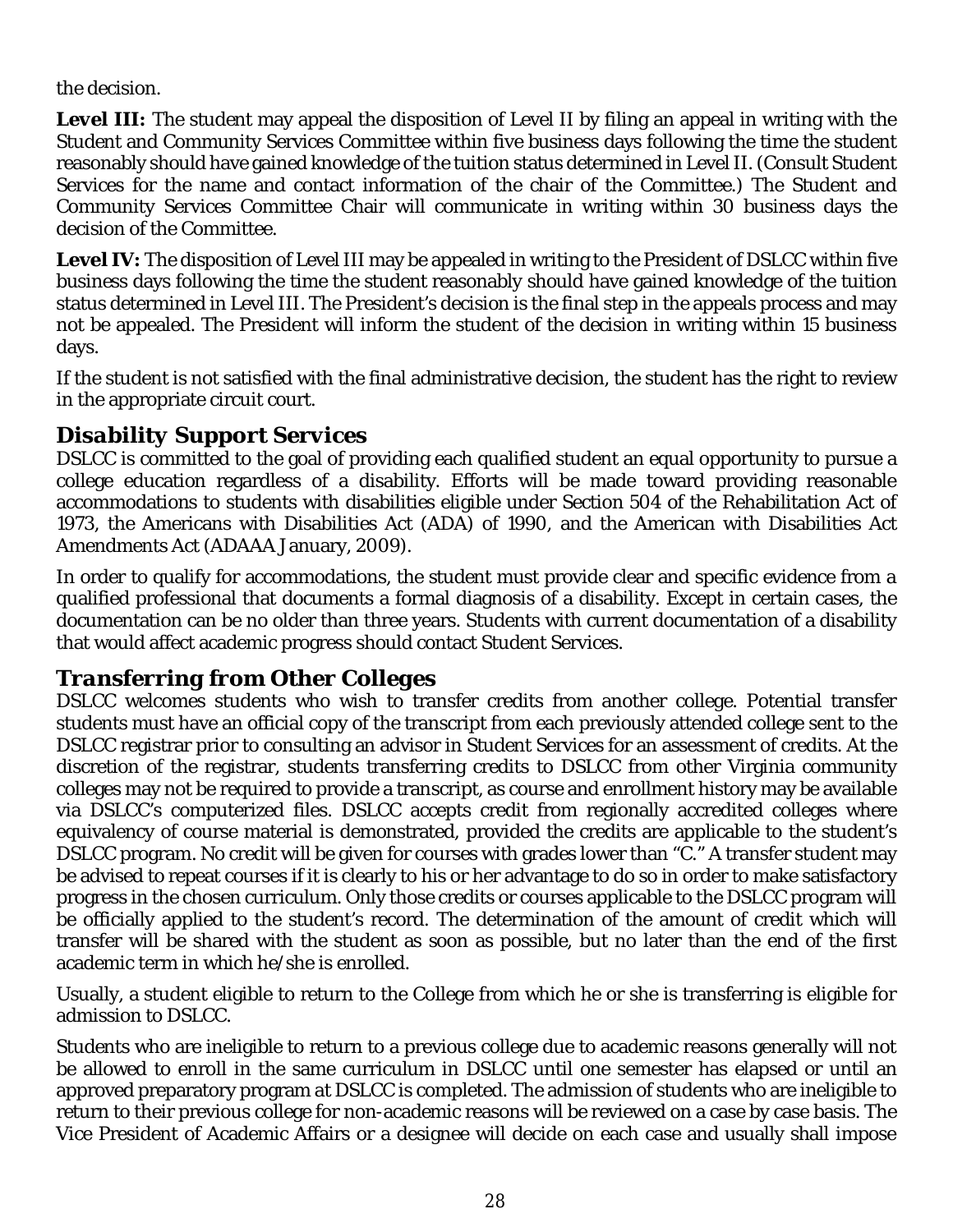special conditions for the admittance of such students, including placement on academic probation.

## *Transfer Credits for Military Training*

DSLCC welcomes students who wish to transfer credits from previous military training. Students must submit a copy of their DD214 or obtain an official copy of their military transcript from either the Community College of the Air Force (CCAF), or the Army/American Council on Education Registry Transcript System (AARTS at aarts.army.mil) or the Sailor/ Marine Council on Education Registry Transcript (SMART at smart.navy.mil) which will detail their previous training and the American Council on Education (ACE) recommendation on the number of transfer credits that they should be awarded for this training. In most cases, students will receive a minimum of 2 credits for HLT 100— First Aid and CPR and 2 credits of PED electives for their basic training. Students who request that credit be awarded for program-specific knowledge, skills and/or experience that they have previously acquired will require the approval of the appropriate program head and/or division dean. After approval is granted, the student may then discuss with an academic advisor how the credit may apply toward the completion of a certificate or associate degree.

## *Waiver of Requirements*

Students who have reason to believe that previous educational studies, training programs or work experience may entitle them to an adjustment in the course requirements for a particular curriculum should contact Student Services to determine procedures before registering for classes. All waivers must be approved by the Vice President of Academic Affairs or a designee.

## *Advanced Standing Information*

DSLCC adheres to the philosophy that educational development (knowledge and/or expertise gained), regardless of how or where it occurred, is worthwhile and worthy of recognition. Therefore, curriculum students may receive advanced standing for demonstrated proficiency within a particular program or course sequence. Advanced standing is the administrative placement of a student beyond the basic course in a program, allowing college credit for mastery of subject matter and/or other appropriate training, upon the submission of transcripts showing previous academic study, evidence of occupational experience or credit by exam. There is no credit-hour charge for credits earned in this manner.

Credits earned by examination may be applied toward meeting degree and/or certificate requirements, but neither grades nor grade points will be awarded. A "credit-by-examination" notation will be included on a student's official transcript for each course completed in this manner. It should be noted that, although an increasing number of colleges are accepting credits earned by examination for transfer purposes, not all colleges have adopted this policy. It is the responsibility of the student to acquire information on transfer policies at the institution he or she plans to attend.

## *Advanced placement may be attained in the following ways:*

- *Certification of Competency:* Students entering from a secondary vocational program may be eligible for advanced placement in certain occupational-technical programs based on certification of a competency (skill) level by the previous vocational teacher. Fundamental skills in selected topics are offered at the area's career and technical education centers. Advanced placement is based on informal as well as formal articulation agreements with local educational agencies in the DSLCC service area. Students interested in this method of advanced placement should contact the advisor, respective program head or Vice President of Academic Affairs.
- *Examinations for Advanced Standing:* (AP, IB, CLEP, Cambridge): Upon Receipt of official test scores, DSLCC shall accept a score of three (3) and higher for Advanced Placement (AP) courses, a score of four (4) or higher for higher level International Baccalaureate (IB) courses, a score of five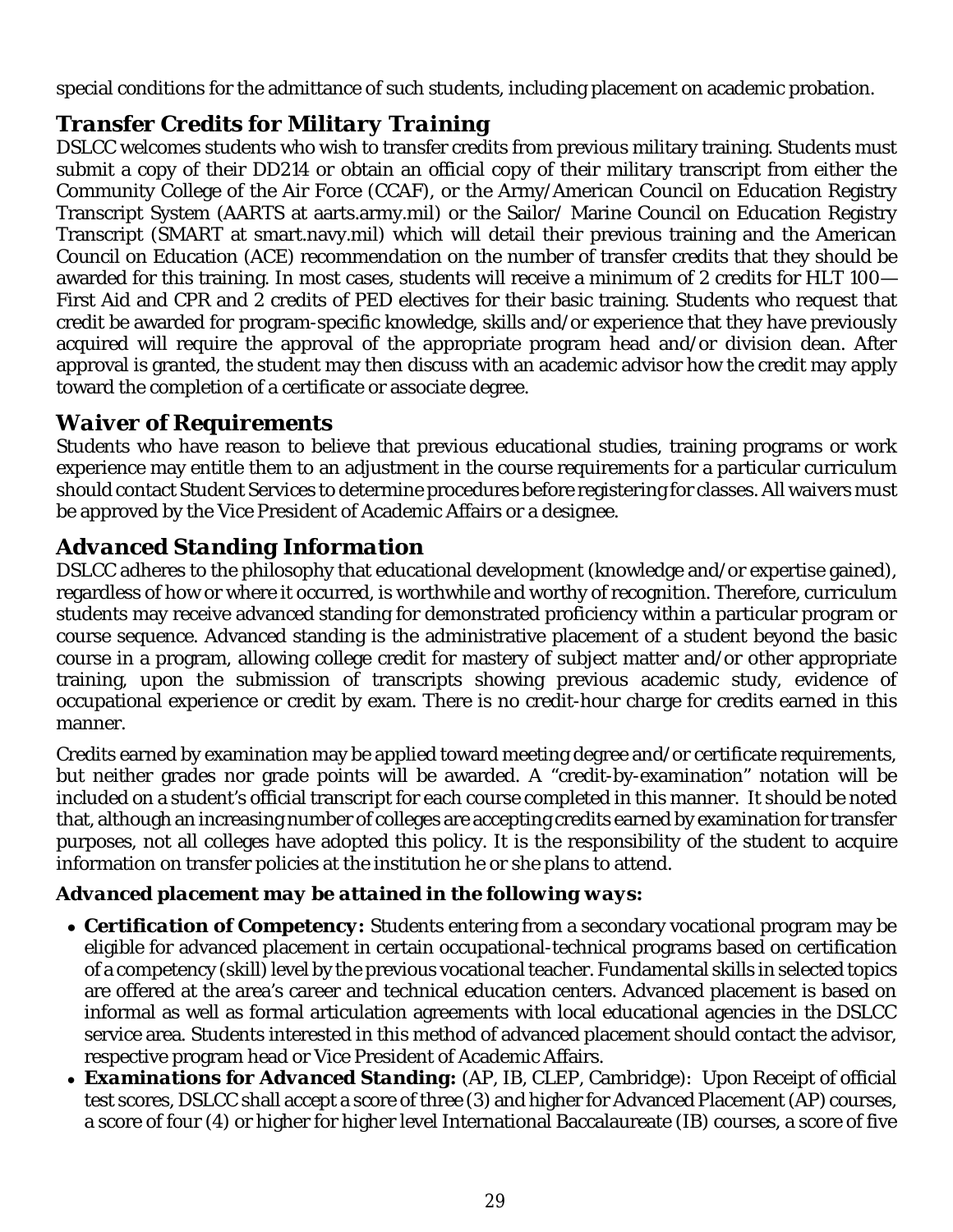(5) or higher for standard level International Baccalaureate (IB) courses, fifty (50) or higher on CLEP courses, and scores of C or better for Cambridge Advanced (A/AS) examinations when the equivalent course is offered by the college. DSLCC assumes no responsibility regarding the acceptance of Advanced Standing credit by other institutions to which the student may transfer.

- *Credit for Military Service Experience and Education:* Credit may be allowed for courses completed in military service schools if such credit is recommended in the American Council on Education's Guide to the Evaluation of Educational Experience in the Armed Services and if the work is applicable to the student's program of study. To receive this credit, the student must submit the appropriate documentation and an evaluation request to the appropriate academic advisor. Veterans may also receive a waiver of credit for physical education requirements by submitting a discharge certificate or other appropriate certification. This waiver carries no credit, so the student must substitute elective credits to meet the total requirements for their curriculum.
- *Locally Constructed Examinations for Advanced Standing:* Tests prepared by DSLCC faculty are available for several DSLCC courses. The College will grant specific course credit for acceptable performance on these locally prepared examinations. Students interested in participating in this credit-by-examination program should consult their advisor and/or the appropriate division dean. There is no fee for locally constructed tests.
- *Specialized Training:* Successful completion of armed forces schooling, industrial apprenticeship programs, Virginia law enforcement training agencies, Certified Professional Secretaries' exam and Certified Legal Secretaries' exam may merit credit. Individuals who can provide official documents certifying successful completion of the above programs (exams), who have declared a major in a DSLCC degree or certificate program and who are currently enrolled in classes applicable to the program may request advanced placement. The number of credit hours awarded is based upon formal documentation and agreements in force through the VCCS or locally. Students interested in this type of advanced placement should contact an advisor, respective program head or division dean.

The institution awards academic credit for course work taken on a noncredit basis only when there is documentation that the noncredit course work is equivalent to the designated credit experience. Students may be referred to the appropriate department for a locally constructed examination at which point the policy for a locally constructed examination applies.

#### *Transfer Between Curricula*

As students proceed in their studies, they may decide to change a program or curriculum. In such cases, the student should make an appointment with an advisor to arrange for any necessary testing or other requirements. No changes in program or curriculum may be made without the recommendation of an advisor or, in select programs, the Vice President of Academic Affairs.

#### *Transfer to Other Institutions*

Depending on the program of study, DSLCC students may transfer credits to a four-year institution. DSLCC has many Guaranteed Admissions Agreements with four-year colleges and universities; these agreements provide for a smooth transfer for students who meet specific requirements. Consult an academic advisor in Student Services for information on Guaranteed Admissions Agreements.

A student who is interested in transferring to another college should work closely with that college's advisor to ensure that DSLCC courses will transfer. Students should become familiar with the requirements of their chosen major at the four-year college and should work with a DSLCC academic advisor in choosing courses. DSLCC maintains a file of catalogs of many four-year institutions. While the academic advisor will attempt to guide a student into the right courses, the ultimate responsibility belongs to the student.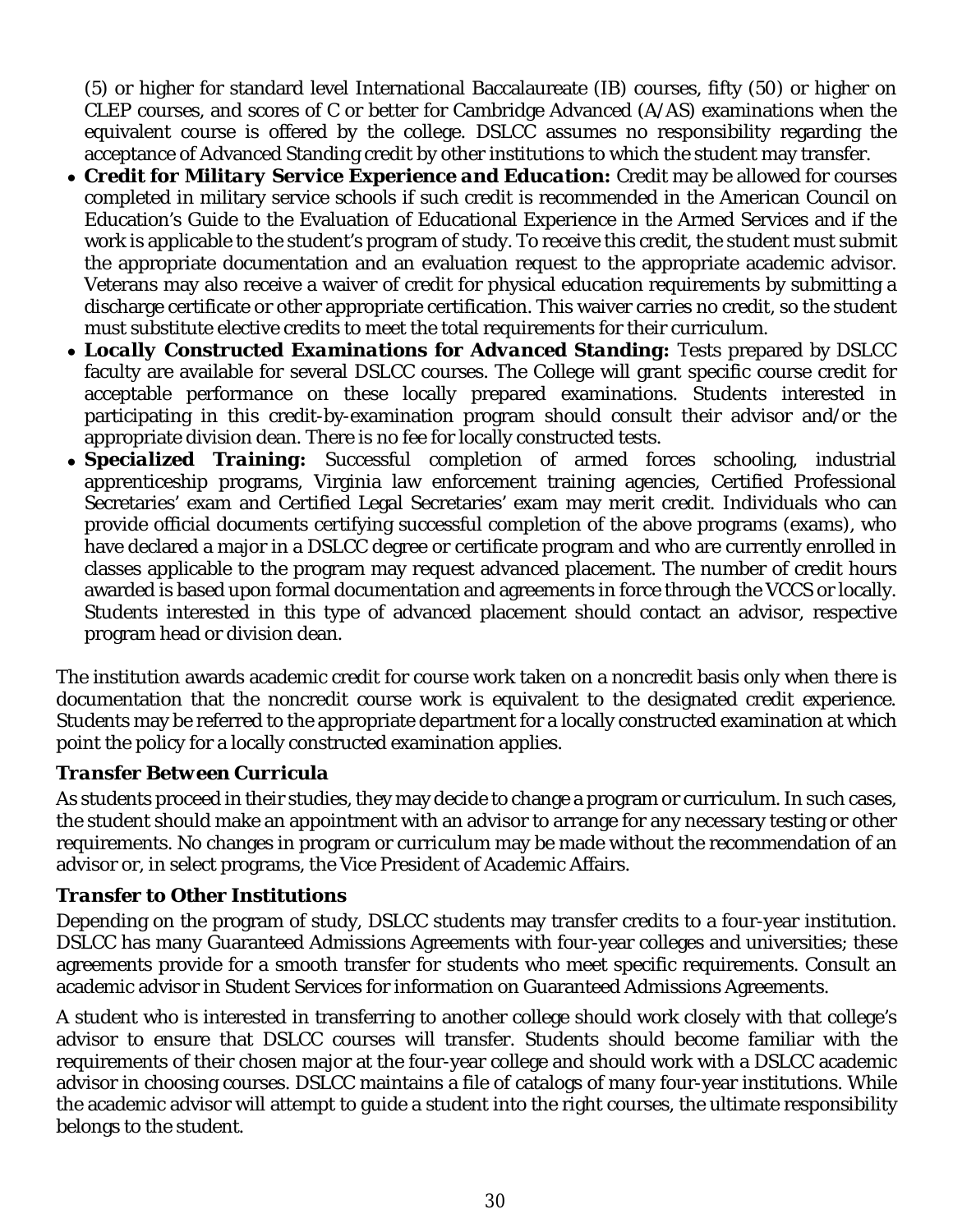#### *International Transcript Evaluation*

Individuals who have completed university coursework at an institution in a country other than the United States must obtain evaluation of international transcripts, degrees, and other relevant documents through a transcript evaluation service in order to receive transfer credit for these courses at DSLCC. These organizations are private enterprises which charge a fee for their services. Individuals pursuing an international transcript evaluation must follow the procedures outlined by the organization providing the evaluation. In all instances, original, official documentation will be required when requesting the evaluation.

DSLCC does not officially endorse any of the transcript services. Numerous providers are available and are located on the web.

If you have any questions about transcript evaluation, please contact an Academic Advisor in Student Services (540-863-2820)

## *Associate of Arts and Sciences Programs*

The Associate of Arts and Sciences Degree Programs are designed for students who plan to complete a baccalaureate degree program at a four-year institution. An academic advisor in Student Services will assist the student in the selection of an appropriate institution and aid in the interpretation of requirements.

## *Associate of Applied Science Programs*

The Associate of Applied Science Degree Programs are designed as two-year programs preparing for employment in specific career fields. However, many four-year institutions do accept credits earned in such programs when a student transfers into a comparable technical program. Students interested in transferring to a four-year institution after enrolling in an A.A.S. program should work closely with their advisor to identify four-year institutions that will accept these credits and to ensure that they enroll in general education courses which are transferable.

#### *Guaranteed Admissions/Articulation Agreements*

Dabney S. Lancaster Community College and the Virginia Community College System have entered into guaranteed admissions/articulation agreements with many four-year colleges and universities. These agreements may entitle students to certain benefits, including:

- Status as a junior similar to students who began as freshmen (native students) Equal access to financial aid, scholarships, and housing availability
- Equal access to junior level classes which may have enrollment limits
- Access to academic advisors who maintain a relationship with students during their freshman and sophomore years at DSLCC
- Admission to certain student activities at the four-year institution while they are still attending **DSLCC**

Under the terms of these guaranteed admissions/articulation agreements, students must follow certain guidelines, such as adhering to the institution's deadline for declaring their intention to enroll and maintaining a specified grade point average.

Students interested in participating in the guaranteed admissions/ articulation agreements should contact DSLCC's Student Services for details and requirements, which vary by institution.

#### *Transcripts*

A student may request that a copy of his/her student permanent record from DSLCC be forwarded to other educational institutions, state or federal agencies, employers or any person designated by the student. The request must be made by the student in writing. Request forms may be obtained from Student Services or the Registrar's Office or on the DSLCC website, www.dslcc.edu. Requests from valid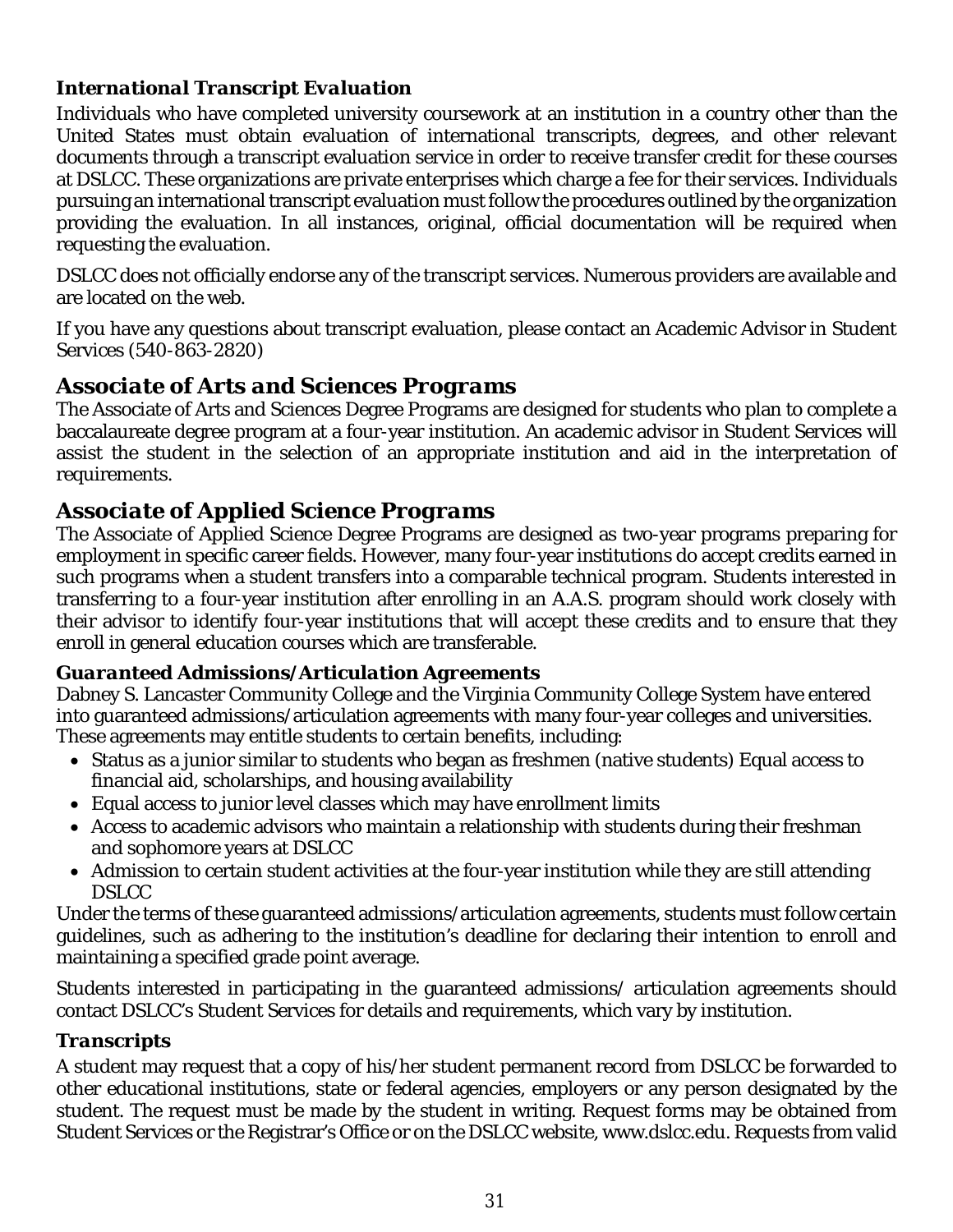VCCS student emails will also be honored.

Fax requests are honored and must have the full name of the requestor, the Social Security number or student identification number, complete address where the transcript is to be sent and the student's signature authorizing transcript release. The fax request should be directed to the Registrar's Office.

Due to student information limitations under the Family Educational Rights and Privacy Act of 1974 (Public Law 93-380), telephone and third-party requests for transcripts cannot be honored.

During periods when the registrar receives a high volume of transcript requests, typically at the beginning and end of a semester, there will be a three (3) day waiting period on requests. Students with immediate needs will be addressed on a case-by-case basis.

#### *Release of Student Information*

All requests for official information about students should initially be referred to the registrar. Student records are treated as confidential information as provided by the Family Rights and Privacy Act of 1974, Sec. 438, Pub.L. 90-247 as amended. Information from student records cannot be released (with very limited lawful exceptions) except to the student who may authorize release.

The colleges of the VCCS will share student education records in accordance with current and any future amendments to the Family Educational Rights and Privacy Act regulations. Specifically, colleges must receive permission from the student to share information, except for a situation where the student seeks or intends to enroll at another college within the VCCS. The ability to disclose personal data for this situation is allowed under 34 CFR 99.31(a) (2) and 99.34(FERPA). Colleges will insure that all data transfers among colleges of the VCCS, related to this policy, are based on business processes approved by the Chancellor.

Employees of the College may have access to student records when acting in the student's educational interest and within the limitations of their need to know. These persons may include faculty, academic advisors and personnel in Student Services.

Directory information including name, participation in officially recognized activities and sports, address, telephone number, date and place of birth, major field of study, dates of attendance, grade level, degrees and awards received, number of credits for which the student is enrolled, and the most recent educational agency or institution attended may be released without the consent of the student.

A student may request that this directory information be kept confidential by notifying the registrar each semester by the last day to add/drop.

Emergency requests for information will be handled by the registrar after consultation with another appropriate college official. Students have the right to inspect, review and challenge the information contained in their own records.

#### *Retention of Student Records*

The College retains student records in accordance with the policies established by the State Library of Virginia. The College will retain on a permanent basis an official record of a student's academic history (transcript).

The College also will maintain a separate student academic folder which may include, but not be limited to, the following: application forms, standardized test results, drop/add forms and faculty grade reports. Information contained in the student academic folder will be retained in accordance with the aforementioned policy and may be destroyed three years from the date of the student's separation from the College.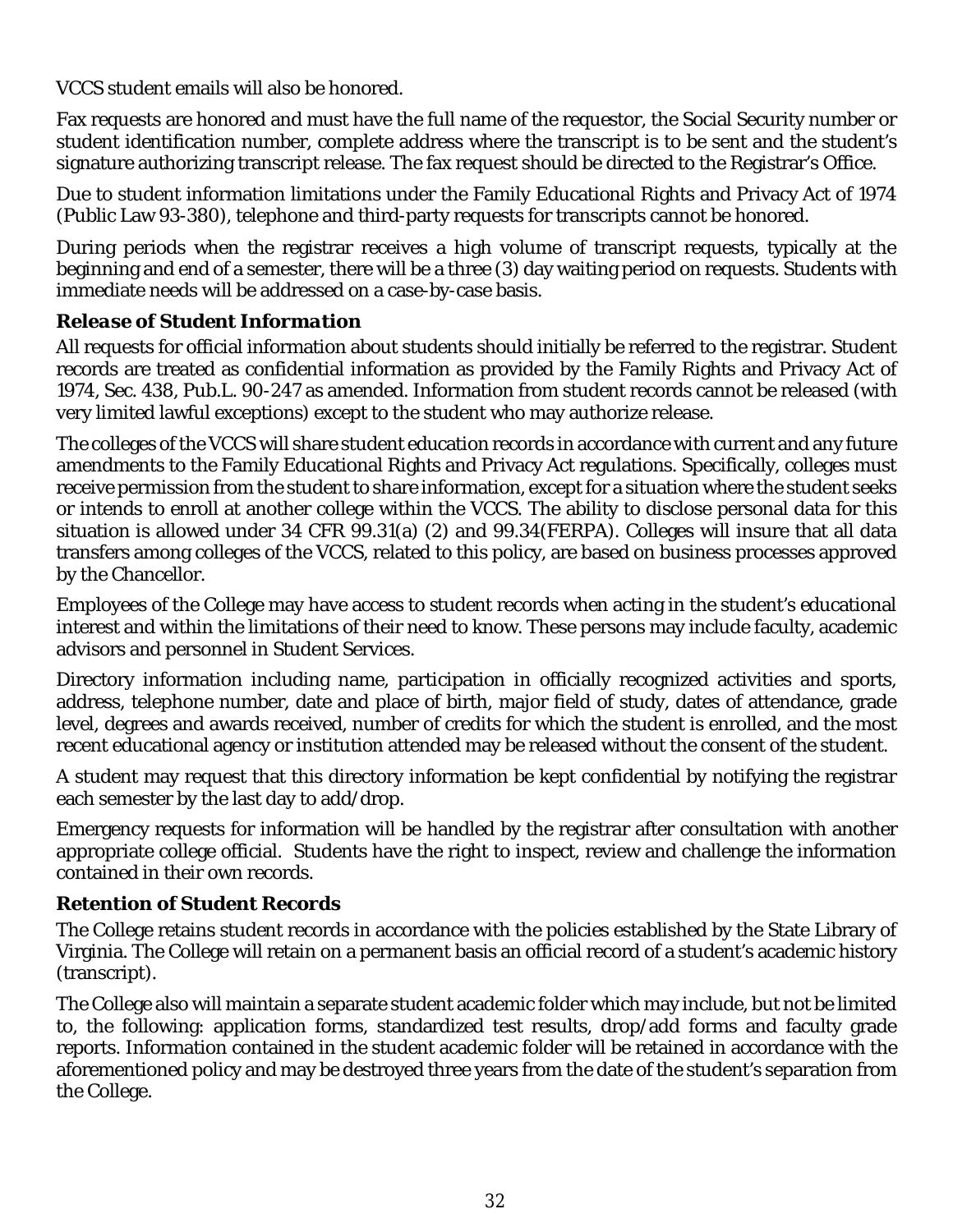## *Tuition and Fees*

*General Tuition:* Tuition rates are set by the State Board for Community Colleges. Tuition rates are subject to change and do not include student activity fees or technology fees. Different tuition rates are established for Virginia residents and non-Virginia residents. A Virginia resident is one who has lived in, is and has been a legal resident of Virginia for a period of at least one year prior to the commencement of the semester for which he or she is enrolling. (See Residency Requirements.) Specific classes may have additional fees which will be noted in the semester class schedule.

Non-documented residents of the United States are not eligible for Virginia resident tuition rates or any form of financial aid.

Payment of tuition enables the student to use the library, bookstore, student center and other facilities of the College.

A fee will be charged for all returned checks and dishonored credit or debit card payments. If the check or credit/debit card debt is not picked up within 30 days, an additional fee will be imposed.

*Veterans:* Veterans who wish to receive education benefits must contact the Financial Aid Office located in Student Services. The Veterans' Tuition Waiver provides free tuition and fees at state supported institutions for the children of permanently disabled or deceased veterans of the United States Armed Forces some requirements apply. Requests for applications should be directed to the DSLCC Financial Aid Office.

## *Refunds*

Students shall be eligible for a refund for those credit hours dropped during the add/drop period. Refunds are made in accordance with state policy. Exceptions must be approved by the Vice President for Financial and Administrative Services. Tuition refunds are processed after the end of the add/drop period. Members of the military who are called into active duty service during a semester may be eligible for a full refund of tuition and fees. Please contact the Director of Student Services for more information.

For information on refunds for students on financial aid, see Refund and Repayment Policy under the Student Financial Aid section.

## *Other Costs*

*Capital Fee:* A capital fee is charged for all out-of-state students and out-of-state contract students who are not classified as in-state residents.

*Special Items:* Some programs may require students to purchase additional program-related items.

**Student Activity Fee:** A student activity fee will be charged in addition to tuition. This fee is refundable during the add/drop period.

**Technology Fee:** A technology fee is charged to all students for each credit hour taken. This fee is refundable during the add/drop period.

#### *Fines*

Students who damage or lose school property (laboratory or shop equipment, supplies, library materials, etc.) are expected to pay charges for such losses.

Transcripts, certificates, diplomas or degrees will not be issued, nor will a student be permitted to register until all of the student's accounts at the business office, bookstore or library have been paid in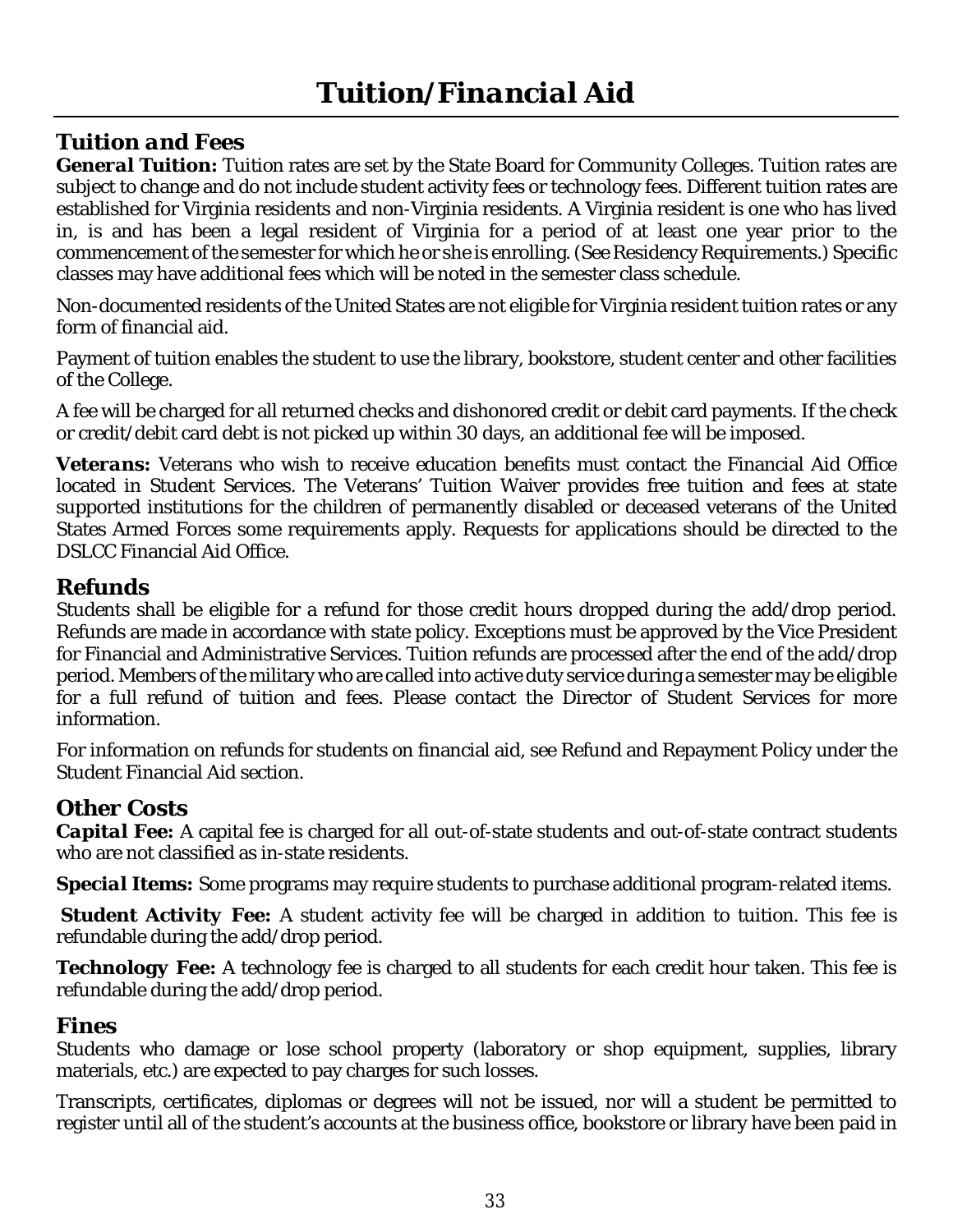full.

Fines for illegal parking in fire lanes, handicapped parking spaces or "No Parking" designated areas at DSLCC facilities may be imposed by the appropriate Sheriff 's Department.

## *Library Fine Policy*

The library does not charge a late fee for overdue books. When a book is thirty days overdue, the borrower is considered delinquent and cannot check out more library materials until he or she has returned or paid for the book. The delinquent account is sent to the Business Office for collection. Students may not graduate, receive transcripts, or register for classes until all obligations are satisfied.

## *Books and Materials*

Students are expected to obtain the books, supplies and materials needed in their studies.

## *Failure to Meet Financial Obligations*

Students failing to meet a financial obligation to the College are placed on financial suspension. Failure to meet financial obligations to the College also may result in placement of the delinquent account with a collection agency, withholding from subsequent tax returns, litigation and other collection procedures as are necessary to settle the account. The student is responsible for any additional costs incurred in the collection of delinquent accounts. A fee will be charged for all dishonored checks. If the debt, including the fee is not paid within 30 days, an additional fee will be charged.

DSLCC honors the financial obligations which students may have with other VCCS colleges. If a student has a financial obligation to a VCCS college totaling \$500 or more, they must resolve that obligation before they are eligible to enroll at DSLCC. These obligations may include tuition, fees, college loans, college fines, or other debts owed the college.

## *Student Financial Assistance*

**Financial Aid:** The purpose of the College's financial aid program is to provide financial assistance to qualified students who, without such aid, would be unable to attend college. Non-documented residents of the United States are not eligible for any form of financial aid.

DSLCC offers several programs of financial aid funded by the Federal Government, the Commonwealth of Virginia, the DSLCC Educational Foundation, area organizations, clubs, businesses and private citizens.

Applying for Financial Aid: Students are encouraged to file for financial assistance as early as October 1. Completing all steps in the process will allow sufficient time for processing the student's file by the start of the semester.

There are some sources of aid that have limited funds to award; those who file early have a greater likelihood of being considered for assistance than those who file later when funds may be exhausted. DSLCC strongly suggest filing for aid by March 1. Contact the Office of Financial Aid with any questions and watch for updates posted on the web site.

Students interested in applying for financial aid must do all of the following:

- Apply as a curricular student to DSLCC.
- Complete the Free Application for Federal Student Aid (FAFSA) directly on the web at www.fafsa.gov.
- Students must first create an FSAID which becomes an electronic signature. The application process may be completed on a home computer or on a computer at DSLCC in the Library, Student Services and at the Rockbridge Regional Center. To have the report sent to the College, students must enter DSLCC's Title IV school code (004996) in the school section of the FAFSA.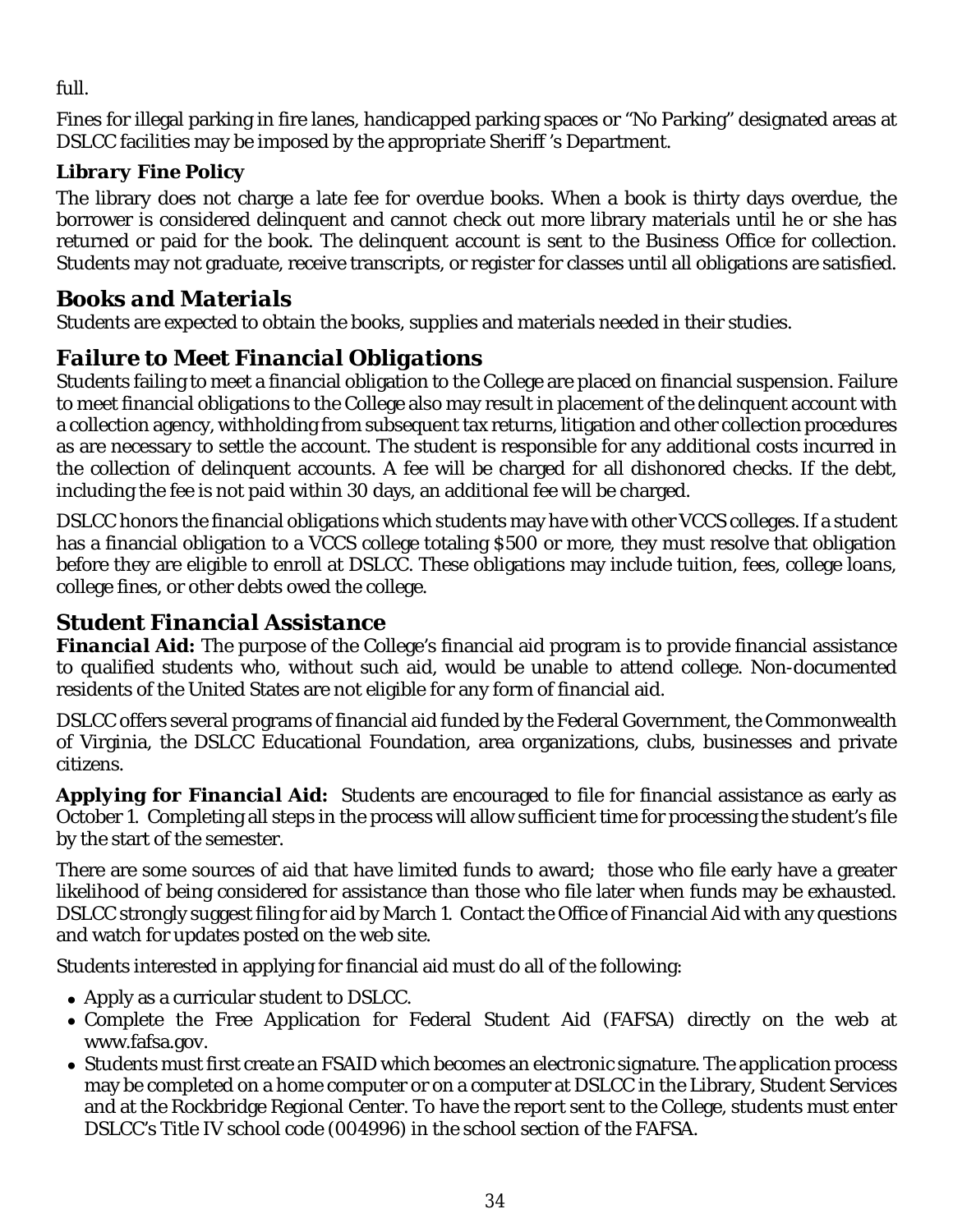Graduate from high school or earn a GED certificate

Students are encouraged to utilize the electronic option. This method is simple and user friendly, reduces errors and most importantly, greatly reduces processing time.

When the FAFSA has been processed, the student will receive a Student Aid Report (SAR). Schools listed by Title IV code (004996 for DSLCC) on the FAFSA will receive an electronic version of the SAR.

After the application for financial aid is reviewed, the Financial Aid Office will send the student a letter explaining the status of the application. Additional information may be requested in order to complete the file. Students should respond promptly to requests for additional information; failure to do so will result in delays with the completion of the student's file.

## *Satisfactory Progress for Financial Aid Recipients*

Federal regulations require that students receiving federal financial aid make satisfactory academic progress in accordance with the standards set by the College. Exclusive of developmental studies, degree seeking students may receive financial aid for no more than 150 percent of the time frame for program completion. These limitations include all terms of enrollment, not only those terms when aid was awarded or received. Developmental study courses are limited to one academic year, 30 semester hours, of enrollment.

Student aid recipients will also be required to maintain a minimum cumulative grade point average (GPA) and credit completion rate. GPA requirements will be evaluated after each term and credit completion rate will be evaluated after each academic year.

For further information on the DSLCC Satisfactory Academic Progress Standards or to obtain a copy of these standards, contact the Financial Aid Office or visit our web site at www.dslcc.edu/admissions-aid

Students who lose financial aid eligibility can submit an appeal. The Student Financial Aid Committee, composed of representatives of the administrative, counseling and instructional staff, is appointed by the Director of Student Services for the purpose of reviewing student appeals concerning financial aid matters. If reinstated, students will be placed on contract until they are back in good standing.

## *Fraud Policy*

Fraud is something we are very concerned about in the DSLCC Office of Financial Aid. There are situations where students and/or parents misrepresent information in hopes of qualifying for or obtaining financial aid assistance. Some examples include:

- False claims of independent student status
- False claims of citizenship
- Use of false identities
- Forgery of signatures or certifications
- False statement of income

The Office of Financial Aid is required to have a policy of referral when confronted with actual or suspected cases of fraud and abuse. DSLCC procedures for fraud are as follows:

If, in the Financial Aid Coordinator's judgment, there has been intentional misrepresentation, false statements, or alterations of documents which have resulted or could result in the awarding or disbursement of financial aid for which the student is not eligible, the case shall be referred to the Director of Student Services for possible disciplinary actions.

After investigating the situation, if the Financial Aid Coordinator and the Director of Student Services believe there is a fraudulent situation, all information will be forwarded to the Office of Inspector General of the Department of Education within ten business days after the initial date of discovery.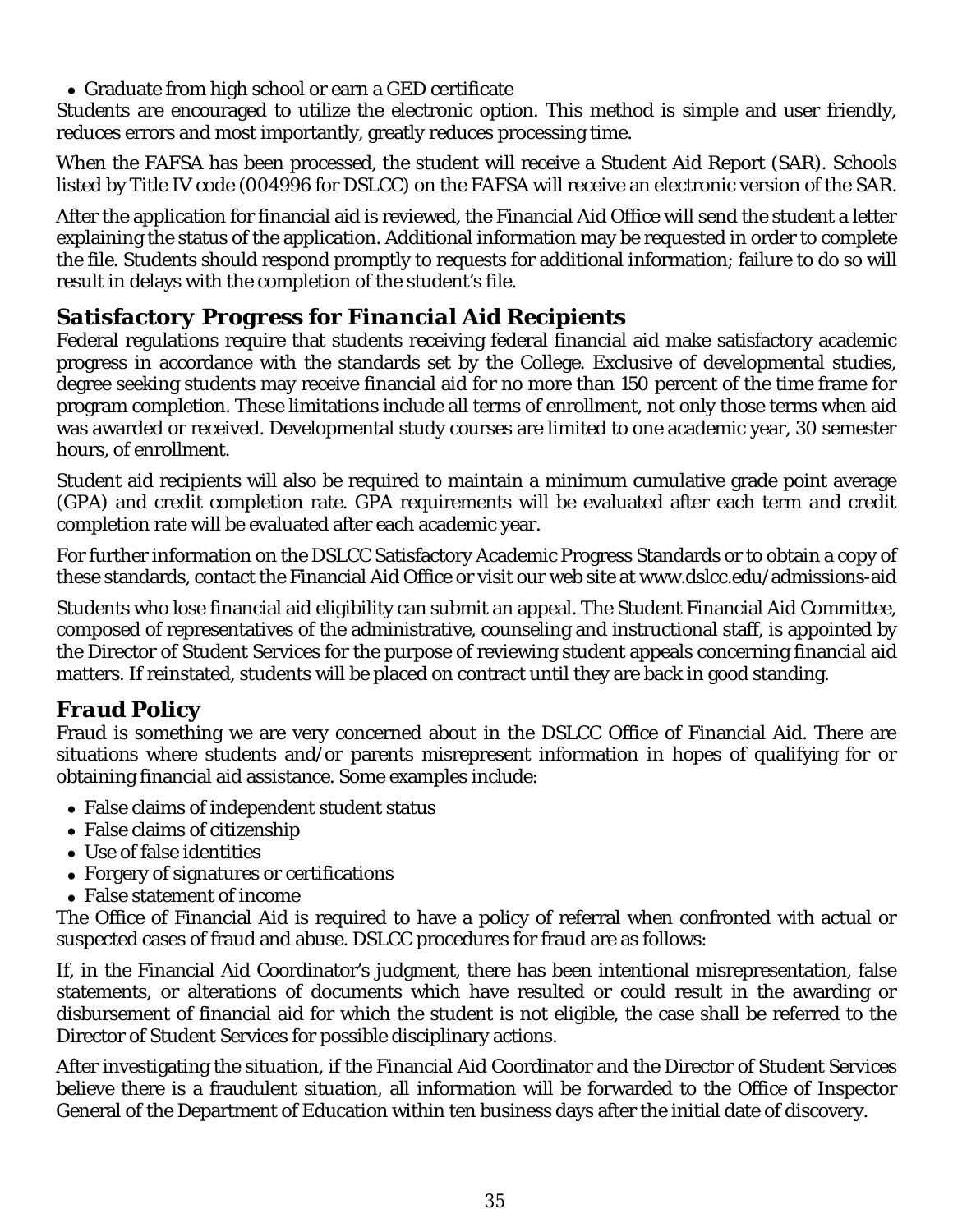#### *Repeated Coursework Policy*

- Financial Aid can only pay for 30 credits of developmental courses. If more than 30 developmental credits are taken, the developmental education credits must be paid for by the student, i.e. the additional developmental courses will be factored out of the Financial Aid enrollment level.
- Financial aid eligibility cannot be determined if a student has one or more incomplete grades, "I" grades, from a previous term.
- Financial aid will pay for repeated classes until a student passes, in addition to one more attempt, to achieve a higher grade.
- Repeated courses are always counted in the Standards of Satisfactory Academic Progress (SAP) calculation and may negatively affect the student's Completion Rate, GPA and 150 percent Timeframe.
- Audited, non-credit, and BSK courses are not eligible for Financial Aid. These courses will be factored out of the Financial Aid enrollment level.

## *Refund and Repayment Policy*

*(VCCS Policy document: see Appendix B)*

#### *Title IV Returns*

Title IV funding includes Federal Pell Grant, Federal SEOG Grant, Federal Direct Stafford Loans, COMA and VGAP. Students who receive Title IV funding may have to return money to the College if they withdraw from all of their classes or stop attending without official withdrawal.

After calculations are performed, there will be a portion the College will be required to return from the amount retained to cover tuition and/or book charges. After the College returns the required amount, an unpaid balance will be created on the tuition/book account. The student will be billed for these unpaid charges and given a deadline to pay. If not paid by the deadline, the College will turn the debt over to the State for collection. In some rare cases, the student could owe additional funds back to the Title IV programs from the checks received. In this case the student has 45 days to return their part to the College and the College will also return the student portion to the Department of Education (DOE). After 45 days, The College must turn the debt over to the Department of Education (DOE for collection. Once submitted to the DOE, the student becomes ineligible to receive financial aid form any school until the DOE is repaid.

#### *Adjustment to Financial Aid When Classes Are Never Attended*

Financial aid will not pay for classes that the student never attends. If a student signs up for classes, but never begins attendance, financial aid cannot be used and the student will be dropped from the class. Financial aid students who do not begin attendance in all classes will have their financial cut to the level appropriate to their actual class attendance level. The student will be responsible for paying any difference that results from the adjustment.

## *Financial Aid Disbursements*

Disbursements of financial aid awards (minus appropriate tuition, fees and bookstore charges) are processed no later than the fifth week of classes each semester. Beginning Spring 2015, most refunds will be processed through Tuition Management Systems (TMS).

## *Bookstore Charges*

Eligible financial aid recipients may choose to charge textbooks and/or supplies in the campus bookstore up to a maximum of \$3,000 or less if the amount of remaining financial aid is limited. Charges may be made during the designated period each semester.

*Non Allowable Purchases* include but are not limited to: Apparel, food and drink, gift items,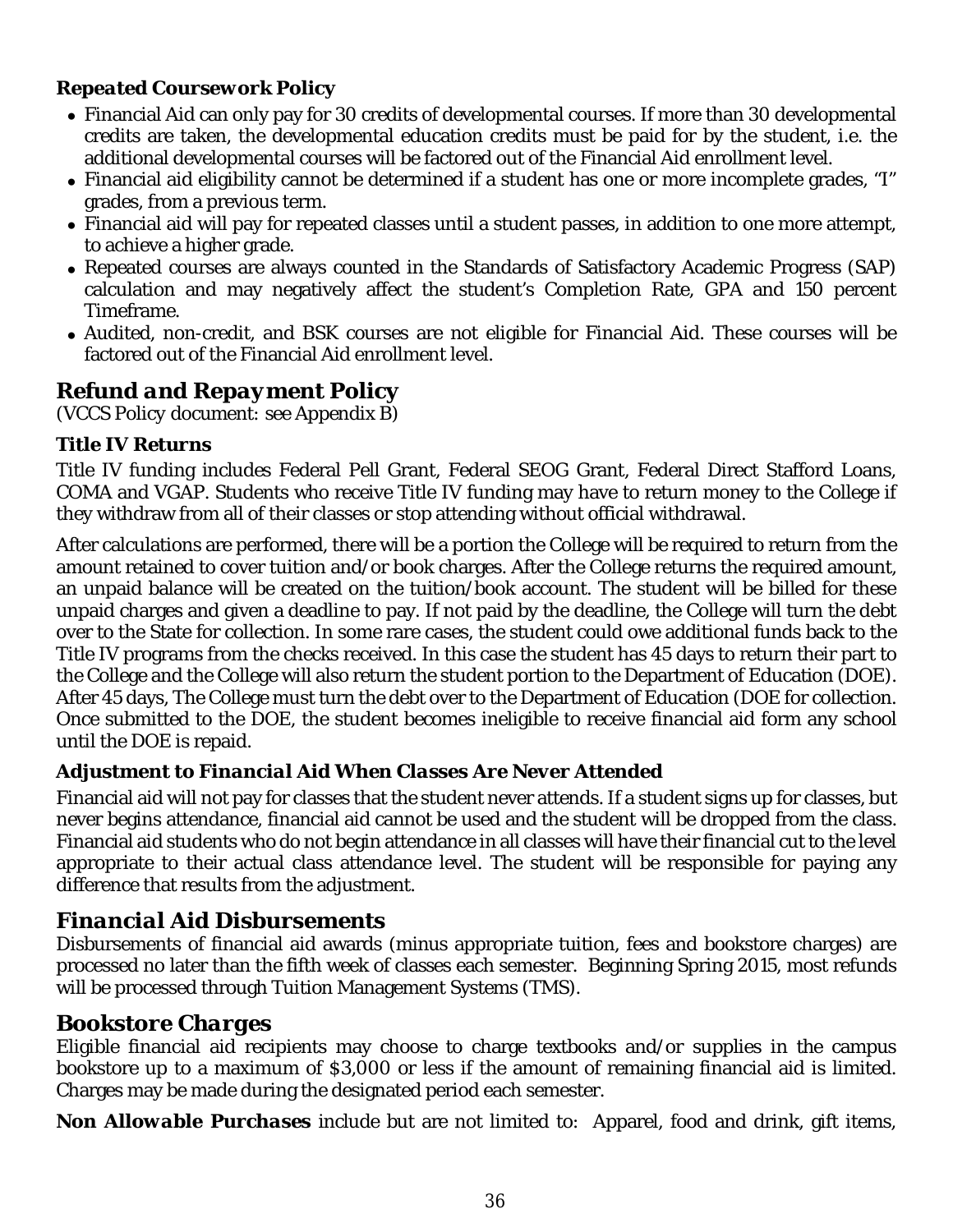gift/pre-paid cards, and electronic devices and peripherals used with such devices (cell phones, chargers, batteries, power cords, etc.)

## *Veterans' Services*

Applications for VA benefits and assistance in applying are available from the College's Financial Aid Office. All students receiving VA benefits must be enrolled in an approved curriculum that leads to a certificate or degree.

All students receiving VA benefits must report class registrations and adjustments to class schedules (such as add/drop, withdrawal from classes, changes in academic program, etc.) to the College's Financial Aid Office. These changes may affect a student's VA benefits. When certifying the enrollment status of veteran students, only those courses applying to their curricula will be certified to the Veterans' Administration for payment of benefits.

In addition to monthly benefits, the Veterans' Administration will pay for tutorial assistance.

Veterans' educational benefits will be suspended when the veteran student fails to maintain minimum standards of academic progress. A copy of the Veterans' Standards of Academic Progress Policy may be obtained from the College's Financial Aid Office.

DSLCC is designated as an institutional member of Service Opportunity Colleges (SOC). The SOC, composed of over 1,000 colleges and universities, functions in cooperation with the Department of Defense and the Military Services, including the National Guard and the Coast Guard, to help meet the voluntary higher education needs of service members.

## *West Virginia Residents*

Eligible residents of Monroe, Greenbrier, Summers, Mercer and Pocahontas Counties may enroll in any programs of study at DSLCC and pay in-state tuition rates. These individuals and their families may now be able to enjoy saving thousands of dollars over the out-of-state rates previously charged.

Individuals who would like more information should contact DSLCC Student Services at (540) 863- 2820.

## *American Opportunity and Lifetime Learning Tax Credit*

The American Opportunity tax credit can be taken by eligible students for tuition paid during the freshman and sophomore years (maximum of \$2,500). Students may also be eligible for the Lifetime Learning tax credit of up to \$2,000 for qualified educational expenses. A taxpayer cannot claim both the American Opportunity credit and Lifetime Learning credit for the same student in one year.

To determine specifically if you qualify, you must seek the advice of a tax expert.

## *Educational Foundation Scholarships*

Each year, the DSLCC Educational Foundation awards thousands of dollars in merit and need based scholarships, including the Dabney Promise Program to qualified students from the College's service area. Students may apply online at www.dslcc.edu/scholarships. Not all scholarships are awarded every year. Please note that additional scholarships may be offered through civic and business organizations. For more information regarding available scholarships, please contact the DSLCC Educational Foundation at (540) 863-2837, visit their web site, or visit the Educational Foundation Office in room 154 in Backels Hall.

## *Student Financial Assistance Programs*

Please refer to the Student Financial Aid web site for all the assistance programs that are offered to students.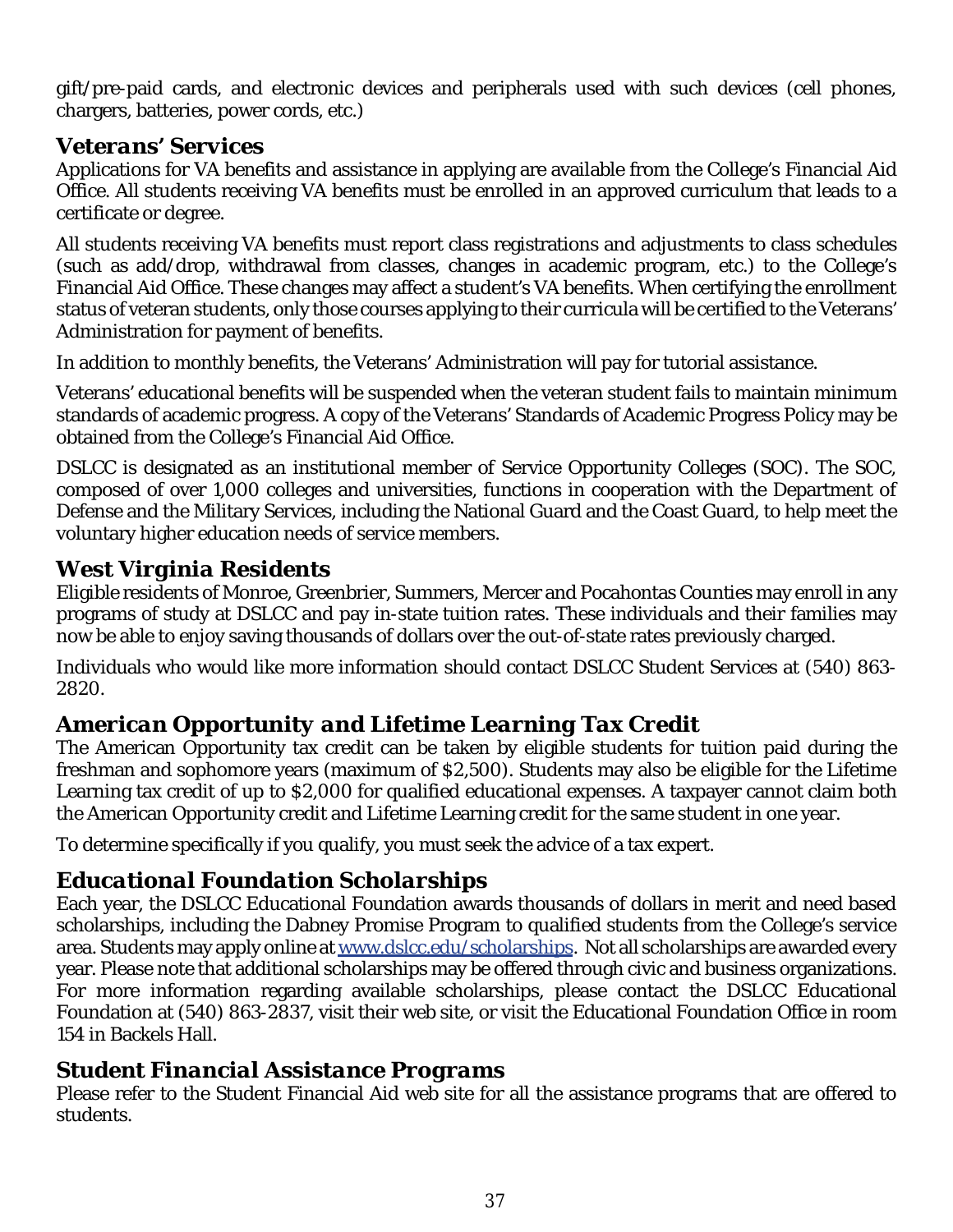*NOTE: All selected applicants must provide a copy of their parent's and/or their own Federal tax transcripts for the prior year. Priority deadline for student aid applications is March 1.*

## *Academic Awards*

Dabney S. Lancaster Community College offers the following degrees or certificates for students who successfully complete approved programs at the College.

*Associate of Arts and Sciences (A.A. and S.):* awarded to students majoring in one of the transfer curricula (Business Administration, Education, General Studies and Science) who plan on transferring to a four-year college or university after completing their respective program.

*Associate of Applied Science (A.A.S.):* awarded to students majoring in one of the occupationaltechnical curricula who may either plan to obtain employment immediately upon graduation from DSLCC or transfer to an appropriate bachelor's degree program.

*Certificates:* awarded to students who complete an approved curriculum with a minimum of 30 semester hours.

*Career Studies Certificates:* awarded to students completing approved curricula with nine to 29 semester hours.

## *Associate Degree Requirements*

To be awarded an associate degree from the College, a student must have:

- 1. Completed the required semester hours in the degree program, of which 25 percent (excluding those received through advanced placement or credit by exam) must be acquired at DSLCC.
- 2. Fulfilled all of the course requirements of the particular curriculum as outlined in the College catalog.
- 3. Been recommended for graduation by the appropriate instructional authority in the curriculum.
- 4. Completed the general education requirements (course work in English, Health, Mathematics/Science, College Success Skills, Physical Education, Humanities and Social Science) for an associate degree.
- 5. Earned a grade point average of at least 2.0 on all studies which are applicable toward graduation in the particular curriculum.
- 6. Filed an Application for Graduation in Student Services before December 1.
- 7. Resolved all financial obligations to the College and returned all materials, including library books.
- 8. Completed all required assessments and surveys including a test of competency in general education.

## *Certificate Requirements*

DSLCC offers several certificate programs, which are described by category in this catalog. To be awarded a certificate, the student must have completed all academic requirements for the particular certificate and also have completed numbers six through eight above.

## *Continuing Education Units*

CEUs can be granted for participation in the continuing education experiences provided by the College and do not carry regular academic credit. Further information concerning CEUs may be obtained from the Workforce Solutions and Community Education Division.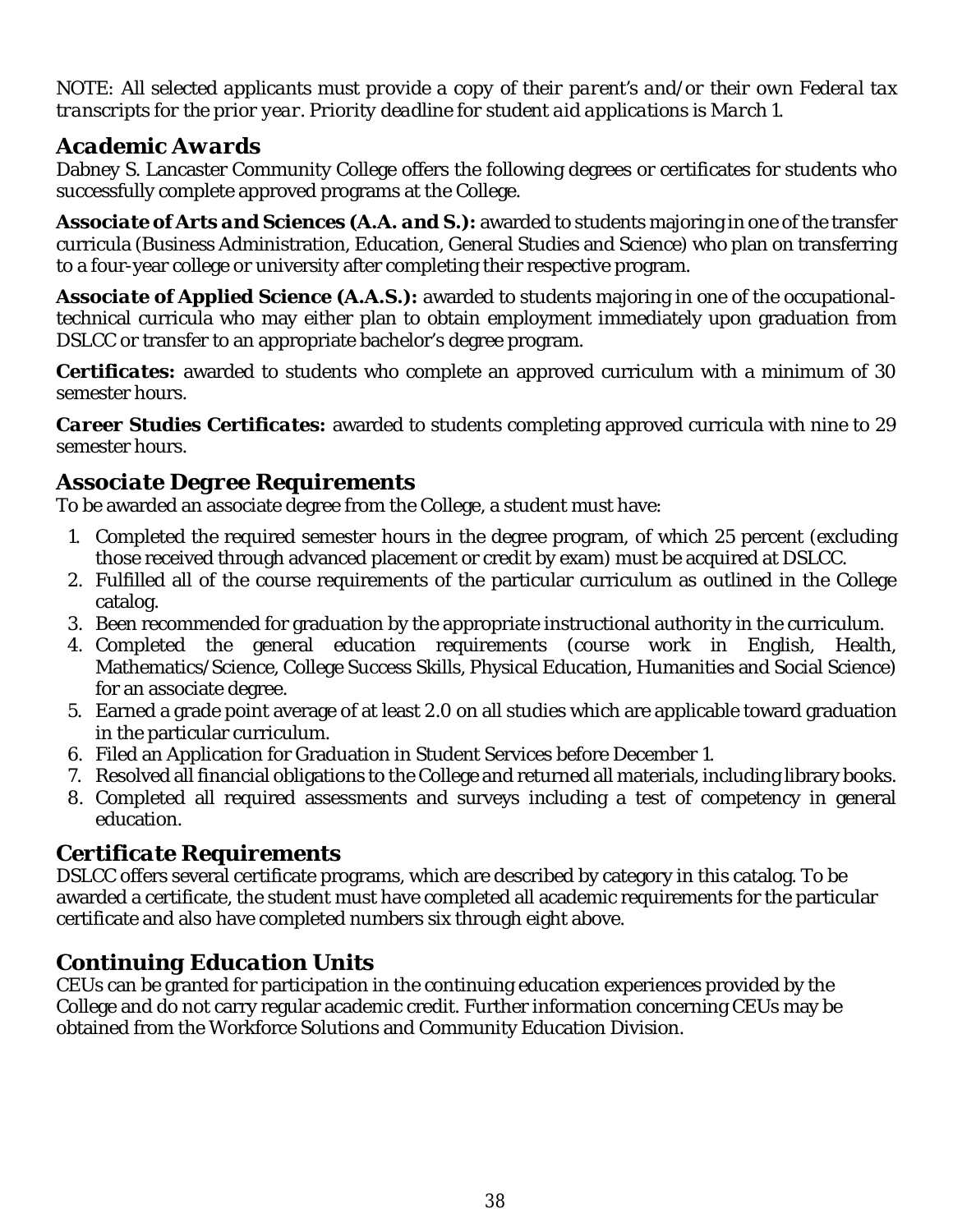## *Academic Policies and Procedures*

Credits: A credit is equivalent to one collegiate semester hour. Each credit given for a course is based on approximately three hours of study in that course weekly by each student. The course may consist of lectures, laboratory or shop, and various kinds of out-of-class study such as technology–based learning. Combinations of these types of course components may include:

- One hour of lecture plus an average of two hours of out-of-class study.
- Two hours of laboratory or shop study plus an average of one hour of out-of-class study. -or-
- Three hours of laboratory or shop study.

Fixed credit and variable hours with behavioral objectives are assigned to each developmental course. Variable credit is granted for all supervised study, seminar and project and coordinated internship courses.

## *Grading System for Curricular Students*

Students must satisfy required course prerequisites or placement testing requirements before entering a course that has requisite requirements. In order to receive any letter grade, a student must have attended a minimum of one class meeting or the equivalent in the case of a distance learning course. In a distance learning course, initial student attendance is determined by course participation as measured by accessing and using course materials, completion of a class assignment, participation in a course discussion, or other evidence of participation. Students who enroll in a class but do not attend a minimum of one class meeting or the distance learning equivalent by the census date or earlier date as defined and published by the institution must be administratively deleted from the course by the college.

The grades of A, B, C, D, P and S are passing grades. Grades of F and U are failing grades. An "I" is an interim grade. Grades of P, R, S, W and X carry no credits.

Usually, if a student transfers to a four-year college or university, only grades of A, B and C will be accepted for credit in courses equivalent to those offered at the four-year college or university.

The quality of performance in any academic course is reported by a letter grade, the assessment of which is the responsibility of the instructor. These grades denote the quality of study and are assigned quality points as follows:

- A Excellent 4 grade points per credit
- B Good 3 grade points per credit
- C Average 2 grade points per credit
- D Poor 1 grade point per credit
- F Failure 0 grade points per credit
- P Passing 0 grade points per credit
- S Satisfactory 0 grade points per credit

**Re-enroll (R):** This grade is to be used for developmental courses (numbered 01-99) or special courses as approved by the Vice President of Academic Affairs. The "R" grade will be given in only those courses in which the student can re-enroll the following semester and complete the remaining objectives without taking the entire course over. The Vice President of Academic Affairs keeps a list of courses in which the "R" grade may be used and must approve each course eligible for an "R" grade. When students re-enroll for a course, they must pay for the course again. No credit is awarded until the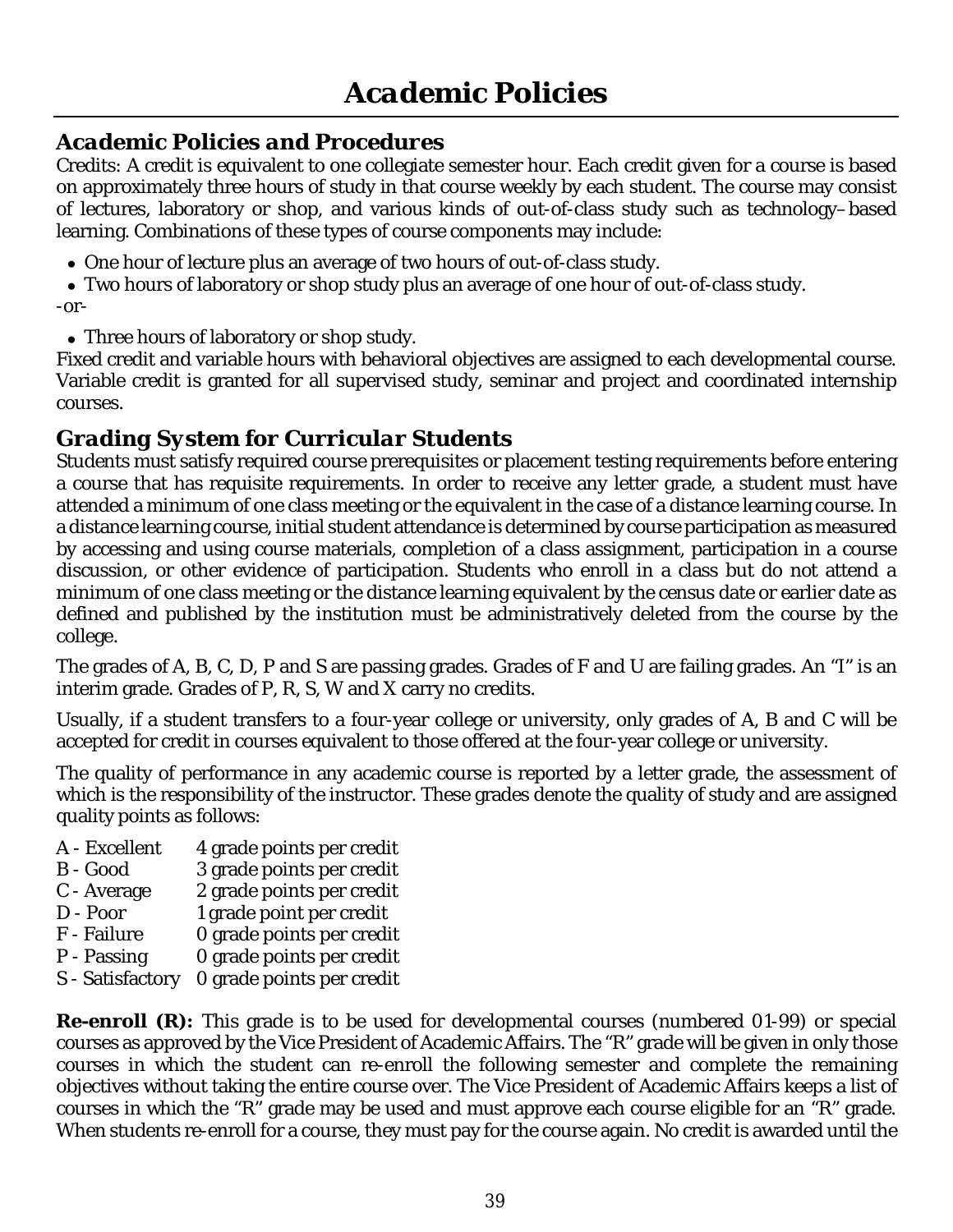course objectives are finished.

*Incomplete (I):* Students must complete at least 60 percent of the course requirements to be eligible for an "I" grade. No credit is awarded; the grade denotes that the student did not complete the class for verifiable, unavoidable reasons. Since the "Incomplete" extends enrollment in the course, requirements for satisfactory completion will be established through student/faculty consultation. Courses for which the grade of "I" has been awarded must be completed by the date designated by the instructor but no later than the end of the subsequent semester or another grade (A, B, C, D, F) must be awarded by the instructor based upon course work which has been completed. With mitigating reasons, the Vice President for Academic Affairs may approve the extension of an "I" grade. Members of the military who are called into active duty service during a semester may be eligible to receive an "I" for that semester. They should speak with their instructors prior to deployment.

**Withdrawal (W):** A grade of "W" conveys no credit and is awarded to students who withdraw from a course after the add/drop period but prior to the completion of 60 percent of the session. After this time, the student will receive a grade of F except under mitigating circumstances which must be documented. A copy of that documentation is placed in the student's academic file. Members of the military who are called into active duty service during a semester after the withdrawal date for their courses, may be eligible for a withdrawal for mitigating circumstances. If a withdrawal is given, the student is ineligible for a refund.

**Audit (X):** A student who audits earns no credit. Permission of the instructor or other appropriate administrator is required to audit a course. An auditing student may be dropped from the course if that student's place is needed for a student taking the course for credit. Full tuition and fees apply.

*Pass (P) and Unsatisfactory (U):* Grades of Pass (P) or Unsatisfactory (U) may be used as a grading option in Developmental Studies and special interest classes. Permission of appropriate academic administrator is required.

Pass grades in courses numbered 10-299 carry academic credit but are not included in grade point average calculations.

A maximum of seven (7) credit hours in courses for which the "P" grade has been awarded may be applied toward completion of a degree, diploma or certificate. Satisfactory: A grade of "S" is assigned for satisfactory completion of each course in developmental studies numbered 01-99.

## *Developmental Studies*

Developmental or preparatory programs shall be offered to prepare individuals for admission to the college transfer programs and the career/technical programs in the community college. These developmental programs shall be designed to develop the basic skills and understandings necessary to succeed in other community college programs. DSLCC is prohibited from enrolling public or private high school students or homeschooled students in developmental courses.

Students not making satisfactory progress in developmental studies shall be graded Unsatisfactory and advisors will recommend consultation with the instructor to determine the subsequent sequence of courses for the student who receives a grade of "U."

## *Grade Point Average*

The grade point average (GPA) is determined by dividing the total number of grade points earned in courses by the total number of credits attempted. While the permanent record must reflect the full history of all courses taken, a curriculum GPA including only those courses applicable to the student's curriculum must be computed for graduation.

When a course is repeated, only the last grade earned is counted by DSLCC in computing the curriculum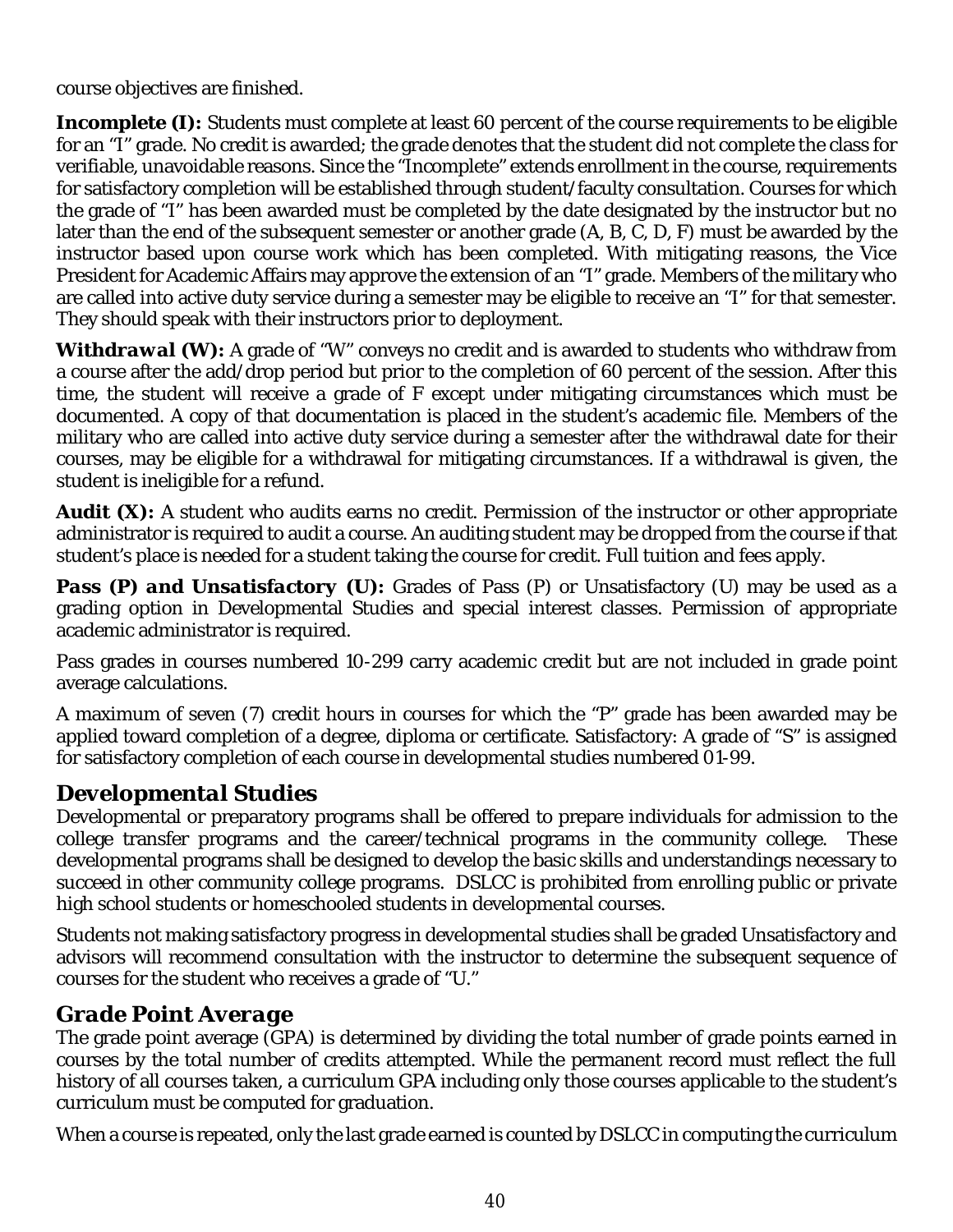GPA for graduation purposes. The grades, credits completed, credits attempted and quality points for previous enrollments are no longer used by DSLCC but remain on the student's transcript.

## *Grade Reports*

Final grade reports are available on-line through the student information system at the end of each semester. All final grades are part of the student's permanent record and will be recorded on his or her official transcript.

## *Grade Appeal Policy and Procedure*

The faculty of Dabney S Lancaster Community College is unequivocally committed to the principle that evaluation of student work and assignment of grades is a responsibility and a prerogative to be exercised solely by the faculty. Therefore, at no point may an administrator change a grade assigned by an instructor. When a student believes that a final grade has been determined incorrectly, the student must file a written report with the instructor, (with a copy to the Vice President of Academic Affairs) identifying specifically the reason(s) for the appeal and including any supporting documentation. Grounds for the appeal are limited to the following:

- A computational error in the grade;
- Grade computation in a manner other than that listed in the course of study or as amended with advance notice; or
- Computation of grade in a manner other than that used for other students in the class.

This written report must be filed with the instructor as soon as possible and no later than ten calendar days after the first day of class of the next subsequent term. If the matter is not mutually resolved at this level, the student may appeal to the Program Head (where appropriate) and finally to the Vice President of Academic Affairs.

At each level of appeal, each response to the appeal and subsequent appeal must be made in writing within ten calendar days. No new matter may be appealed at any higher level which was not identified by the student in the original written appeal to the instructor. If appropriate, at the sole discretion of the Vice President of Academic Affairs, the Vice President may appoint a faculty committee to review the case. If the Vice President does not appoint a committee, the grade assigned by the faculty member will remain unchanged. The decision of the Vice President as to whether or not to appoint a committee cannot be appealed by either party. Should a committee be appointed by the Vice President it will consist of three (3) instructional faculty from a variety of disciplines.

Students dually-enrolled through DSLCC shall follow their local school district grade appeal policies unless the course is taught by a DSLCC faculty member. In this case, the procedures described in this policy will apply.

The student should be aware that the committee review process may result in the grade being raised, lowered, or unchanged. The committee will meet and report its findings within fifteen calendar days from its appointment by the Vice President. The decision of the committee is final and binding and will be reported to the Vice President of Academic Affairs with copies to the Director of Student Services, who will record the grade. A copy of the finding of the committee will be placed in the student's file in the Registrar's Office.

## *Auditing*

Students desiring to attend a course without taking the examination or receiving credit for the course may do so by registering to audit that course. Students desiring to audit a course will register in the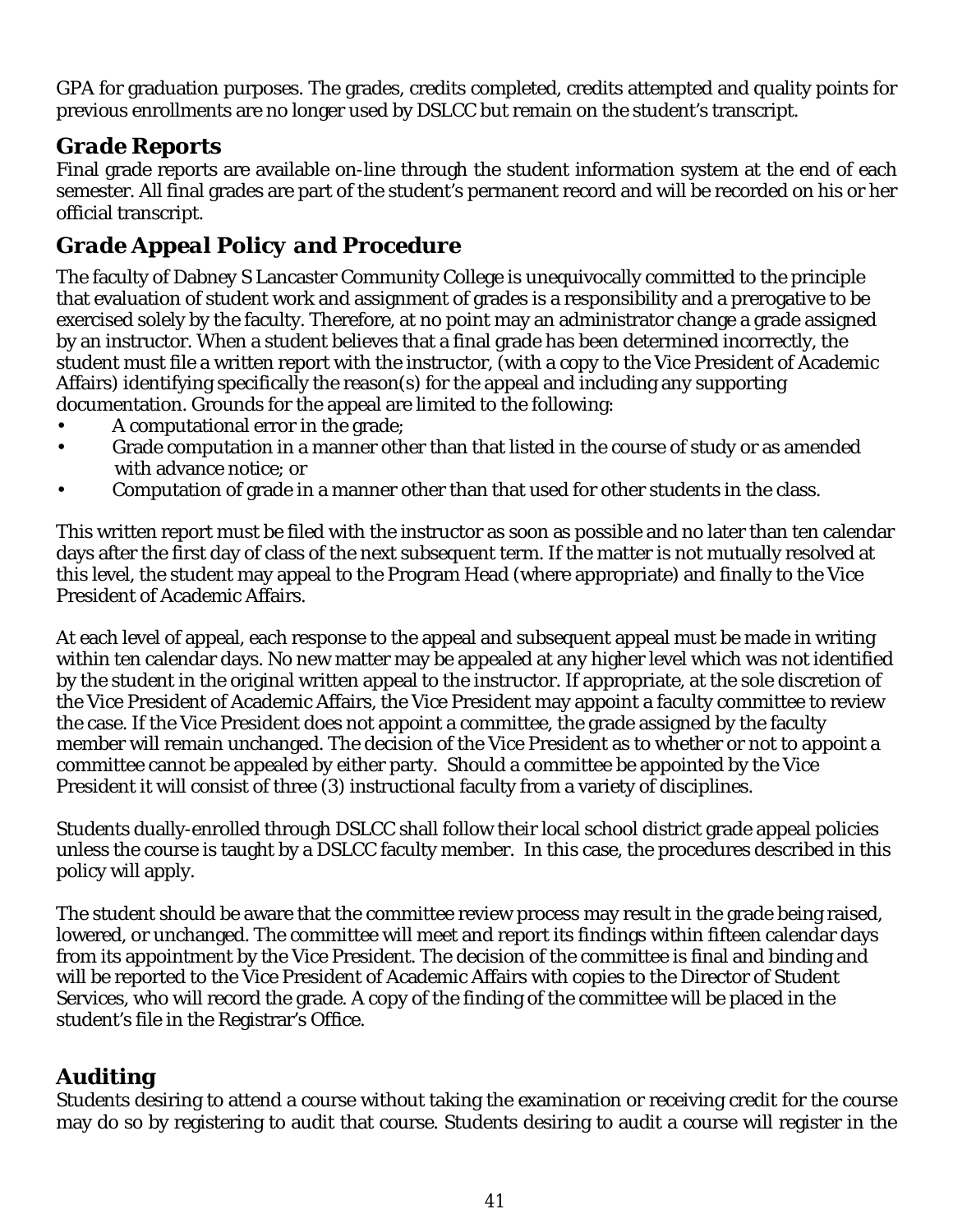regular manner and pay the regular tuition and fees. Audited courses carry no credit and do not count as part of the student's course load. Students desiring to change from audit to credit must do so within the official add/drop period. Changes from credit to audit must be made by the official last day for students to withdraw from a class without penalty. A student auditing a course may be dropped from the course if that student's place is needed for a student taking the course for credit.

## *Repeating a Course*

Normally, a student is limited to two (2) enrollments in the same credit course. The limitation also includes students receiving grades of "R", "W" or "X". A student desiring to take a course more than twice should formally request permission through an advisor in Student Services. This request will be forwarded to the Director of Student Services.

## *Classification of Students*

*Curricular Student:* A curricular student is one who has satisfied all college admission requirements and has been admitted to one of the curricula of the College.

*Non-Curricular Student:* A non-curricular student is one who is not formally admitted to one of the curricula, but who is classified according to the following student goals or conditions: (1) upgrading employment skills for present job, (2) desiring skills for new job, (3) career exploration, (4) personal satisfaction and general knowledge, (5) transient student, (6) non-degree transfer student, (7) high school dual enrollment student, (8) general or curricular requirements pending and (9) auditing a course.

*Full-Time Student:* A full-time student is carrying twelve or more credits of course work.

*Part-Time Student:* A part-time student is carrying less than twelve credits of course work.

*Freshman:* Students are classified as freshmen if they have completed 0-29 credit hours in a designated curriculum.

**Sophomore:** Students are classified as sophomores when they have completed 30 or more credits in a designated curriculum. Transferred credits are included, providing they apply toward meeting the requirements of the student's curriculum.

## *Academic Standing*

*President's List:* Students who carry a minimum of twelve non-developmental credit hours, earn a grade point average of 3.91 and do not have a grade of I, D or F will be on the President's List for that semester.

*Vice President's List:* Students who carry a minimum of twelve non-developmental credit hours, earn a grade point average of 3.25 or higher and do not have a grade of I, D or F will be on the Vice President's List for that semester.

## *Graduation*

Students are encouraged to contact their academic advisor or their faculty advisor to review their graduation credentials two semesters prior to graduation. An Application for Graduation must be received by the registrar before December 1 for spring graduation. Attendance at the commencement ceremony is required of graduating students unless special permission to be absent is obtained from the Vice President of Academic Affairs. DSLCC degrees are only conferred in May of each year.

## *Graduation Honors*

Appropriate honors are awarded for degrees and certificates based upon the student's cumulative grade point average as follows: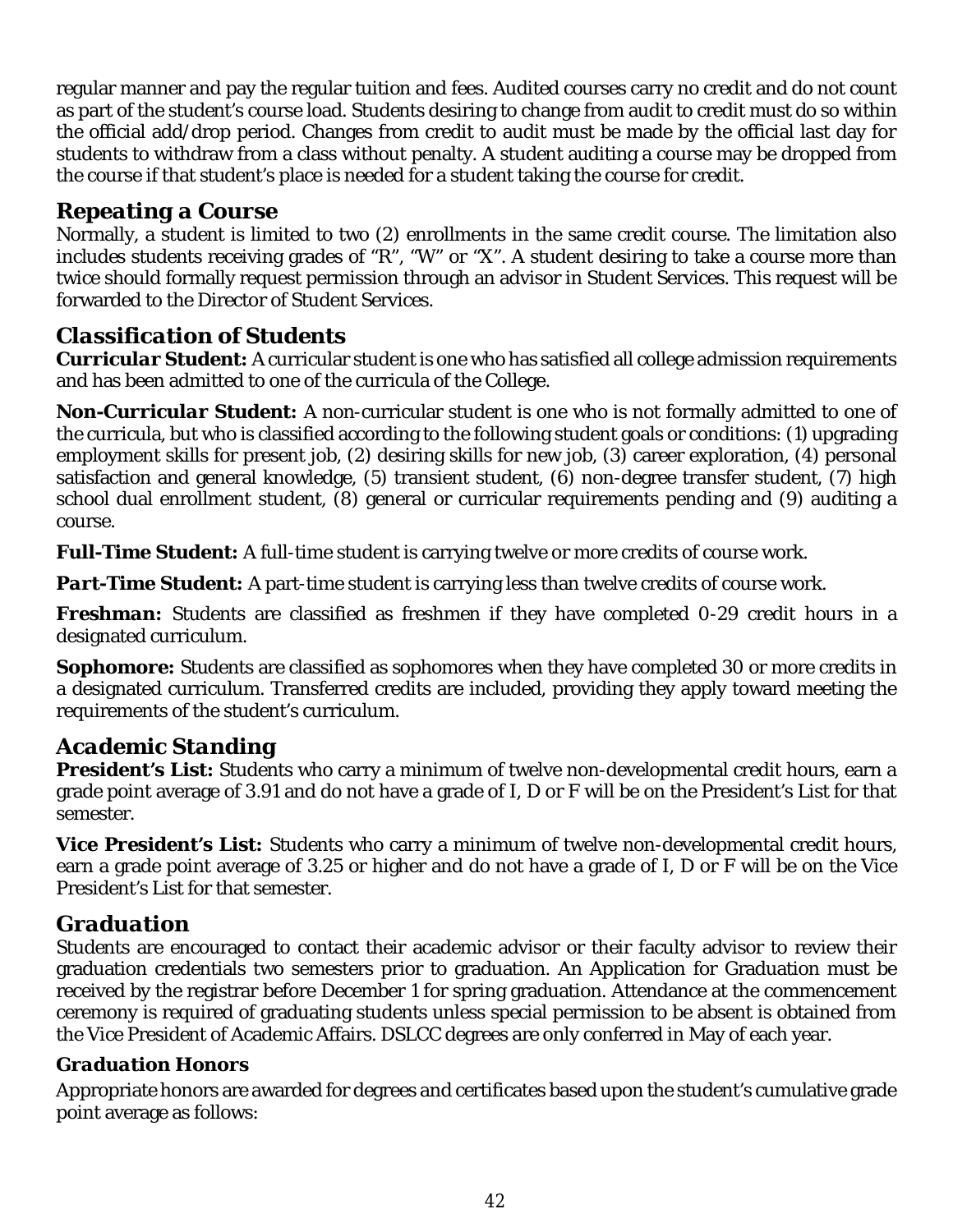- 3.8 grade point average—Summa Cum Laude (with highest honors)
- 3.5 grade point average—Magna Cum Laude (with high honors)
- 3.2 grade point average—Cum Laude (with honors)

## *Dual Majors*

In awarding students an additional degree, diploma, certificate, or career studies certificate, the College may grant credit for all completed applicable courses which are requirements of the additional degree, diploma, certificate, or career studies certificate. However, the awards must differ from one another by at least 25% of the credit. (VCCS Policy Manual: 5.1.2.0 Credits Applicable to Second Degree, Diploma, or Certificate)

## *Academic Warning*

Any student who fails to maintain a grade point average of 2.0 for any semester or who fails any course will receive an "Academic Warning."

## *Academic Probation*

Students who fail to maintain a cumulative GPA of 1.5 shall be on academic probation until such time as their cumulative average is 1.5 or better. The statement "Academic Probation" shall be placed on their permanent records. Generally, students on probation are ineligible for appointed or elected office in student organizations unless special permission is granted by the Director of Student Services or other appropriate college administrator. Students may be required to carry less than a normal course load the following semester and must consult with their advisor about appropriate courses and academic support. Students shall be placed on probation only after they have attempted twelve (12) semester credit hours.

## *Academic Suspension*

Students on academic probation who fail to attain a GPA of 1.5 shall be placed on suspension only after they have attempted twenty-four (24) semester credit hours. Academic suspension normally shall be for one semester unless the student reapplies and is accepted for readmission to another curriculum of the College. The statement "Academic Suspension" shall be placed on the student's permanent record. Students who have been informed that they are on academic suspension may submit an appeal in writing to the Director of Student Services for reconsideration of their cases. Suspended students may be readmitted after termination of the suspension period and upon formal written petition to the Director of Student Services.

## *Academic Dismissal*

Students who do not maintain at least a 2.0 GPA for the semester of reinstatement to the College after academic suspension shall be academically dismissed. Students who have returned from academic suspension must achieve a 2.0 GPA for the semester of their reinstatement, at which time they will be placed on academic probation.

Students remain on probation until their cumulative GPA is raised to a minimum of 1.5. Failure to attain a 1.5 GPA in each subsequent semester until the cumulative GPA reaches 1.5 shall result in academic dismissal. Academic dismissal normally is permanent unless, with good cause, students reapply and are accepted under special consideration for readmission by the Director of Student Services. The statement "Academic Dismissal" shall be placed on the student's permanent record.

## *Readmission Procedures*

Students seeking to appeal their academic suspension status or gain readmission after their suspension period must complete the following procedures:

Make an appointment with the program advisor and obtain an application for reinstatement Submit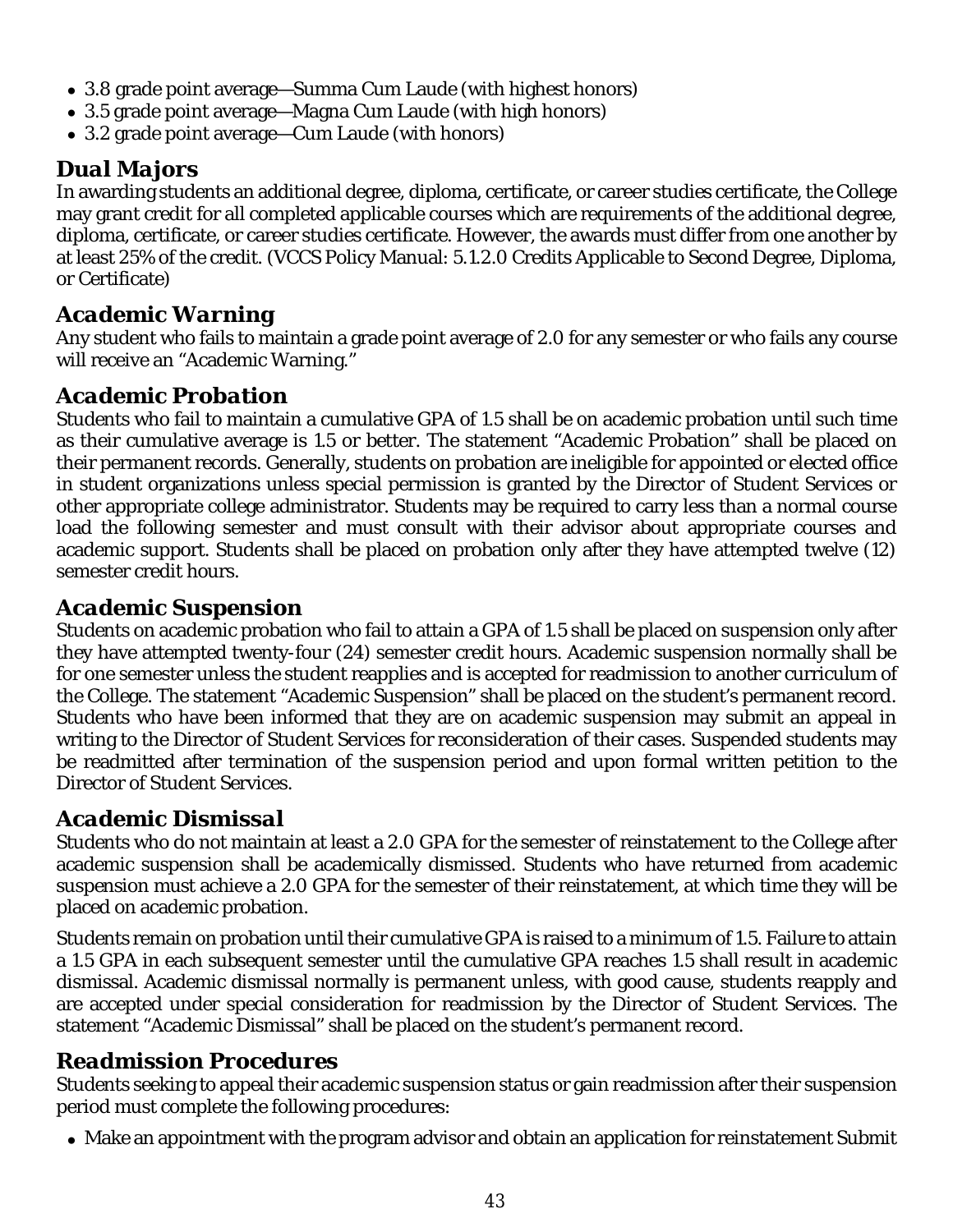a completed application for reinstatement to the Director of Student Services

Attend a personal interview or appeal before a committee, at the Director's discretion

The student will be notified of the decision in writing. If the student is readmitted, the notification letter will include a Reinstatement Contract. Students who are denied readmission may appeal to the Vice President of Academic Affairs.

Academic dismissal is permanent. Students who believe that they have extenuating circumstances may appeal by using the aforementioned proceedings. It should be noted that without clear documentation of special circumstances, appeals of dismissal may be denied without an interview or appearance before a committee.

## *Academic Renewal*

Students whose past academic record may indicate a lack of academic progress and who have not enrolled in the College for five consecutive years, may adjust their grade point average by applying for Academic Renewal. Students interested in Academic Renewal should contact Student Services for more information.

## *Registration*

Students must follow the regular registration procedures as described in the current schedule of classes. Registration takes place at the beginning of each semester and during announced periods in the preceding semester. Students should follow established procedures for making any change in their programs after registration.

## *Academic Advising*

Upon full admission to a specific curriculum, most students are assigned an academic advisor. That person oversees the student's academic progress, offers consultation on academic schedules, registration and dropping classes and assists the student to meet graduation and/or transfer requirements.

## *Course Load*

The normal academic load carried by students is 15-17 credits. The minimum full-time load is 12 credits and the maximum full-time load is 18 credits. A student wishing to carry an academic load of more than 18 credits should have a 3.0 cumulative GPA or higher and must have the approval of both the Director of Student Services and Vice President of Academic Affairs.

Students who have received academic warning or academic probation may be required to take less than the normal semester course load. Since the maximum academic load is 18 credits, no curriculum may officially list in any publication more than 18 credits per semester.

## *Addition of a Course*

In most cases a student may not enter a new class after the add/drop period of a semester. Any request for entry after that period must be approved by the instructor and the Vice President of Academic Affairs.

## *Attendance*

Regular class attendance is required. If absence from a class becomes necessary, it is the responsibility of the student to inform the instructor prior to the absence whenever possible. The student is responsible for the subsequent completion of all study missed during an absence. Any instruction missed and not subsequently completed will necessarily affect the grade of the student, regardless of the reason for the absence. Instructors may establish a definitive attendance policy for their courses.

A student may be withdrawn administratively for prolonged, unexcused absences from a course. (See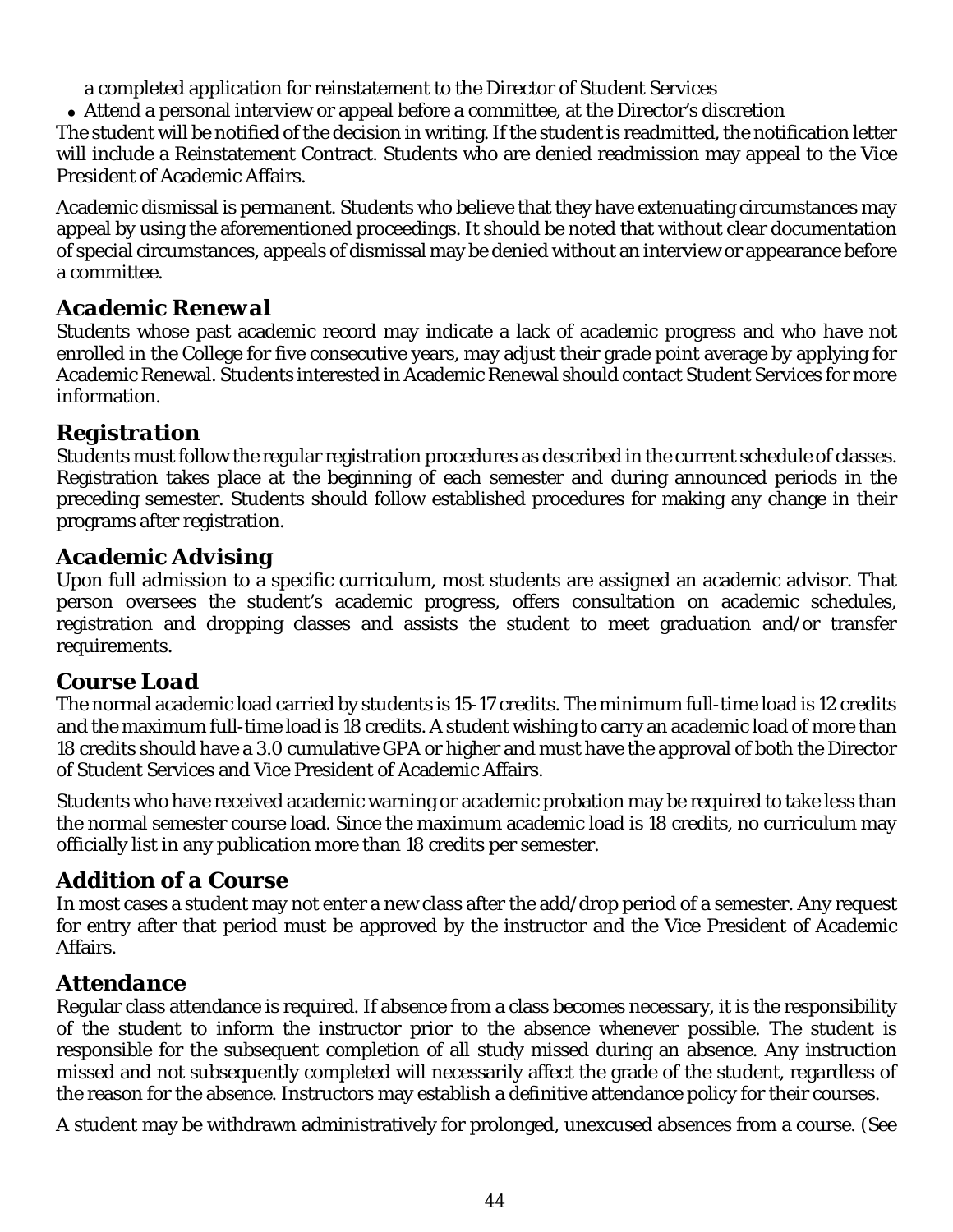Administrative Withdrawal).

## *Examinations*

All students are expected to take course examinations at the regularly scheduled times. No exceptions will be made without the permission of the Vice President of Academic Affairs and the class instructor.

## *Withdrawal from Class*

A student may withdraw from a course within the first 60 percent of the semester and receive a grade of "W" instead of an "F" (see Academic Calendar for exact date). The student must contact instructors prior to requesting withdrawal. Students should contact Student Services for the correct procedures and forms.

However, a student may be withdrawn administratively for prolonged, unexcused absences from a course. (See Administrative Withdrawal). The student will be financially responsible for the cost of the course.

## *Administrative Withdrawal*

As announced by each instructor at the beginning of each course and specified in the course of study, a student can be withdrawn from a course on the written recommendation of the instructor for prolonged, consecutive, unexcused absences. After consulting with the instructor, the Vice President of Academic Affairs or an official designee may also administratively withdraw a student from a course for prolonged, consecutive, unexcused absences.

During fall and spring semesters an absence of one week is considered prolonged. For classes not meeting 15 weeks, this time period will be shorter. A student withdrawn from a course in this manner will receive written notification. During a one-week grace period beginning with the date of the administrative withdrawal, the student will be allowed to return to class. At the end of the seven-day period, the student's name will be removed from the class roll. The student may appeal his or her removal to the Vice President of Academic Affairs within one week of the effective date of the withdrawal. Withdrawal procedures will be applied equally to all enrolled students.

## *Withdrawal from the College*

A student who wishes to withdraw from the College must contact Student Services to determine the appropriate procedure. Failure to follow established procedures could place the student's college record in jeopardy and prejudice his or her return to this or another college.

## *Unexpected Military Service*

Students who are in the military, either active or inactive duty, including reservists, and are called into unexpected service, whether voluntary or involuntary, which forced a sudden withdrawal from the college shall be given the option to drop all of their courses in which they are enrolled at the time of their service. They will have all mandatory charges for tuition and fees refunded to them. There will not be a negative academic or financial impact on the student's record. When the student chooses to return to DSLCC, they will be fully reinstated at the level they were prior to the unexpected service. These students should contact the Director of Student Services prior to the deployment or beginning of the unexpected service and provide sufficient documentation if such unexpected service begins after the add/drop date of the term currently enrolled.

## *Cancellation of Classes*

Students registered for classes which are canceled due to lack of enrollment will be dropped by Student Services.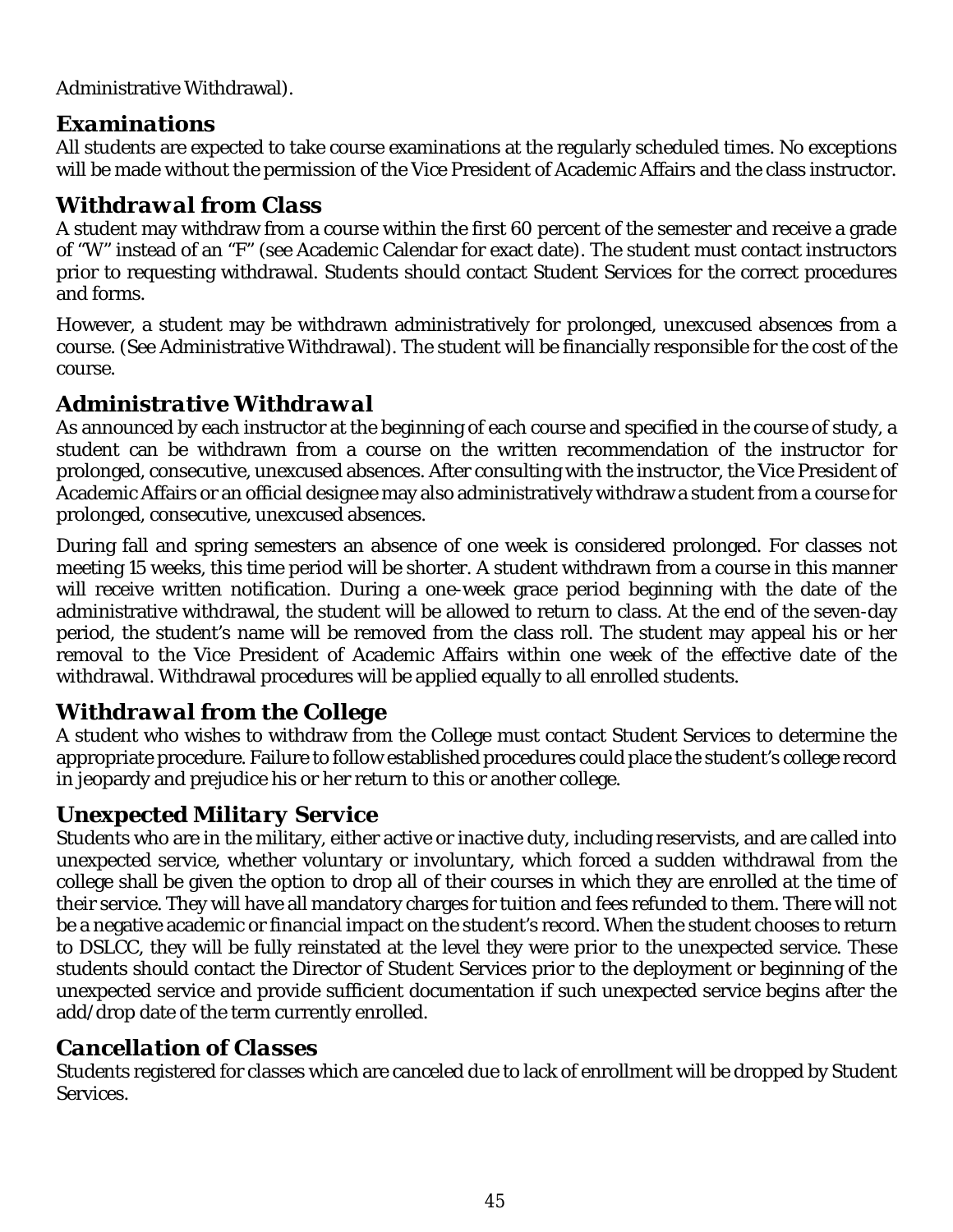## *Scholastic Dishonesty*

The value of the College's degrees and certificates depends on the academic integrity of the work done by each student; therefore, it is imperative that students maintain a high standard of individual honor in their scholastic work. Scholastic dishonesty, as a general rule, involves one of the following acts:

- Cheating on an examination or quiz.
- Giving or receiving, offering or soliciting information on any quiz or examination, including the following classes of dishonesty:
- Copying another student's work.
- Use during the examination of prepared materials, notes or tests other than those specifically permitted by the instructor.
- Collaboration with another student during the examination.
- Buying, selling, stealing, soliciting or transmitting an examination or any material purported to be the unreleased contents of a coming examination or the use of any such materials.
- Substituting for another person during an examination or allowing such substitutions for one's self.
- Bribery of any person to obtain examination information.
- Plagiarism, the appropriation of passages, either word for word or in substance, from the writings of another and the incorporation of these passages as one's own in written work offered for credit.

It is always assumed that the written work offered for credit is the student's own unless proper credit is given the original author by the use of quotation marks or other explanatory inserts. This includes the copying of laboratory reports and homework or the unchanged use of the essential ideas or conclusions of such work as well as the use of other themes, theses, books, web pages or pamphlets without credit.

Collusion, collaboration with another person in the preparation or editing of notes, themes, reports or other written work offered for credit, must be approved in advance by the instructor. Examples of collusion include extensive use of another's ideas for preparing a creative assignment or assistance in the preparation or editing of written materials.

## *Catalog Requirements*

The catalog to be used to determine graduation requirements is the one in effect at the time of initial enrollment in the curriculum from which the student is graduating. However, the student may elect to meet the requirements as published in a subsequent catalog. The graduation requirements as stated in this catalog shall remain in effect for no more than six (6) years.

## *Assessment*

Students may be required to participate in one or more tests, projects or capstone courses designed to measure general education achievement and/or achievement in selected major areas prior to graduation for the purpose of evaluation of academic programs. Program assessment test results will remain confidential and will be used for the sole purpose of improvement of the College. Students may have access to their own test scores upon request. Occupational competency and performance evaluations must be successfully completed for graduation.

## *VCCS Computer Competency Policy*

The Virginia Community College System believes that all students should experience a teachinglearning environment that espouses computer and information literacy in accessing electronic resources and applying knowledge through technology. The VCCS endorses the principle of computer competency for all students who are intent on completing a curriculum in excess of 45 semester credits. Students must demonstrate proficiency in specific computer competencies defined within programs and by individual institutions. This requirement is typically satisfied by the successful completion of ITE 115-Introduction to Computer Applications and Concepts.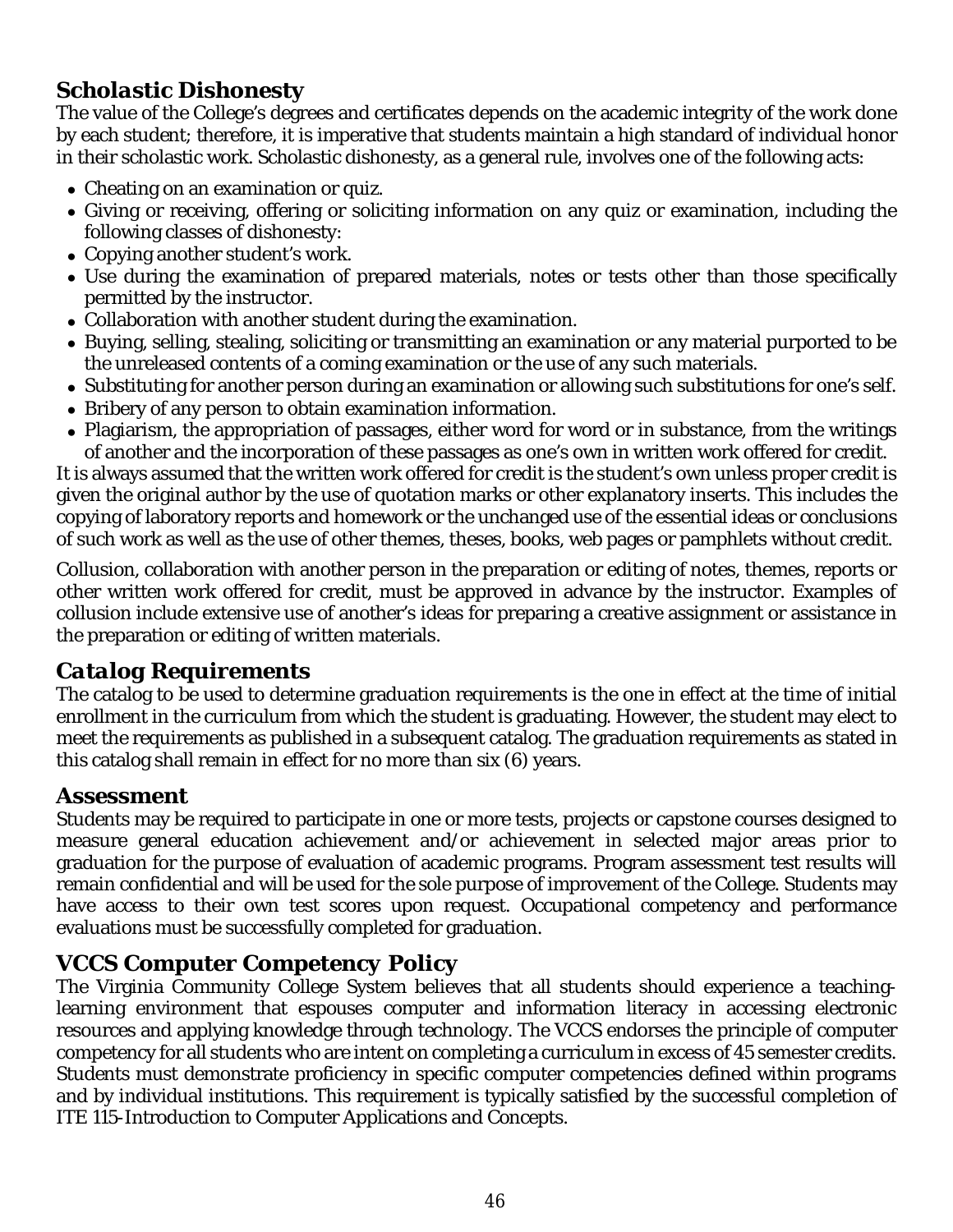## *Intellectual Property*

Dabney S. Lancaster Community College follows the intellectual property policy found in the VCCS Policy Manual Section 12 (See http://www.boarddocs.com/va/vccs/board.nsf/public#. This section outlines the procedures for employees and/or students of a VCCS college to follow in the event that intellectual property is created. The VCCS Intellectual Property Policy defines intellectual property broadly as "a potentially patentable machine, product, composition of matter, process, or improvement in any of these, an issued patent, a legal right which is part of a patent or anything that is copyright-able including published or unpublished written materials or works, course-ware including lectures, printed materials, images no matter the physical medium of expression, visual and/or record materials whether published or unpublished, and computer related materials including programs, procedures and any other documents involved in the operation and maintenance of a data processing system." The policy defines a procedure to determine the value of intellectual property and the division of equity in such property.

Pursuant to VCCS Policy 12.0.2, the VCCS Intellectual Property Policy applies to all employees and students of Dabney S. Lancaster Community College. Any student who has additional questions about intellectual property or copyright regulations should contact the Director of Library Services (540-863-2868).

# *Student Support*

## *Student Support Services/Achievement Center*

Student Support Services is a grant program funded by the U.S. Department of Education through Title IV of the Higher Education Act of 1965 under the TRiO Programs (Student Support Services is one of seven). Housed in The Achievement Center, the program provides academic and personal support services to eligible students in an effort to assist them in achieving their personal and career goals. The services help to engage students throughout their college experience and support them while completing their chosen program of study through graduation.

Student Support Services include

- career and academic advising for students needing assistance with college or career planning, resume writing, job interviewing skills, and interest inventories
- computer lab usage for word processing needs (reports, essays, and resumes), skill-building tutorial programs (math, reading, and writing), and Internet access (class research, college or career searches, and interest inventories)
- cultural activities, such as reduced-priced or free tickets and transportation to concerts, plays, museums, and historic sites around the region
- mentoring and personal advising for students struggling with academic issues
- specialized services, such as tutoring, note-taking assistance, modified test administration, taped texts, test readers, and scheduled computer usage for students with documented physical or learning disabilities
- study skills instruction in note taking, test taking, time management, and stress management
- transfer assistance in choosing a school, selecting courses, completing admissions applications, financial aid forms, and touring four-year college campuses in the nearby area
- free tutorial services for students enrolled in DSLCC classes (group and individual sessions are available).
- career exploration and job placement assistance

The College offers career exploration and assistance with job placement. Occupational information is available for those individuals who wish to select or change a career. Notices of job openings and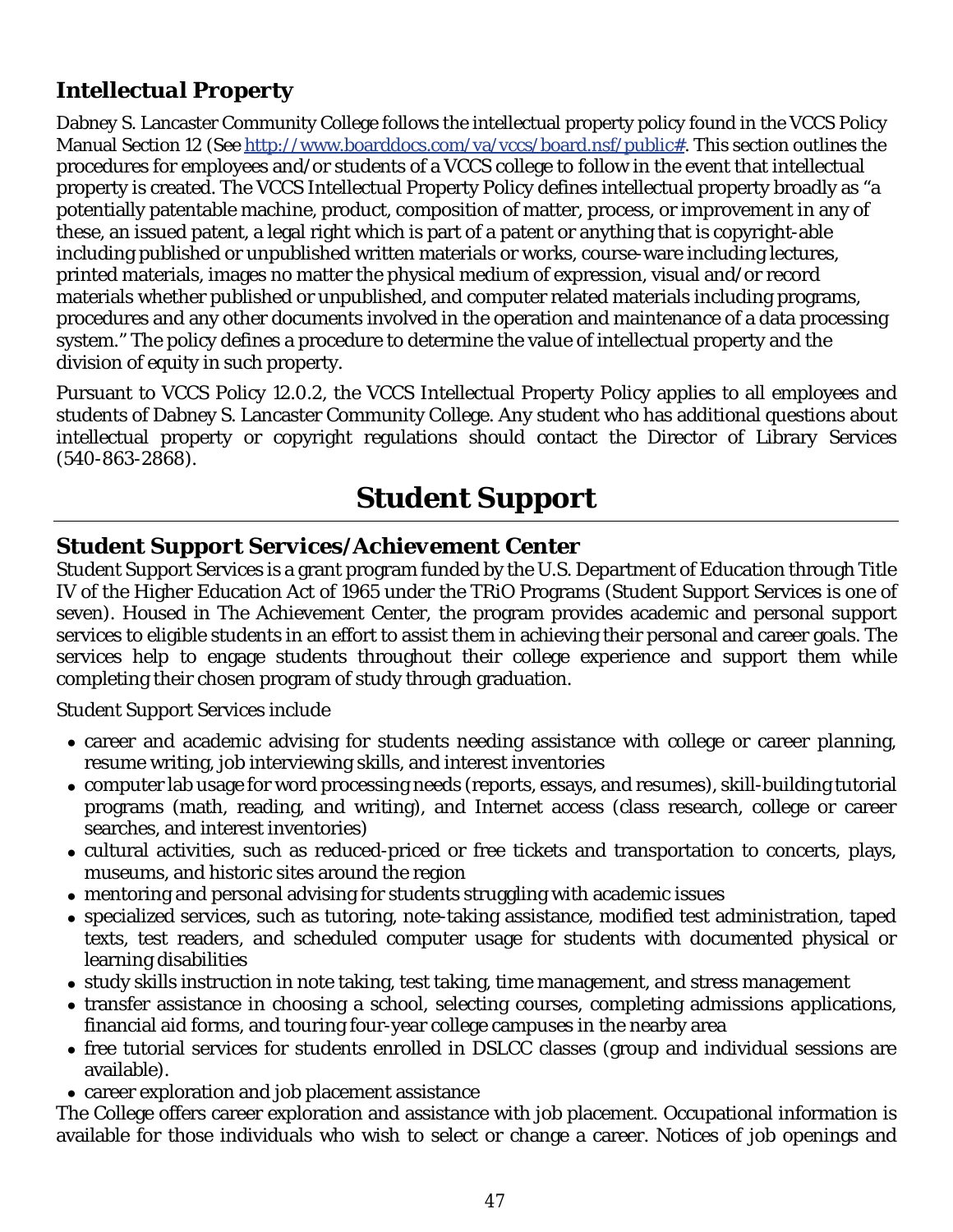employment needs of area employers are posted. Special tests and inventories are available for students who desire help in determining their future occupational and educational plans.

Career exploration and job placement assistance available in the Achievement Center and in the Library. Individuals are encouraged to make use of these services.

## *Special Programs*

## *Talent Search*

The DSLCC Educational Talent Search (ETS) program is a federally funded TRIO program that identifies and assists individuals who are potential first-generation college students who have the potential to succeed in higher education. The program provides academic, career, and financial counseling to participants and encourages them to graduate from high school and continue on to postsecondary education. The program publicizes the availability of financial aid and assists participants with the college application process. The goal of this program is to increase the number of youth from disadvantaged backgrounds who complete high school and enroll in and complete a program of postsecondary education.

## *High School Career Coaches*

High School Career Coaches are community college employees who are based in local high schools to help students define their career aspirations. The Coaches explain community college and other postsecondary programs, including apprenticeships and workforce training, that can help students achieve their goals. As stated by the Virginia Community College System, the objectives of the VCCS High School Career Coaches Program are "…to empower students to make informed decisions about their career and educational plans and to prepare students for success in postsecondary education and training". For more information, contact the Director of Student Services at 540-863-2866.

#### *Success Coaches*

The Chancellor of the Virginia Community College System launched an initiative designed to serve Pelleligible and first generation college students. Called College Success Coaches, these individuals encourage students and assist them in securing any resources they may need to remain in college and complete their program of study. At DSLCC, Success Coaches are professionals housed within Student Services to provide participants with encouragement, connection to resources, and collaboration with faculty to make the pathway to success achievable. For more information about the Success Coach initiative, contact the Director of Student Services at 540-863-2866.

## *GoodCare Healthcare Training*

GoodCare is a healthcare training program provided by Goodwill Industries of the Valleys. Through a partnership with community Colleges and Adult Education or Literacy programs, participants benefit from supportive services, life skills training, education, and assistance to obtain employment in the healthcare industry. Individuals served will enter an in-demand occupation and have the opportunity to grow and advance their career through healthcare pathways. Goodcare will serve individuals who are TANF recipients, as well as other low-income individuals. Seats are limited and eligibility applies. Call 540-863-2848.

DSLCC is a participating college. Additional partners include businesses in the healthcare sector and adult education programs throughout the service area. Funding for the program is provided by a Healthcare Professions Opportunity Grant from the United States Department of Health and Human Services.

## *America's Promise Grant*

Dabney S. Lancaster Community College is a partner in one of 23 grants awarded by the United States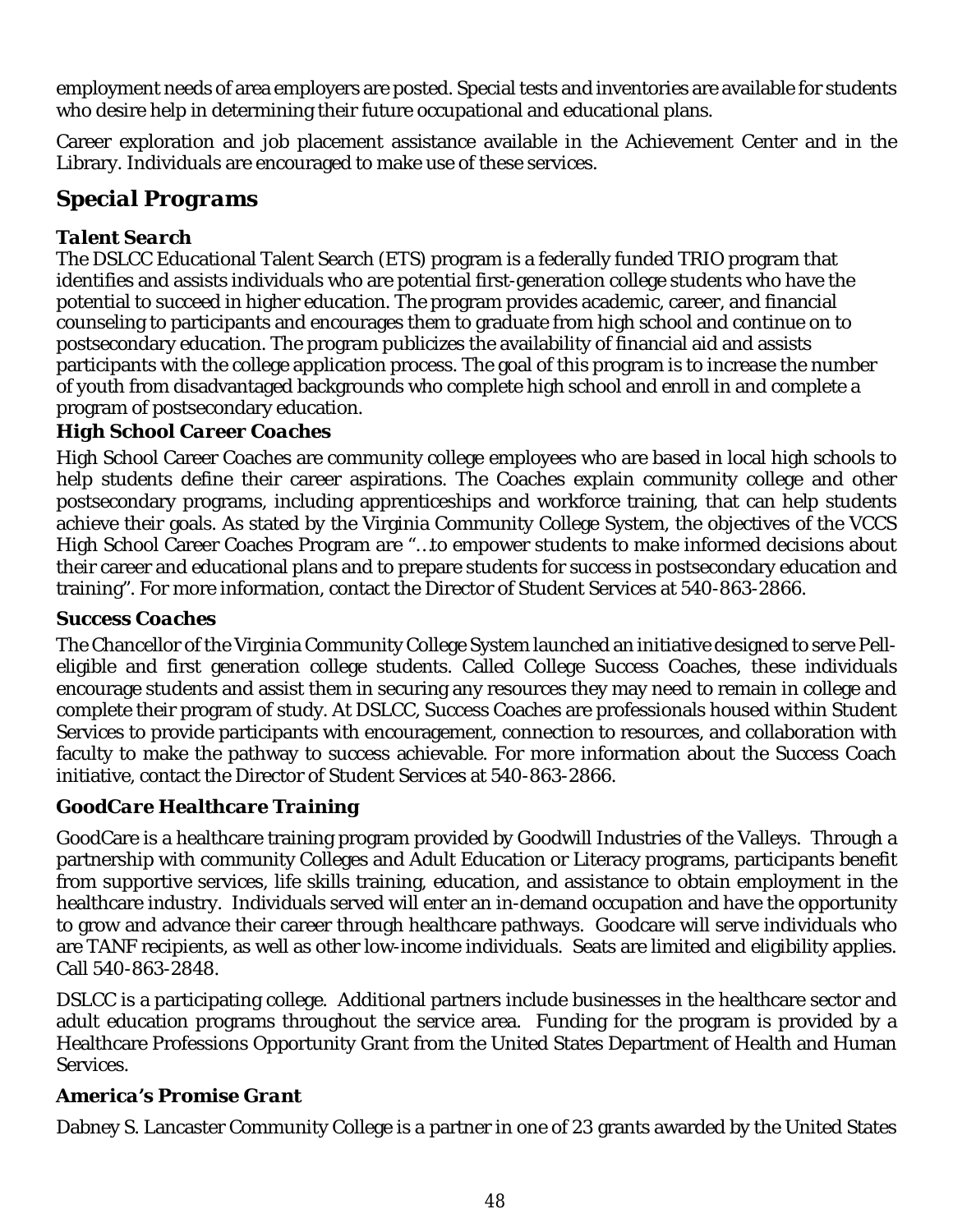Department of Labor to help strengthen local communities across the nation and increase chances that both employees and employers are well-prepared to compete in today's global economy. Grant activities will be developed, implemented and evaluated over four years, ending in 2021. DSLCC's partners include Eastern West Virginia Community and Technical College in Mooresville, WV and Allegany College of Maryland in Cumberland, MD.

The program offers a number of benefits for those who are eligible to participate, including tuition-free training for middle-to high-skilled occupational pathways in select industries, focusing on the fields of healthcare and manufacturing. Partners will share best practices and work together to increase college completion, employability, employment earnings and outcomes of job seekers. For more information, call 540-863-2933.

## *Counseling and Advising*

DSLCC will make referrals in special circumstances to the Alleghany Highlands Community Services Board (CSB), the Rockbridge Area Community Services Board, or Blue Ridge Behavioral Healthcare for personal counseling services to students at DSLCC. The CSB will accept referrals from DSLCC only in writing from the Vice President of Academic Affairs or the Director of Student Services.

DSLCC will pay the CSB for one intake session and up to three one-hour counseling sessions per student. If the CSB therapist believes that additional sessions are needed, the CSB will contact the Vice President of Academic Affairs or the Director of Student Services to obtain written authorization for additional sessions.

DSLCC also has advisors to assist students in making informed decisions regarding their vocational, educational and personal/social plans. As a part of this assistance, students have available appropriate tests, inventories, occupational and educational information and information regarding financial assistance or employment.

The advising available provides individual attention and supplementation to the instructional program of the College.

The College cooperates with the high schools in the region to provide pre-college advising to those students planning to attend the College. Students in the vicinity will be kept informed of the offerings of the College. In addition, the College works closely with organizations in the community to determine the educational needs and interests of adults in the region. A College representative will respond to requests for information from anyone in the community.

## *Student Activities*

Student activities cover a wide spectrum, ranging from intramural athletics to presentations in the fine arts. Events at the Moomaw Center planned for students' leisure time on campus include tournaments, lectures, dances and holiday celebrations. Programming provided by the Student Activities Office enhances general education goals of the College, especially wellness information and multicultural events.

*Intramural and/or Club Sports:* Students may participate in a variety of club and intramural sports. All participants in the intramural sports program participate at their own risk and are responsible for treatment of their own injuries.

*Orientation:* New student orientation sessions are offered near the start of fall and spring semesters. Information is provided on topics such as academic advising, support services, financial aid programs, campus security and student safety issues, academic calendar, email accounts, students IDs, and assistance with instructional software packages used by instructors. Orientation is also an opportunity for new students to take campus tours, visit the Bookstore, receive information on transfer agreements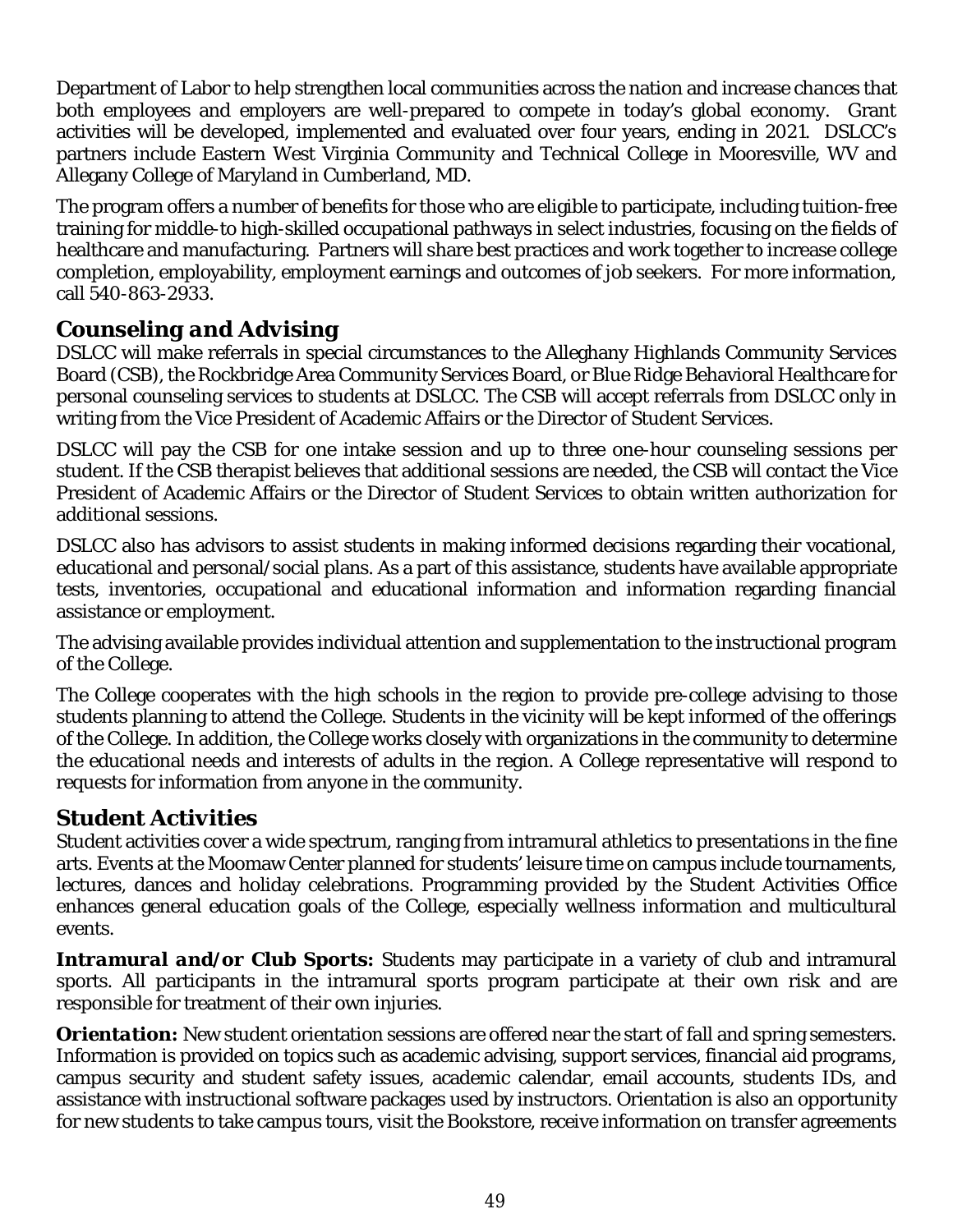with four-year institutions and meet some members of the College's faculty, staff and administration.

A one-credit student development (SDV) course is required of all curricular students. This course includes important information that all students should have regarding ways in which to increase the chances for a successful college experience.

**Student Senate:** The Student Senate serves as a vital link of communication among students, administration and faculty. It works to provide the leadership necessary for the welfare of the students and DSLCC. The Senate has the responsibility of initiating services and activities for the benefit of the students.

## *Student Housing Information*

Students will find a variety of housing options in the area. The College assists students and families by sharing information about rooms, apartments and houses available to rent. Individuals and businesses listed as housing contacts have indicated their interest in sharing information with students. Please call Student Services at (540) 863-2820 or the Rockbridge Regional Center at (540) 261-1211 for more information.

Please note that DSLCC provides this information as a service for students and does not recommend or promote any specific listings. Students will want to explore possibilities and select the housing arrangement, location and price range best suited for their needs. The College assumes no responsibility for the arrangements made between students and any of these property owners/agents, including financial matters and/or safety issues.

## *Veterans' Affairs*

The Financial Aid Office is prepared to provide veterans and their dependents with information on Veterans' Administration programs, certification for VA educational benefits and counseling and referrals to outside agencies.

## *Veterans Service Center*

An on-campus office is staffed to assist veterans and their families seeking education and training.

## *Academic Services*

Distance Education: Responding to the increasing needs of its students, DSLCC plays an active role in using cutting-edge innovations to reach students in a variety of environments. (Through the Virginia Distance Education Network, the Library brings media based, independent learning courses from all VCCS campuses to provide breadth and depth to DSLCC's curriculum.) By studying at home and testing at convenient locations, students can attain their educational goals within the flexibility of their personal schedules.

DSLCC is participating in the Shared Services Distance Learning program, through which instructors may share select courses with students from other partner colleges. DSLCC offers students opportunities to enroll in classes shared by Northern Virginia Community College and other colleges within the VCCS.

DSLCC broadcasts courses over state-of-the art telecommunications equipment to reach off-campus sites and participates in the VCCS statewide compressed video network. This classroom environment allows an instructor to teach to multiple sites at the same time, which in turn affords the student all the benefits of asynchronous learning without some of the long-distance travel inconvenience.

The DSLCC computer network has become an integral part of distance education. Students are given the opportunity to participate in web-based learning either in an entirely distance learning format or as a supplement to traditional courses. Through the use of the Virginia Community College System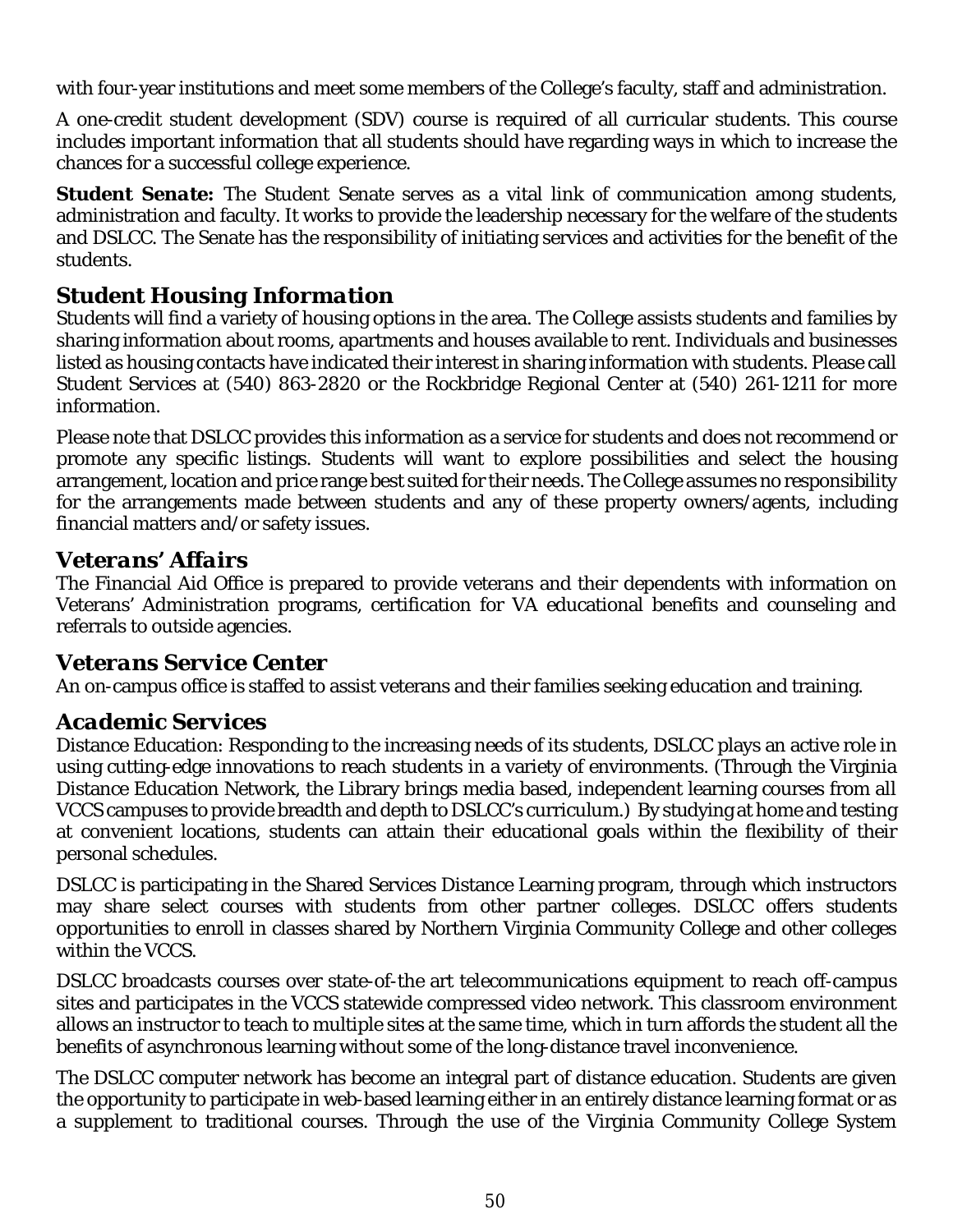implementation of an Enterprise Blackboard course management system, students can be given the opportunity to complete course work synchronously or asynchronously. DSLCC continues to seek opportunities to advance and enhance distance learning formats.

A closed circuit system and facilities are also available to receive teleconferences, international television broadcasts and tele-courses via satellite, providing global access and perspective to an everchanging world.

#### *Library*

The Library provides a variety of informational services to students, faculty and the community in a modern, comfortable setting with state-of-the-art materials, equipment and services; it also provides leadership and assistance in the use of technology to improve the quality of instruction.

The Library also houses our Writing Center, staffed by professionals who may assist students who wish to improve their writing skills

#### *Spring, Fall and Summer Hours: Please refer to the Library site for current information.*

#### *Testing Center*

#### *Test Times: Please refer to the Library site for current information.*

The Library contains a large collection of materials to support DSLCC's curriculum as well as provide for a wide range of interests. It subscribes to several hundred serials and has extensive holdings of DVDs, video cassettes, computer software, compact discs and other non-print materials. Equipment for the use of media is available to viewers in the Library. A professional staff is ready to assist with research library orientations and a variety of skill programs, including training on the World Wide Web via Internet. Audio-Visual materials and test proctoring services for "independent learning" and distance education courses are also available. The staff is equally committed to participate in the Commonwealth's initiative to prepare students in information literacy as a core requirement to transfer to a four-year college or university.

As a member of the Virtual Library of Virginia, the DSLCC facility shares access to over 800 databases with its sister schools. Sponsored by the State Council of Higher Education for Virginia (SCHEV), the project ensures that Virginia Community Colleges have equal access with the Commonwealth's research universities.

## *Special Programs*

Cooperative Education and Coordinated Internships: The concept of learning through paid or volunteer work in community organizations related to a student's area of study is an integral part of the curriculum offerings at DSLCC. Cooperative Education may serve as elective courses in the respective degree or certificate program or may be a program requirement. Depending on the nature and number of hours per week involved in the paid employment or volunteer service, students may earn from one to five college credits per semester. Students are assigned a site supervisor who evaluates job performance and job duties. Students become involved in the program through their respective faculty advisor.

## *Auxiliary Services*

#### **Follett College Bookstore**

Textbooks and school supplies are sold in the bookstore, located in the Moomaw Center. Miscellaneous items are also in stock, including DSLCC clothing and gift items.

Textbook ISBN information is available on the Follett College Bookstore web page.